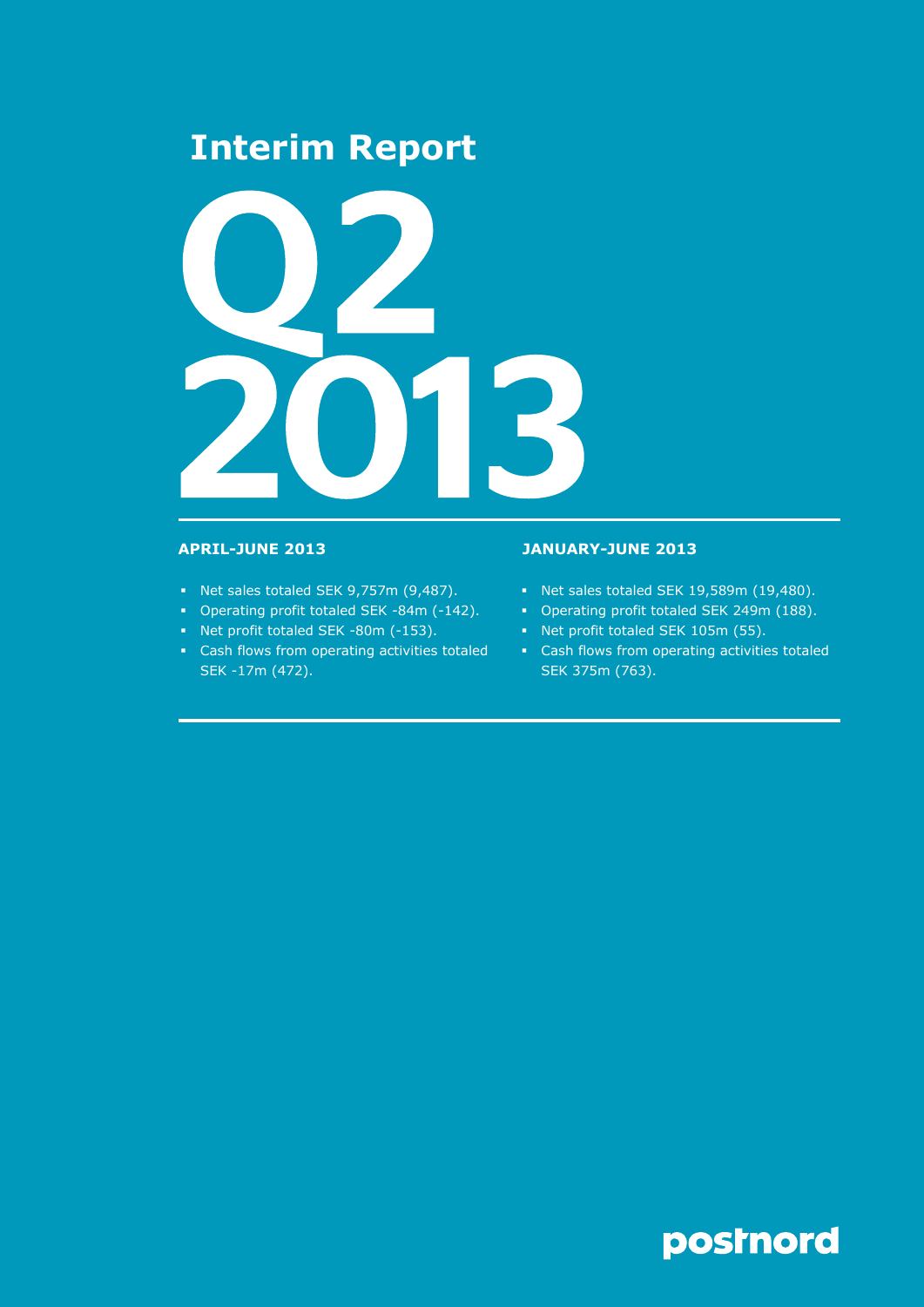# **Contents**

| 01 Message from the CEO                | P <sub>2</sub> |
|----------------------------------------|----------------|
| 02 Highlights                          | <b>P4</b>      |
| <b>03 PostNord Group</b>               | <b>P6</b>      |
| <b>04 Business operations</b>          | <b>P10</b>     |
| <b>05 Parent company</b>               | <b>P12</b>     |
| 06 Consolidated financial statements   | <b>P13</b>     |
| 07 Parent company financial statements | <b>P29</b>     |
| 08 Quarterly data                      | <b>P31</b>     |
| 09 Calendar/Contacts                   | P32            |

PostNord was formed in 2009 through the merger of Post Danmark A/S and Posten AB. The group offers communication and logistics solutions to, from and within the Nordic region, with 2012 sales of SEK 39 billion and 40,000 employees. The parent company, PostNord AB, which owns the legal entities Post Danmark A/S and Posten AB, is a Swedish public company owned 40% by the Danish state and 60% by the Swedish state. Votes are allocated 50/50 between the owners. Operations are run in business areas Mail Denmark, Mail Sweden, Logistics and Strålfors. Group headquarters are in Solna, Sweden. www.postnord.com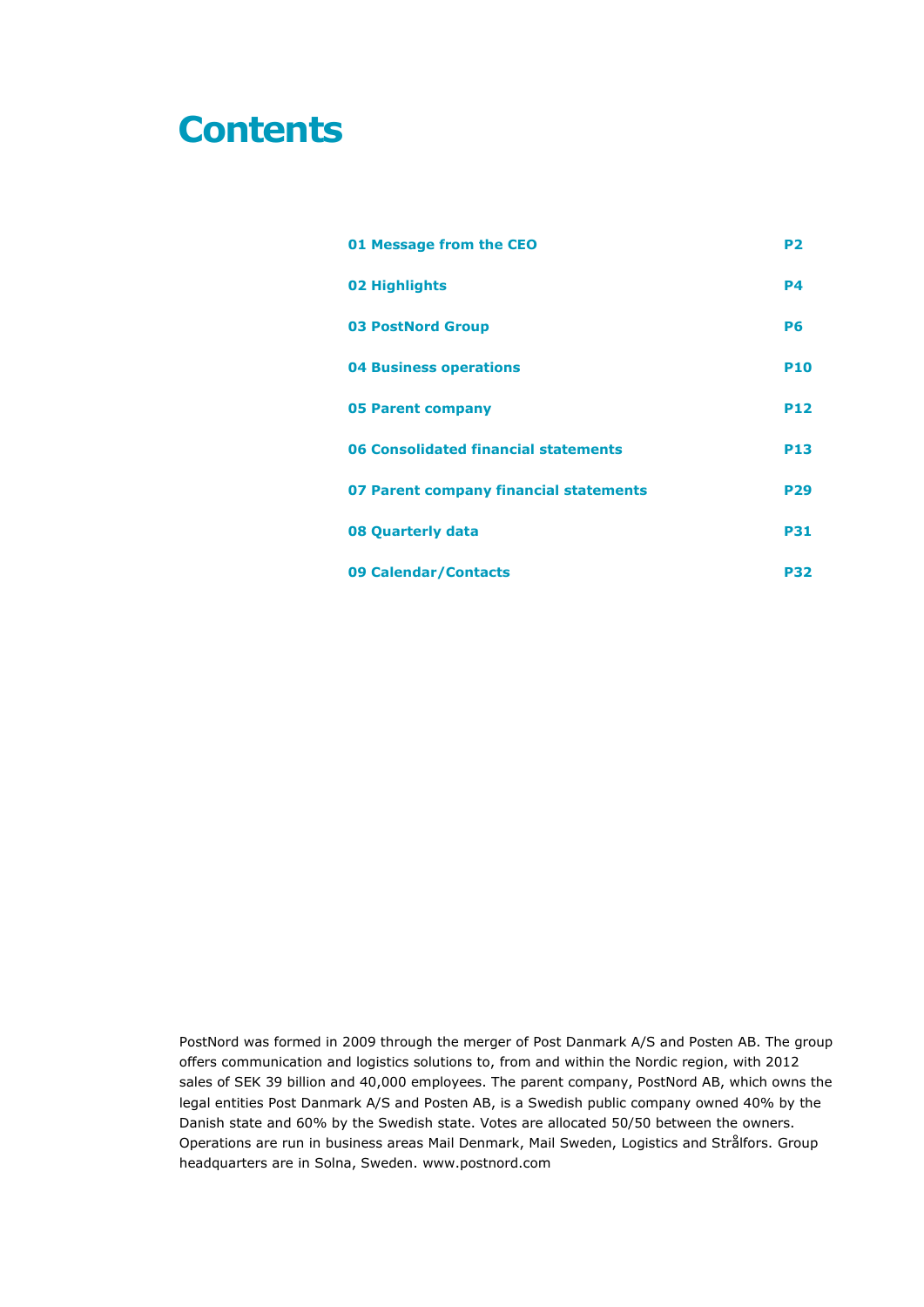# **01 Message from the CEO**

# **INCREASED NET SALES – STRONG DEVELOPMENT IN LOGISTICS**

Due to growth within the Logistics business, PostNord reported increased net sales for the second quarter of 2013. Mail volumes continued to fall, calling for additional streamlining of the businesses and changes to national postal legislation. Political steps have been taken in Denmark towards a new Postal Act, with a parliamentary decision expected this fall.

The Roadmap PostNord 2015 corporate strategy is focused on ensuring sustainable profitability within Mail and developing our position in the logistics market. A key element of Roadmap PostNord 2015 is the streamlining and adjustment efforts being made within the business to meet long-term structural changes in the market, particularly competition from digital mail alternatives. In order to achieve the goal of reducing the underlying cost base by approximately one billion SEK in 2013, further cost reductions are now being implemented.

Despite the fact that the April-June period is normally a weak results quarter, operating profit improved year-on-year. Acquired businesses have been integrated satisfactorily. They developed well altogether, and made a positive contribution to the group's operating margin during the quarter.

Net sales for Mail decreased due to continued revenue declines in Mail Denmark. Operating profit improved despite provisions for the closure of terminals in Mail Sweden. Mail volumes continued to fall in Sweden and Denmark, in line with expectations. We are making comprehensive efforts to adapt the business to lower volume levels, but in the long term this will not be enough to ensure satisfactory profitability and good postal service. The mail volume trend must be met with measures to harmonize national postal regulations with the dramatic changes in demand. A broad political majority in Denmark now supports an amendment of the Postal Act to further adapt demand for postal services to the market trend. A review is also needed in Sweden.

PostNord continues to develop the Logistics business in line with the strategy to grow under profitability. Business area Logistics now delivers over one-third of PostNord's net sales. Net sales increased by 19 percent during the quarter and by 6 percent organically. The operating margin improved. The concluded acquisitions of Nordisk Kyl Logistik AB and Transbothnia AB complement the existing Logistics business in Sweden and further strengthen our position in the growing Nordic logistics market.

The growth of e-commerce has increased revenues from the distribution of goods within both Logistics and Mail. Among other things, group B2C parcel volumes rose 10 percent during the quarter. We also see a trend towards a stabilization of our Danish parcel operation, which has been part of business area Mail Denmark since the turn of the year.

Strålfors' biggest market developed more weakly than expected during the quarter, and the business also made provisions for centralizing operations in Ljungby, Sweden. Net sales as well as operating profit decreased.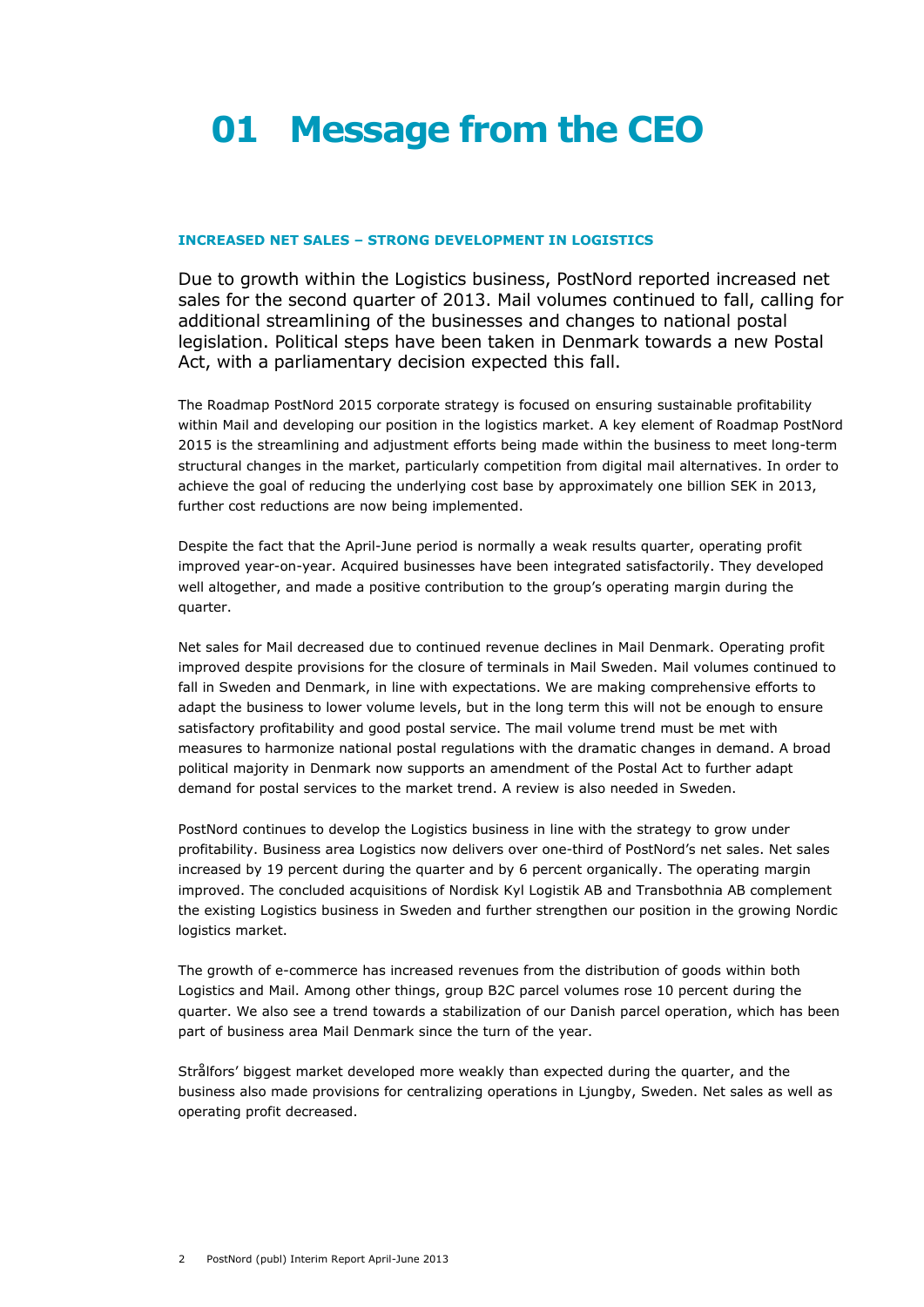As previously announced, Håkan Ericsson will assume the post of PostNord's President and CEO on October 1, 2013. He brings with him solid experience from the Nordic and international logistics and service industries.

*K. B. Pedersen Acting President & CEO*

|                                                        | Apr-Jun Apr-Jun |                        |        | Jan-Jun Jan-Jun |                         |          | Jan-Dec                 |
|--------------------------------------------------------|-----------------|------------------------|--------|-----------------|-------------------------|----------|-------------------------|
| SEKm, unless otherwise specified                       | 2013            | 2012                   | Δ      | 2013            | 2012                    | Δ        | 2012                    |
| <b>INCOME STATEMENT</b>                                |                 |                        |        |                 |                         |          |                         |
| Net sales                                              | 9,757           | 9,487                  | 3%     | 19,589          | 19,480                  | 1%       | 38,920                  |
| Other income                                           | 63              | 60                     | 5%     | 108             | 123                     | $-12%$   | 253                     |
| Income                                                 | 9,820           | 9,547                  | 3%     | 19,697          | 19,603                  | 0%       | 39,173                  |
| Operating expenses                                     | $-9,505$        | $-9,271$ <sup>1)</sup> | $-3%$  | $-18,648$       | $-18,587$ <sup>1)</sup> | 0%       | $-36,770$ <sup>1)</sup> |
| Participations in the earnings of associated companies | 3               |                        | >100%  | $\overline{7}$  | 1                       | $>100\%$ | $\overline{7}$          |
| <b>Operating profit (EBITDA)</b>                       | 318             | 276                    | 15%    | 1,056           | 1,017                   | 4%       | 2,410                   |
| Depreciation and impairments                           | $-402$          | $-418$                 | 4%     | $-807$          | $-829$                  | 3%       | $-1,899$                |
| <b>Operating profit (EBIT)</b>                         | -84             | $-142$                 | 41%    | 249             | 188                     | 32%      | 511                     |
| Net financial items                                    | $-29$           | $-35$ <sup>1)</sup>    | 17%    | $-86$           | $-62$ <sup>1)</sup>     | $-39%$   | $-144$ <sup>1)</sup>    |
| Profit before tax                                      | $-113$          | $-177$                 | 36%    | 163             | 126                     | 29%      | 367                     |
| Tax                                                    | 33              | $24^{11}$              | 38%    | $-58$           | $-71^{11}$              | 18%      | $-120$ <sup>1)</sup>    |
| Net profit                                             | -80             | $-153$                 | 48%    | 105             | 55                      | 91%      | 247                     |
| <b>CASH FLOWS</b>                                      |                 |                        |        |                 |                         |          |                         |
| Cash flows from operating activities                   | $-17$           | 472                    |        | 375             | 763                     |          | 1,825                   |
| <b>FINANCIAL POSITION</b>                              |                 |                        |        |                 |                         |          |                         |
| Cash and cash equivalents                              | 2,170           | 2,591                  | $-16%$ | 2,170           | 2,591                   | $-16%$   | 3,046                   |
| Equity                                                 | 7,655           | 7,701                  | $-1%$  | 7,655           | 7,701                   | $-1%$    | $7,533$ <sup>1)</sup>   |
| Net debt                                               | 4.890           | $3.843$ <sup>1)</sup>  | $-27%$ | 4,855           | $3.182^{11}$            | $-53%$   | $4.299^{11}$            |
| <b>KEY RATIOS</b>                                      |                 |                        |        |                 |                         |          |                         |
| Operating margin (EBIT), %                             | $-0.9$          | $-1.5$ <sup>1)</sup>   |        | 1.3             | $1.0-1$                 |          | $1.3-1$                 |
| Operating margin (EBITDA), %                           | 3.2             | 2.9 <sup>1</sup>       |        | 5.4             | 5.2 <sup>1</sup>        |          | 6.2 <sup>1</sup>        |
| Return on equity, rolling 12-month, %                  | $\overline{4}$  | n/a                    |        | $\overline{4}$  | n/a                     |          | 2 <sup>1</sup>          |
| Return on capital employed, rolling 12-month, %        | 5               | 11 <sup>1</sup>        |        | 5               | 11 <sup>1</sup>         |          | $6^{-1}$                |
| Earnings per share, SEK                                | neg             | neg <sup>1</sup>       |        | 0.05            | $0.03-1$                |          | $0.12$ <sup>1)</sup>    |
| Net debt/EBITDA, times                                 | 2.1             | n/a                    |        | 2.1             | n/a                     |          | $18^{-1}$               |
| Financial preparedness                                 | 4,170           | 4,591                  |        | 4,170           | 4,591                   |          | 5.046                   |
| Equity-Assets ratio, end of period, %                  | 30              | $30^{-1}$              |        | 30              | $30^{-1}$               |          | 28 <sup>1</sup>         |
| Average number of employees                            | 39,551          | 39,085                 |        | 39,133          | 38,938                  |          | 39,713                  |

 $1)$  Restated due to revised IAS 19, Employee Benefits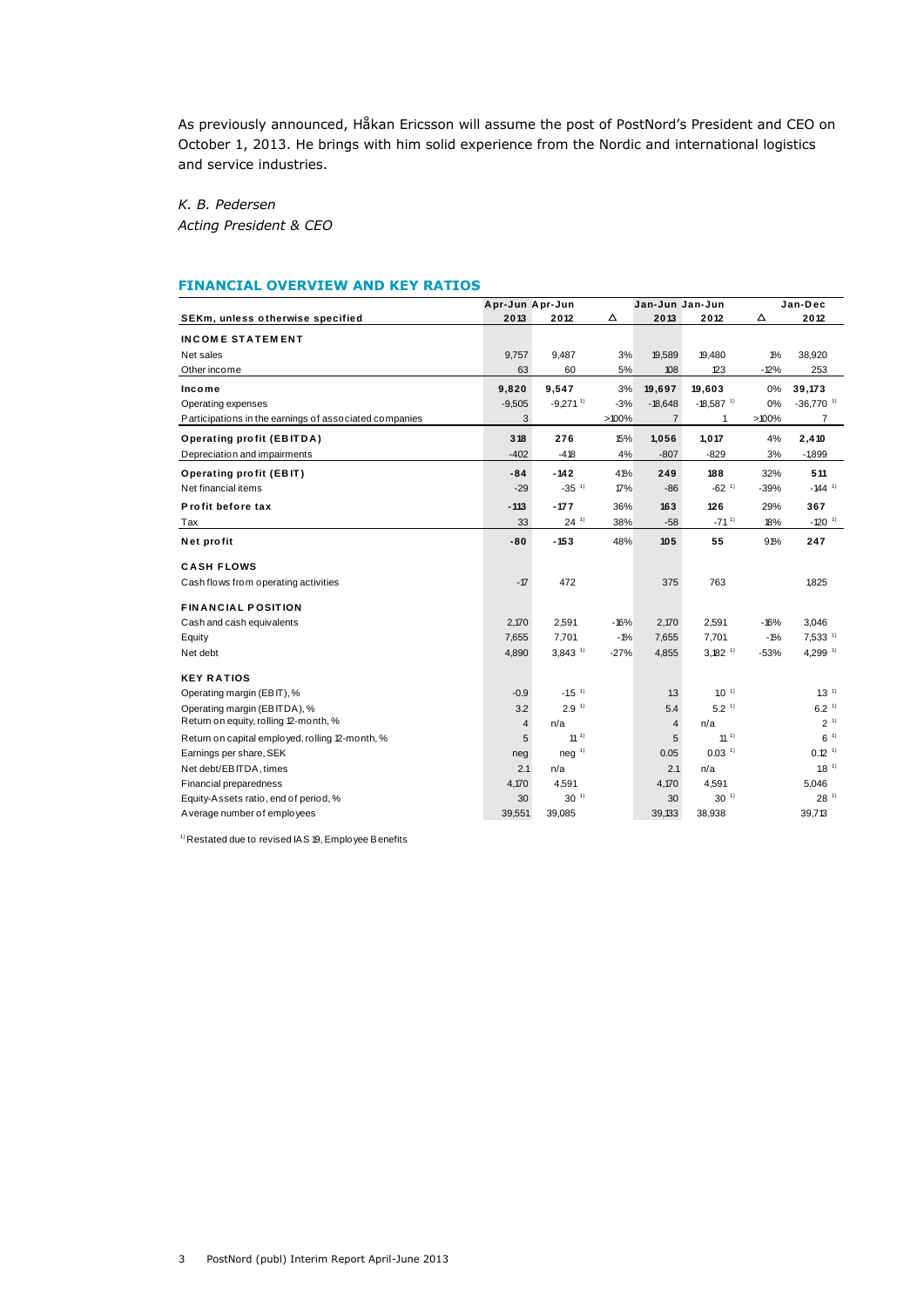# **02 Highlights**

#### **HIGHLIGHTS**

#### Court ruling in cost allocation

On April 5, 2013 the Swedish Administrative Court of Appeal announced its ruling concerning the stand-alone cost (SAC) calculation model, which Posten applies to allocate costs between priority and non-priority mail. Overturning the rulings of the Swedish Post and Telecom Agency and the Administrative Court, the Administrative Court of Appeals found in favor of Posten AB and held that Posten's application of the SAC model is consistent with the Postal Services Act. The judgment has not been appealed and is therefore final.

### 2013 Annual General Meeting

PostNord's 2013 AGM was held on April 18, 2013. The AGM resolved that the Board of Directors shall be comprised of eight AGM-elected members and no deputies. Jens Moberg was elected as the new Chairman of the Board. The AGM re-elected Board members Mats Abrahamsson, Gunnel Duveblad, Jonas Iversen and Torben Janholt. The AGM elected Christian Ellegaard, Sisse Fjelsted Rasmussen and Anitra Steen as new Board members. The AGM also approved a dividend of SEK 103m (368) to the shareholders, which was distributed on April 22, 2013. Auditing firm KMPG AB was newly elected as auditor for the period through the close of the 2014 annual general meeting, with certified public accountant Helene Willberg as auditor in charge.

#### Parcel distribution agreement

On April 18, 2013 Post Danmark and Coop came to an agreement on a new concept in the parcel distribution. Approximately 300 automatic parcel machines will be set up in Coop stores in Denmark, making it easier to pick up and send parcels.

#### Acquisition of scanning businesses

On April 30 and May 2, 2013 PostNord subsidiaries entered agreements to acquire document scanning businesses. Data Scanning A/S agreed to acquire all ISS Document A/S operations, and Posten Scanning AB agreed to acquire Aditro Financial Processes AB's digitization service and document management assets. These two acquisitions strengthen the group's integrated offer and position in the growing Nordic scanning market and create opportunities for synergies with the existing communication business.

# Posten named Supplier of the Year to e-commerce

On May 30, 2013 Posten won the Nordic eCommerce Award in the Supplier of the Year category. Posten's e-commerce expert Arne Andersson was named Knowledge Propagator of the Year.

#### Bond issue of SEK 400m

On June 5, 2013 PostNord issued bonds totaling SEK 400m. The 6-year bond loan, which matures on September 20, 2017, carries a variable interest rate of 3-month STIBOR + 125 basis points. The issue was conducted within the framework of the Medium Term Note program established in June 2012, which aims to provide the group with greater flexibility in financing structural changes and further acquisitions. The bonds are listed on NASDAQ OMX Stockholm.

### Acquisition of logistics businesses

On June 12, 2013 the acquisitions of Bilfrakt Bothnia AB's subsidiaries Nordisk Kyl Logistik AB and Transbothnia AB, with operations in northern Sweden, were finalized. The acquisitions broaden PostNord's logistics operations in Sweden within mixed cargo, consignment freight and thermal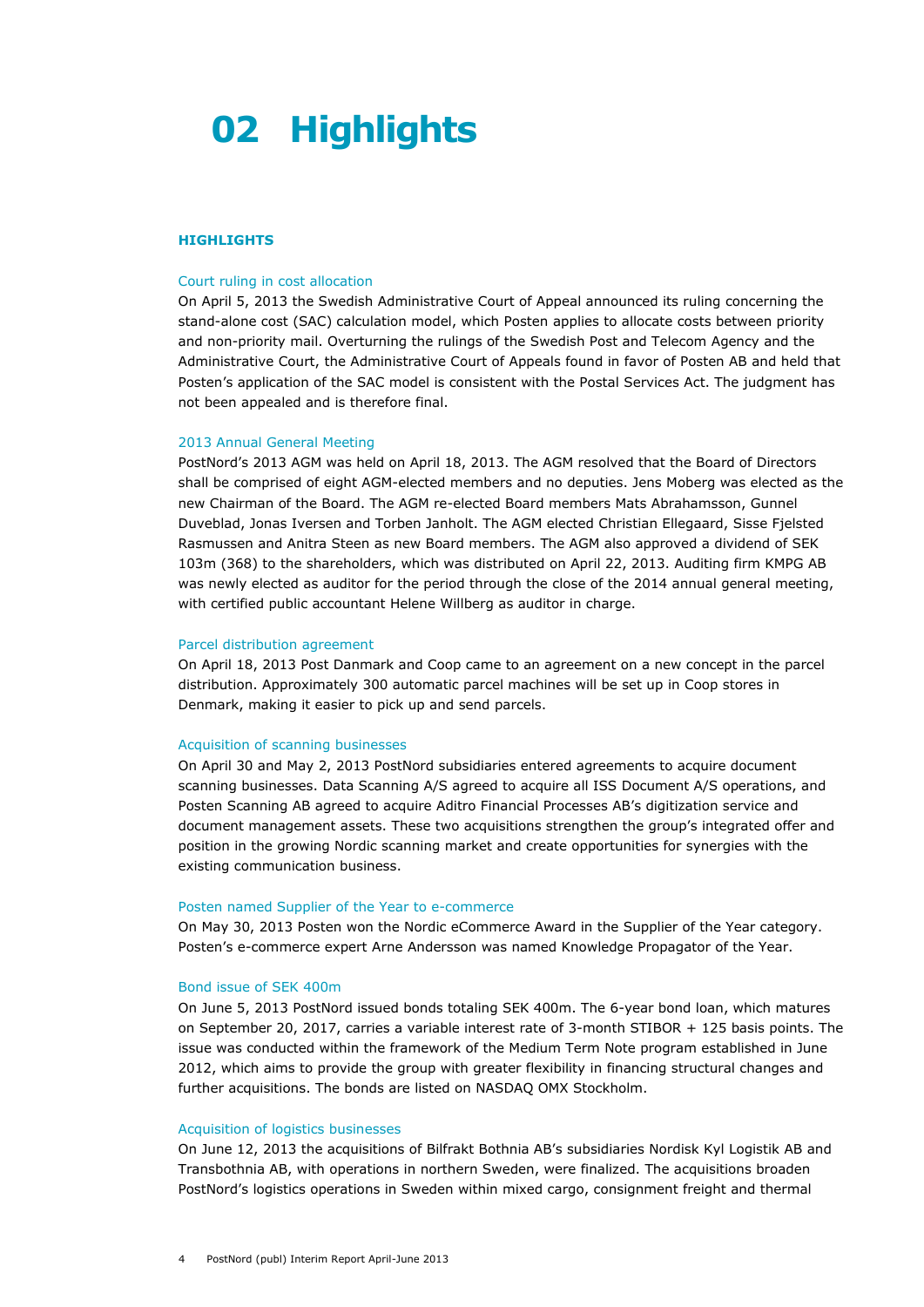transports, further strengthening the group's platform for growth within grocery and industrial logistics. The businesses had 2012 sales of approximately SEK 1 billion and 285 employees.

#### Agreement on amendments to Danish Postal Act

On June 26, 2013 the Danish Ministry of Transport announced that a broad parliamentary majority supports amendments to the Danish Postal Act. In view of the substantial drop in mail volumes in Denmark and in order to maintain good postal service adapted to market conditions, an agreement has been made to amend the delivery obligation terms and conditions as of 2014. The changes will provide relief for Post Danmark as the national postal operator. For example, non-priority mail may be distributed in four days, rather than three. The requirement for 6 day per week delivery remains in place, but delivery of private priority mail on Mondays may be priced individually. The changes also render possible structural changes to the service outlet network, meaning fewer proprietary managed service points and more "post shops" run by partners, as well as a simplification of the services offered.

#### Conversion of loans into EsonPac shares

On June 28, 2013 loans were converted into shares in EsonPac AB in order to ensure an adequate capital base for the company's business development. This represents an increase in Strålfors's ownership interest in the company from 19.2% to 48%. Changes were also made to the shareholders' agreement that strengthen PostNord's position vis-à-vis other parties.

### **SUBSEQUENT EVENTS**

#### Acquisition of shares in DM agency

On July 9, 2013 PostNord signed an agreement to acquire 30% of the shares in Friends & Tactics AB, an agency specialized in direct and relationship marketing. With this acquisition, Post Nord's Strålfors business area is broadening its position in the expanding market for personal communication solutions that enhance companies' customer relations. In 2012 the agency had seven employees and sales of SEK 11m.

#### Acquisition of printing and inserting business

On July 22, 2013 PostNord announced its signing of an agreement to acquire the assets of Itella's printing and inserting business in Poland. Through the acquisition, PostNord's Strålfors business area strengthens its position in the Polish market for communication solutions. The business had 50 permanent employees in 2012.

### New President & CEO

On July 23, 2013 it was announced that Håkan Ericsson will become the new President & CEO of PostNord. Mr. Ericsson is currently head of Carlson Wagonlit Travel's North and Latin American operations, and will assume his new position on October 1, 2013. PostNord's deputy CEO, K. B. Pedersen, will continue to serve as Acting President & CEO until then.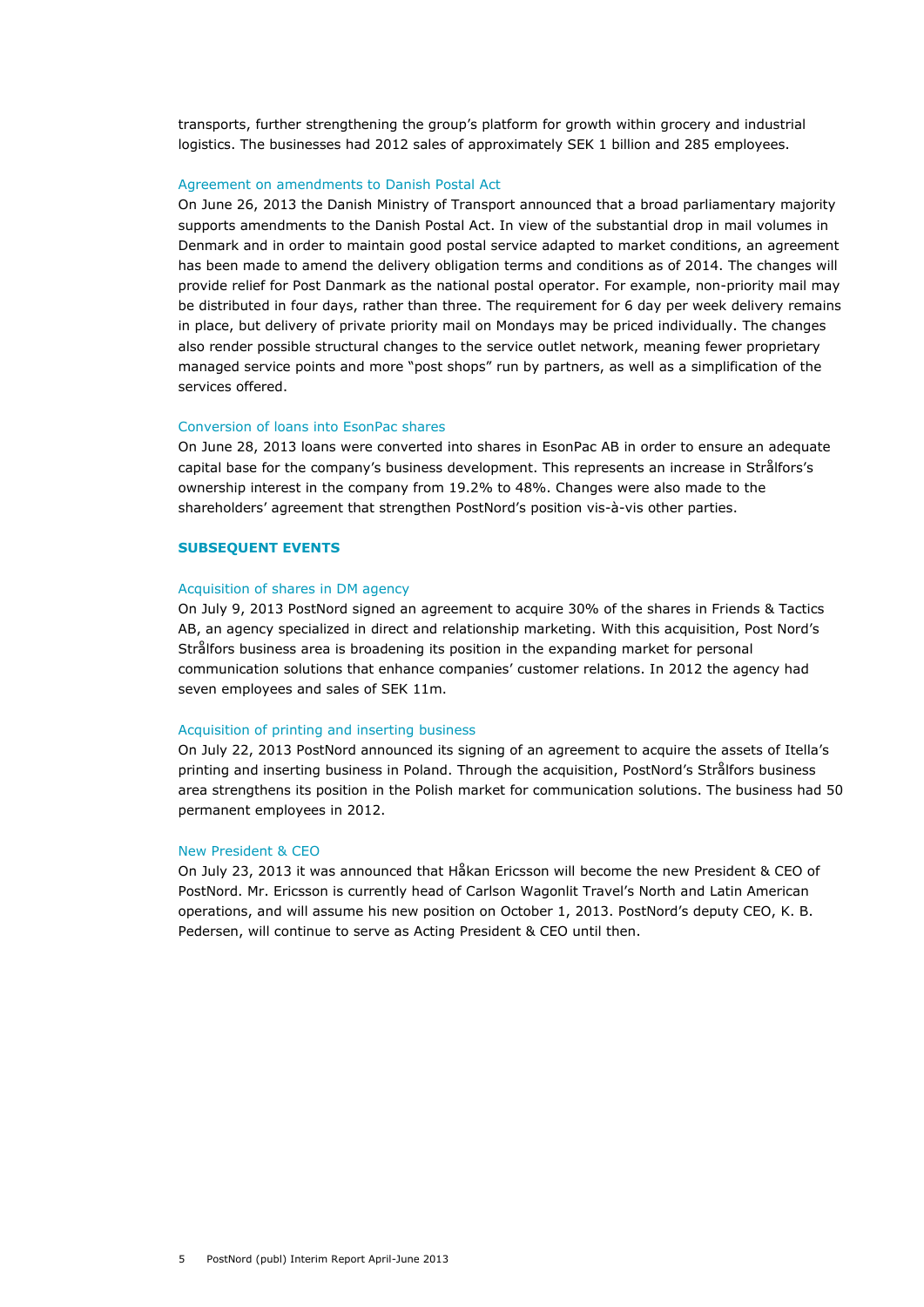# **03 PostNord Group**

#### **POSTNORD GROUP RESULTS**

|                         |           |                         |        | Of which, |                              |          |                                                      |
|-------------------------|-----------|-------------------------|--------|-----------|------------------------------|----------|------------------------------------------------------|
| <b>SEKm</b>             | 2013      | 2012                    | Change |           | Acquisitions/<br>divestments | Currency | Excl<br>acquisitions,<br>divestments<br>and currency |
| Apr-Jun                 |           |                         |        |           |                              |          |                                                      |
| Net sales               | 9,757     | 9,487                   | 270    | 3%        | 5%                           | $-2%$    | 0%                                                   |
| Operating expenses      | $-9.907$  | $-9,689$ <sup>1)</sup>  | $-218$ | $-2%$     | $-5%$                        | 2%       | $1\%$                                                |
| Operating profit (EBIT) | $-84$     | $-142$ <sup>1)</sup>    | 58     | 41%       | 24%                          | 2%       | 14%                                                  |
| Jan-Jun                 |           |                         |        |           |                              |          |                                                      |
| Net sales               | 19.589    | 19.480                  | 109    | $1\%$     | 5%                           | $-2%$    | $-3%$                                                |
| Operating expenses      | $-19,455$ | $-19,416$ <sup>1)</sup> | -39    | 0%        | $-5%$                        | 2%       | 3%                                                   |
| Operating profit (EBIT) | 249       | $188^{11}$              | 61     | 32%       | 21%                          | $1\%$    | 11%                                                  |

 $1$ <sup>1)</sup> Restated due to revised IAS 19, Employee Benefits.

#### April-June

PostNord's net sales rose 3% during the second quarter of 2013. The growth took place within business area Logistics, which had an increase in net sales of 19% due to acquisitions and organic growth. Market growth within e-commerce continues to generate demand for the distribution of goods via mail and parcel post. Group parcel volumes increased a total of 11%, with B2C parcel volumes up 10%. There were more business days in the quarter as compared to the same period last year, which also had a positive impact on net sales.

Net sales were negatively impacted by the continued decrease in mail volumes and reduced revenues within Mail. Mail volumes fell 8% in business area Mail Denmark and 3% in business area Mail Sweden. Net sales were also impacted by negative currency effects.

Operating expenses rose 2%. Excluding acquisitions and exchange rate effects, expenses fell 1% due to personnel cutbacks and lower restructuring costs. Restructuring costs totaled SEK 225m (306). Transport expenses increased, due primarily to acquisitions but also to volume increases within business area Logistics.

Group operating profit improved to SEK -84m (-142).

Net financial items totaled SEK -29m (-35) and were primarily impacted by higher interest cost for borrowing, partly offset by lower interest cost for pension provisions.

Net tax totaled SEK -33m (-24). Tax expenses were impacted by the revaluation of deferred tax assets in loss carry-forwards.

Net profit totaled SEK -80m (-153). Return on equity, rolling 12-month, totaled 4% at the end of the quarter.

#### January-June

PostNord's net sales rose 1% during the first half of 2013. Excluding acquisitions and exchange rate effects, net sales fell 3% due primarily to reduced mail volumes and reduced revenues within Mail. Mail volumes fell 11% in Mail Denmark and 4% in Mail Sweden. Group net sales were positively impacted by growth of 17% in business area Logistics, a result of acquisitions and organic growth.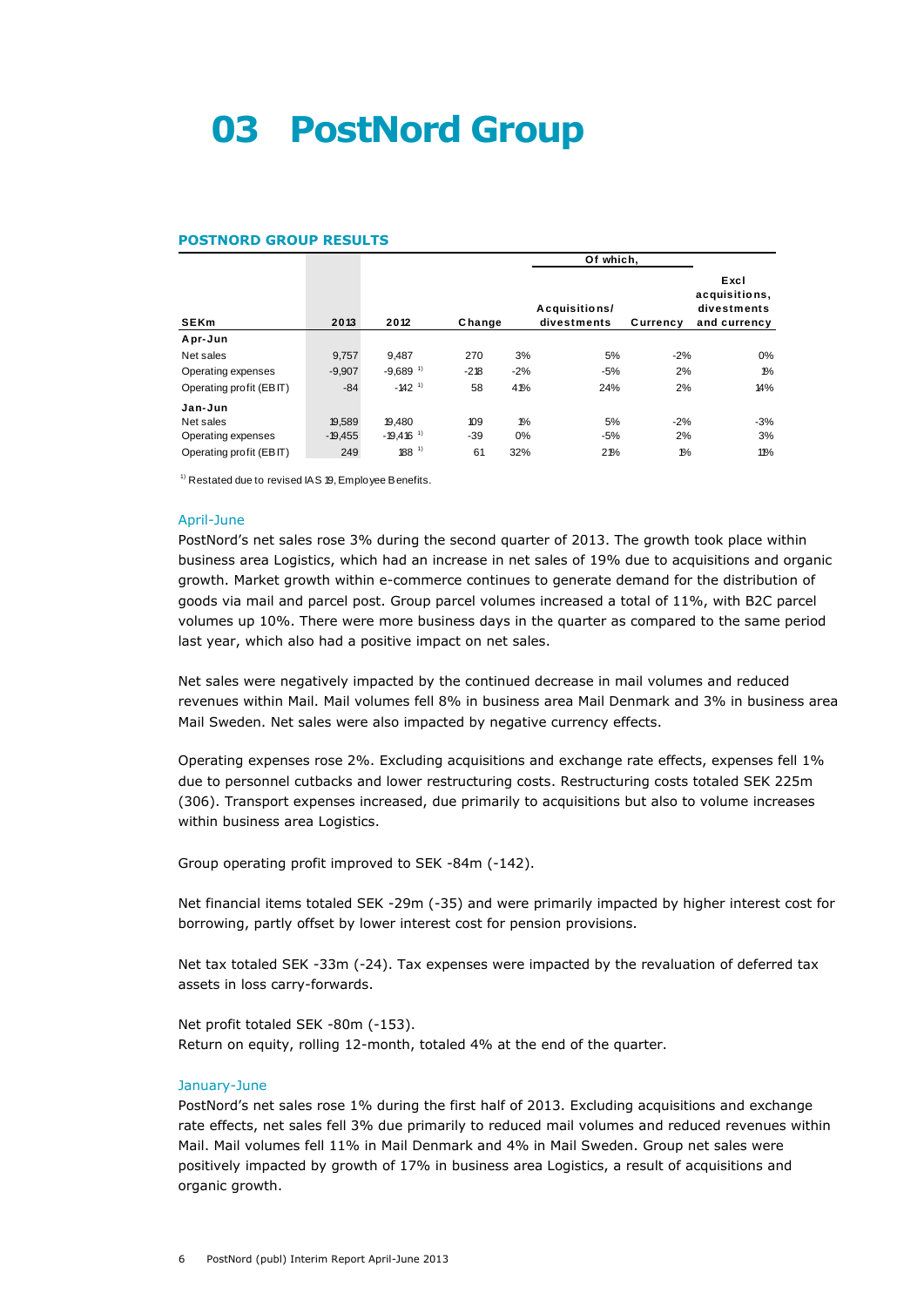Operating expenses were unchanged. Excluding acquisitions and exchange rate effects, expenses fell 3% due to personnel cutbacks and lower restructuring costs. Restructuring costs totaled SEK 348m (660). Transport expenses increased, due primarily to acquisitions but also to volume increases within business area Logistics*.*

Group operating profit rose to SEK 249m (188) and the operating margin to 1.3 (1.0) %.

Net financial items totaled SEK -86m (-62). The change was mainly related to increased interest expenses associated with higher borrowing, partly offset by lower interest cost for pension provisions.

Net tax expenses totaled SEK -33m (-35). Tax expenses were impacted by the revaluation of deferred tax assets in loss carry-forwards.

Net profit totaled SEK 105m (55). Return on equity, rolling 12-month, totaled 4%.

## **FINANCIAL POSITION**

The group maintains a solid financial position, with an equity-assets ratio of 30%. Due to exchange rate changes, equity was impacted by SEK 23m in translation effects. The reported net investment in Danish companies was reduced DKK 200m in June and DKK 600m in July through internal deposits in DKK, the effect of which will be reported in the comprehensive income statement. An issue of SEK 400m in MTN bonds was conducted during the second quarter. Financial preparedness totaled SEK 4,170m: SEK 2,170m in cash and cash equivalents and SEK 2,000m in unutilized committed credit. The group's net debt totaled SEK 4,890m. The net debt/EBITDA ratio, rolling 12 month, was 2.1.

#### Financial net debt

| <u>TIITANUAI NEL UEDL</u>        |               |               |               |
|----------------------------------|---------------|---------------|---------------|
|                                  | <b>Jun 30</b> | <b>Jun 30</b> | <b>Dec 31</b> |
| <b>SEKm</b>                      | 2013          | 2012          | 2012          |
| Cash and cash equivalents        | 2.170         | 2.591         | 3,046         |
| Interest-bearing liabilities     | 4.593         | 3.252         | 4,312         |
| Pension provisions <sup>1)</sup> | 2,467         | $3.182^{2}$   | $3,033^{2}$   |
| Net debt                         | 4,890         | 3,843         | 4,299         |

<sup>1)</sup> Including assets under management

<sup>2)</sup> Restated due to revised IAS 19, Employee Benefits.

# **CASH FLOWS**

#### April-June

Cash flows from operating activities totaled SEK -17m (472). Before changes in working capital, cash flows from operating activities totaled SEK -18 (60). Working capital was impacted by calendar effects caused by the timing of public holidays during the month of July. Pension payments totaled SEK -267m (-270). Provisions during the period are mainly attributable to personal expenses and adaptation of production; see also Note 5, Other Expenses.

Cash flows from investing activities totaled SEK 610m (1,679). Investments in tangible fixed assets totaled SEK 378m (438). Investments were primarily made in production vehicles, transport and sorting equipment and facilities in connection with the establishment of the new terminals in Sweden. Investments in intangible fixed assets totaled SEK 155m (100) and were primarily attributable to development expenditures for the integration of joint IT solutions. The net liquidity effect of the acquisition of subsidiaries totaled SEK 146m (1,213). See also Note 12, Acquisitions and Divestments. The year-on-year decrease was primarily attributable to the acquisition of Green Cargo Logistics in 2012.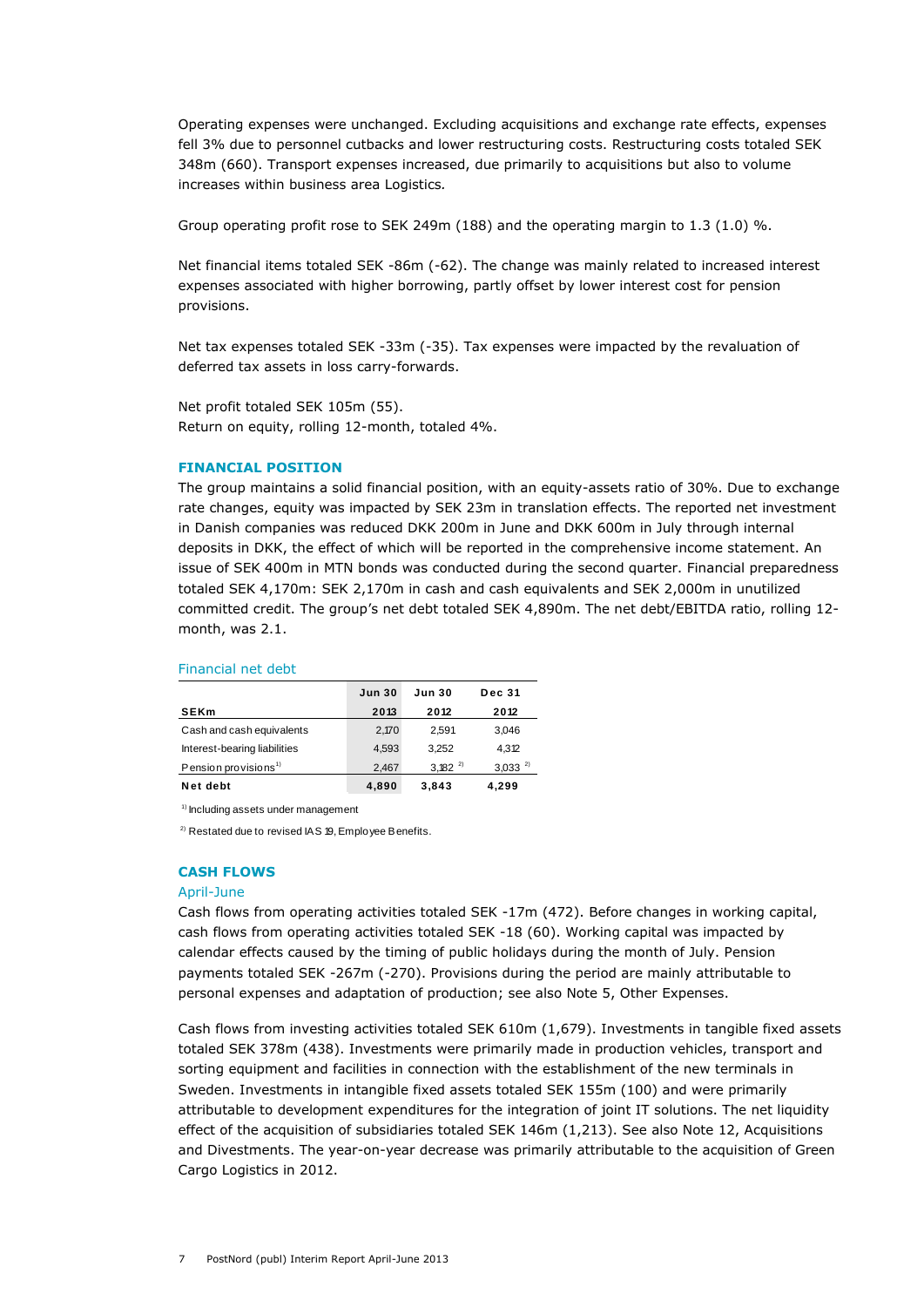Cash flows from financing activities totaled SEK 218m (1,822). Loan amortization totaled SEK 100m (0) during the period. The group raised loans of SEK 400m (2,227) during the period, including through PostNord's commercial paper program. A dividend distribution of SEK 103m (368) was made to parent company's shareholders. Changes in the value of pension benefits totaled SEK -80m (-20). Transfer of pension commitments to the pension fund of SEK 0m (73) was made and SEK 0m (73) was received.

Cash and cash equivalents totaled SEK 2,170m at the end of the period, down SEK 401m from March 31, 2013.

#### January-June

Cash flows from operating activities totaled SEK 375m (763). Before changes in working capital, cash flows from operating activities totaled SEK 387 (693). The liquidity effect as regards pension payments totaled SEK -537m (-541). Pension liabilities were impacted mainly by lower early retirement pensions and lower vesting of retirement pensions. Provisions during the period are mainly attributable to personal expenses and adaptation of production; see also Note 5, Other Expenses.

Cash flows from investing activities totaled SEK 1,367m (2,026). Investments in tangible fixed assets totaled SEK 881m (798). Investments in intangible fixed assets totaled SEK 213m (152) and were primarily attributable to development expenditures for the integration of joint IT solutions. The net liquidity effect of the acquisition of subsidiaries totaled SEK 356m (1,213). See also Note 12, Acquisitions and Divestments.

Cash flows from financing activities totaled SEK 114m (1,749). The group raised loans of SEK 400m (2,227) during the period, including through PostNord's commercial paper program. Loan amortization totaled SEK 150m (7) during the period. Pension liabilities were impacted by the adjustment of actual return on plan assets to previous calculations and by lower discount rates. Transfer of pension commitments to the pension fund of SEK 0m (215) was made during the period and SEK 0m (215) was received.

Cash and cash equivalents totaled SEK 2,170m at the end of the period, down SEK 876m from December 31, 2012.

#### **RISKS AND UNCERTAINTIES**

The group works continuously to identify, evaluate and manage risks in the group's business areas and units. PostNord's Board of Directors and management team have overall responsibility for the group's risk management. The management teams of PostNord's business areas and local units are responsible for identifying and reporting operational risks, which are then consolidated at the central level with the group's strategic risks. The risks that are deemed to have the greatest impact on the group's profit and financial position are described below.

#### Macroeconomic trend

PostNord's business volumes are closely linked to macroeconomic trends, particularly within the Logistics business. The macroeconomic trend during the first part of 2013 has been weak, with continued uncertainty going forward.

#### **Restructuring**

The communication market is characterized by major changes, due primarily to increased digitization and liberalization. In Denmark, coordinated public initiatives to increase the level of digitization are extremely widespread and this trend is expected to continue in coming years. A similar development is possible also for the Swedish market.

The group is facing continued significant investments, and group profit and cash flows will be charged during 2013 with restructuring costs for the repositioning of production and administration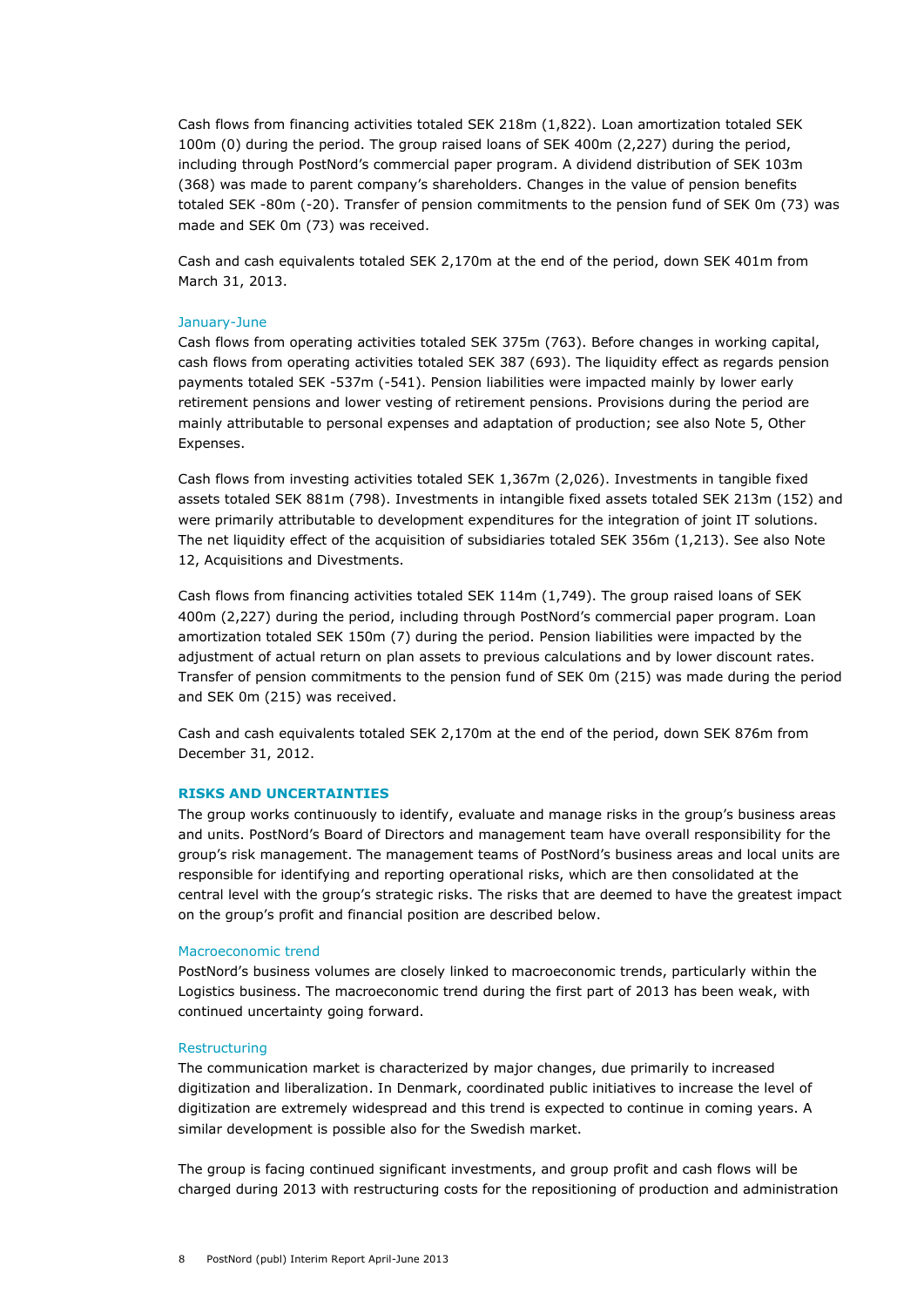to market demands. Restructuring of operations is being done through, among other things, cost adjustments and the establishment of a new production strategy. PostNord has financed investments and restructuring during the year by issuing MTN bonds and commercial paper. Changes have also been made to the group's management structure and governance methods in order to improve maneuverability and profit focus.

#### Regulatory risks

Several of the markets in which the group operates are strictly regulated. PostNord subsidiaries Posten AB and Post Danmark A/S are commissioned to provide universal postal service in Sweden and Denmark, respectively. Changes on the European or national level to regulations concerning the universal postal service obligation may have a significant impact on the group. PostNord works to maintain a good dialogue with the societies, owners, lawmakers and the supervisory authorities in each country in terms of how tomorrow's universal service obligation should be designed in Sweden and Denmark.

## Financial risks

The group's business includes financial risks that may affect profitability as well as financial position. PostNord's goal is to maintain good payment readiness and to limit credit risk and the effects of interest and currency changes.

#### **Acquisitions**

PostNord has made a number of acquisitions in line with group strategy. Acquisition-driven growth imposes great demand on the integration and coordination of the acquired businesses to capture synergies and ensure a positive earnings trend.

#### **2013 OUTLOOK**

PostNord anticipates continued strong volume decline for mail in Denmark and Sweden due to competition from digital alternatives. PostNord projects that mail volumes will fall approximately 12% in Denmark and 6% in Sweden in 2013.

Continued strong growth for e-commerce in the Nordic countries is projected for 2013, with positive effects for parcel and goods distribution volumes within Mail and Logistics. PostNord also anticipates growth in excess of GDP in the Nordic logistics market.

PostNord's strategy through 2015 entails repositioning group operations to meet market trends within Mail, develop Logistics's position and improve group profitability over the long term. The strategy includes major conversions, with cost reductions alongside investments in production facilities within the Mail business, to improve profitability, scalability and efficiency. It also includes an expansion of the Logistics business under profitability, organically and through potential acquisitions.

The changes that have been and will be implemented during 2013 create conditions for improving profitability, despite lower mail volumes and changes in the product mix. Accordingly, PostNord's assessment is that profitability will improve during 2013. Operating profit will continued to be burdened with restructuring costs.

In 2013, extensive efforts will be made to further optimize the businesses and reduce group expenses. These efforts are concentrated in two areas: continued streamlining of central administration and ongoing adjustment of the businesses to reduced mail volumes. All in all, efforts in these areas will generate a reduction in the underlying cost base (before acquisitions and divestments, changes in wages and restructuring costs) of approximately SEK 1 billion during 2013.

2013 cash flows from operating activities are expected to remain stable.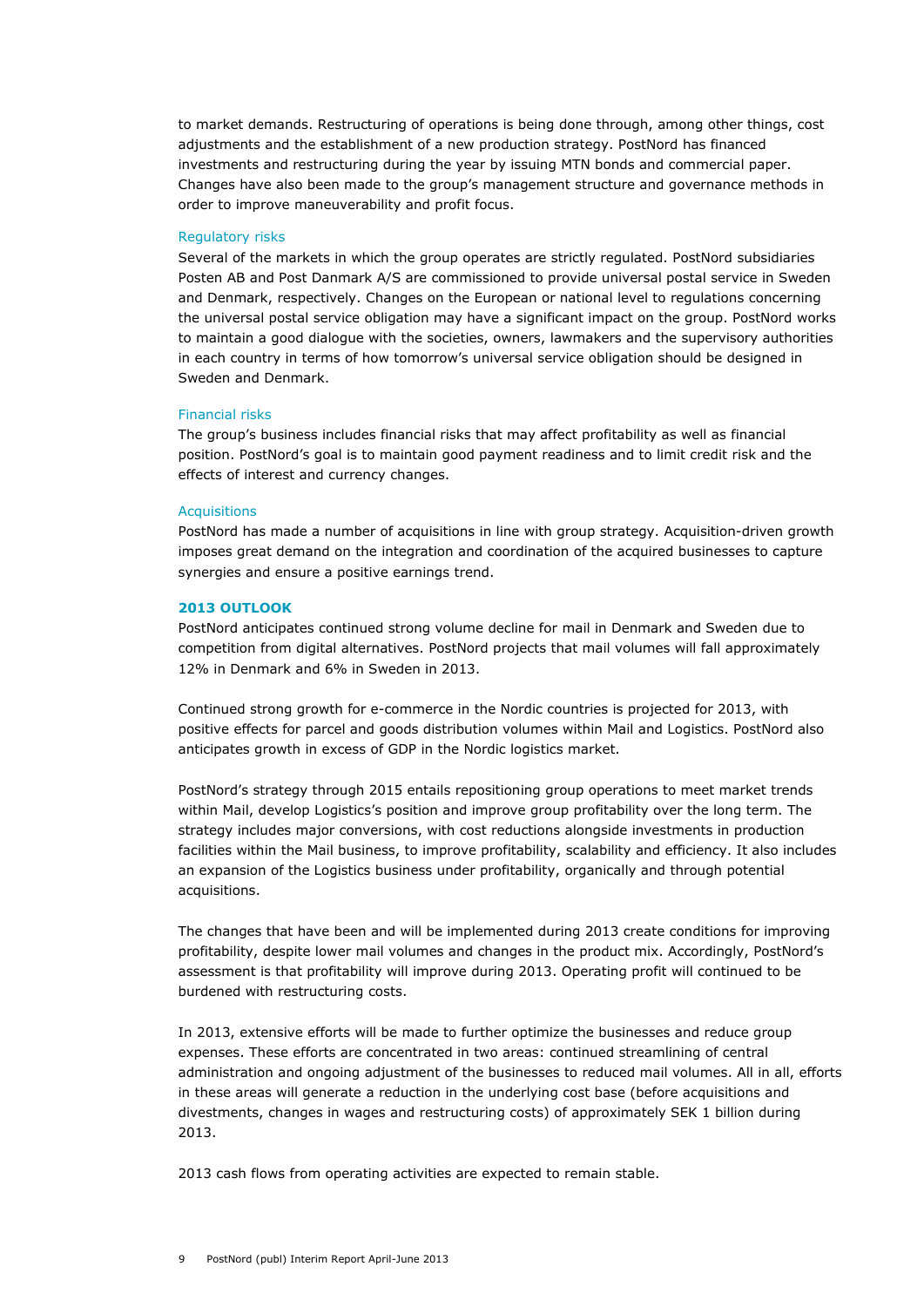# **04 Business operations**

#### **APRIL-JUNE**

An organizational change to the group's parcel operation in Denmark was implemented as of January 1, 2013. Due to the reorganization, profit for the Danish parcel operations is reported in Mail and Mail Denmark, and comparative periods for business areas Mail Denmark and Logistics have been restated.

|                                                                                                                                                                                         |        |                  |        |       | Of which,                    |          |                                                      |
|-----------------------------------------------------------------------------------------------------------------------------------------------------------------------------------------|--------|------------------|--------|-------|------------------------------|----------|------------------------------------------------------|
| Apr-Jun, SEKm                                                                                                                                                                           | 2013   | 2012             | Change |       | Acquisitions/<br>divestments | Currency | Excl<br>acquisitions,<br>divestments<br>and currency |
| M ail                                                                                                                                                                                   |        |                  |        |       |                              |          |                                                      |
| Net sales $1$                                                                                                                                                                           | 5,893  | $6.147^{4}$      | $-254$ | $-4%$ | 2%                           | $-4%$    | $-3%$                                                |
| of which, Mail Denmark                                                                                                                                                                  | 2,284  | $2.57^{4}$       | $-233$ | $-9%$ | 0%                           | $-4%$    | $-5%$                                                |
| of which, Mail Sweden                                                                                                                                                                   | 3,683  | 3,695            | $-2$   | 0%    | 2%                           | 0%       | $-2%$                                                |
| Operating profit (EBIT)                                                                                                                                                                 | $-124$ | $-174^{4}$       | 50     | 29%   | $-13%$                       | $-3%$    | 45%                                                  |
| of which, Mail Denmark                                                                                                                                                                  | $-103$ | $-171^{4}$       | 68     | 40%   | $-9%$                        | 3%       | 47%                                                  |
| of which, Mail Sweden                                                                                                                                                                   | $-21$  | -3               | $-18$  | >100% | >100%                        | $-31%$   | $>100\%$                                             |
| Operating margin, % <sup>2)</sup>                                                                                                                                                       | neg    | $neg^{4}$        |        |       |                              |          |                                                      |
| Logistics                                                                                                                                                                               |        |                  |        |       |                              |          |                                                      |
| Net sales                                                                                                                                                                               | 3,372  | $2,832^{4}$      | 540    | 19%   | 15%                          | $-2%$    | 6%                                                   |
| Operating profit (EBIT)                                                                                                                                                                 | 46     | $13^{4}$         | 33     | >100% | $-21%$                       | 2%       | $>100\%$                                             |
| Operating margin, % <sup>2)</sup>                                                                                                                                                       | 1.2    | 0.4 <sup>4</sup> |        |       |                              |          |                                                      |
| <b>Strålfors</b>                                                                                                                                                                        |        |                  |        |       |                              |          |                                                      |
| Net sales                                                                                                                                                                               | 645    | 655              | $-10$  | $-2%$ |                              | $-3%$    | $1\%$                                                |
| Operating profit (EBIT)                                                                                                                                                                 | $-30$  | 9                | $-39$  | >100% |                              | 42%      | >100%                                                |
| Operating margin, % <sup>2)</sup>                                                                                                                                                       | neg    | 14               |        |       |                              |          |                                                      |
| Other and eliminations                                                                                                                                                                  |        |                  |        |       |                              |          |                                                      |
| Net sales <sup><math>1)</math></sup>                                                                                                                                                    | $-153$ | $-147$           | -6     | $-4%$ |                              |          |                                                      |
| Operating profit (EBIT)                                                                                                                                                                 | 24     | $10^{-3}$        | 14     | >100% |                              |          |                                                      |
| <sup>1)</sup> Within M ail, internal transactions between business areas have been eliminated.<br><sup>2)</sup> Calculation of margins includes other income; see Quarterly Data table. |        |                  |        |       |                              |          |                                                      |

<sup>2)</sup> Calculation of margins includes other income; see Quarterly Data table.<br><sup>3)</sup> Restated due to revised IAS 19, Employee Benefits.

<sup>4)</sup> Restated due to reorganization of the group's parcel business in Denmark; see also Note 3.

#### Mail

Net sales for Mail fell 4% during the quarter due to decreases in revenue within Mail Denmark. Mail volumes fell a total of 4%, less than during the previous quarter. This is partly attributable to the fact that Q2 2013 included more business days than Q2 2012 in Denmark and Sweden.

Operating expenses fell 4%, primarily due to personnel cutbacks. Operating profit totaled SEK - 124m (-174) and the operating margin was negative.

# *Mail Denmark*

Net sales for business area Mail Denmark fell 9%, due primarily to decreased volumes. Currency effects also accounted for a substantial portion of the decline in net sales.

Net sales were impacted by the extensive digitization in the Danish market. Mail volumes fell a total of 8% and were positively impacted by calendar effects. Revenues from Advertisements and Newspapers fell due to a continued weak direct mail market and increased competition. Parcel revenues were unchanged, while volumes increased during the quarter.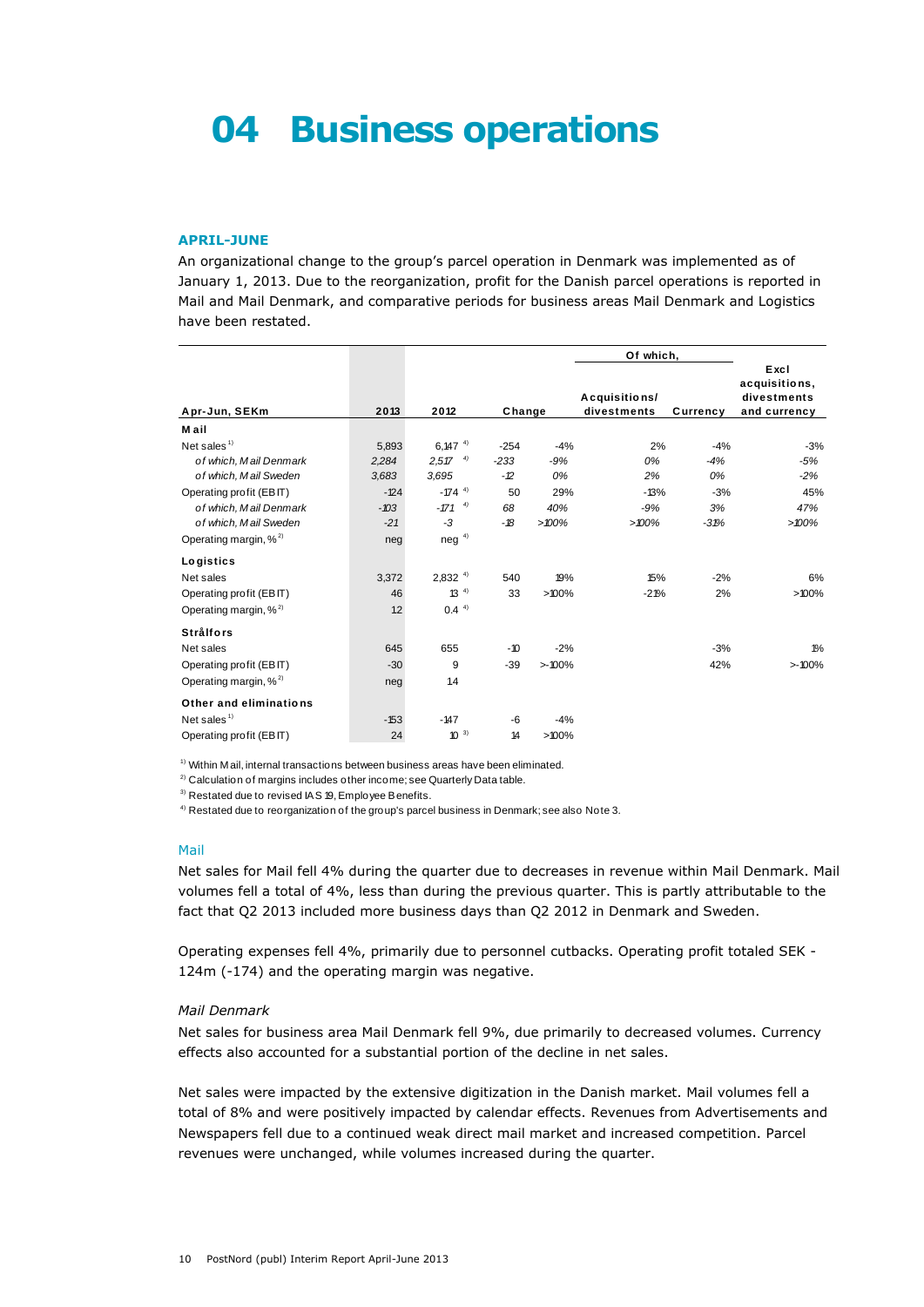Expenses fell 10%. Excluding acquisitions and exchange rate effects, expenses fell 6%. The decline in expenses was attributable to efforts to continuously adjust to lower mail volumes, mainly through personnel cutbacks. Restructuring costs, primarily attributable to personal cutbacks, totaled SEK -5m (106). Operating profit totaled SEK -103m (-171) and the operating margin was negative.

# *Mail Sweden*

Net sales for business area Mail Sweden were unchanged year-on-year. Excluding acquisitions and exchange rate effects, net sales fell 2%. The change was chiefly attributable to reduced mail volumes resulting from competition from digital alternatives. Mail volumes fell a total of 3% and were positively impacted by calendar effects. The decrease in mail volumes was somewhat mitigated by a positive development for e-commerce-related services, as evidenced by an increase in light parcel volumes and the number of mail items distributed at partner outlets in Sweden. There was also an increase in international e-commerce volumes. Direct mail revenues were negatively affected by a weak advertising market. Newspaper revenues rose due to the takeover of Svensk Morgondistribution operations.

Expenses were on par with last year, even excluding acquisitions and exchange rate effects. Restructuring costs increased to SEK 190m (155), attributable to personnel cutbacks resulting primarily from the closure of terminals in Västerås and Karlstad in Sweden in connection with the establishment of the new terminal in Hallsberg. Personnel expenses decreased as a result of rationalizations and adjustments to reduced mail volumes. Operating profit fell to SEK -21m (-3) and the operating margin was negative.

### **Logistics**

Net sales for business area Logistics increased 19%. Organically, excluding acquisitions and exchange rate effects, the business area's net sales increased 6%. The acquisitions were of Byrknes Auto AS, Nordisk Kyl Logistik AB and Transbothnia AB during 2013 as well as acquisitions made in Sweden and Norway in 2012. There were more business days during the quarter as compared to Q2 2012. The businesses in Sweden and Norway are growing and most services areas contributed to the sales growth. The growth of e-commerce generated an increase in parcel volumes and parcel revenues for the business area.

Expenses increased 17%. Excluding acquisitions and exchange rate effects, expenses rose 5% due to volume increases. Restructuring costs totaled SEK 0m (45). Operating profit totaled SEK 46m (13) and the operating margin rose to 1.2 (0.4) %.

# **Strålfors**

Net sales for Strålfors fell 2%. Excluding exchange rate effects, net sales rose 1%. Growth divisions Data Management, Marketing Communication and Service Fulfillment reported sales growth. The market for the Business Communication division was weak during the quarter and revenues declined. Business Communication is the division that is most exposed to competition from digital alternatives.

Expenses increased 4%. Excluding exchange rate effects, expenses rose 7% due primarily to increased restructuring costs. Restructuring costs totaled SEK 30m (2) and were related chiefly to the centralization of operations in Ljungby, Sweden. Operating profit fell to SEK -30m (9) and the operating margin was negative (1.4) %.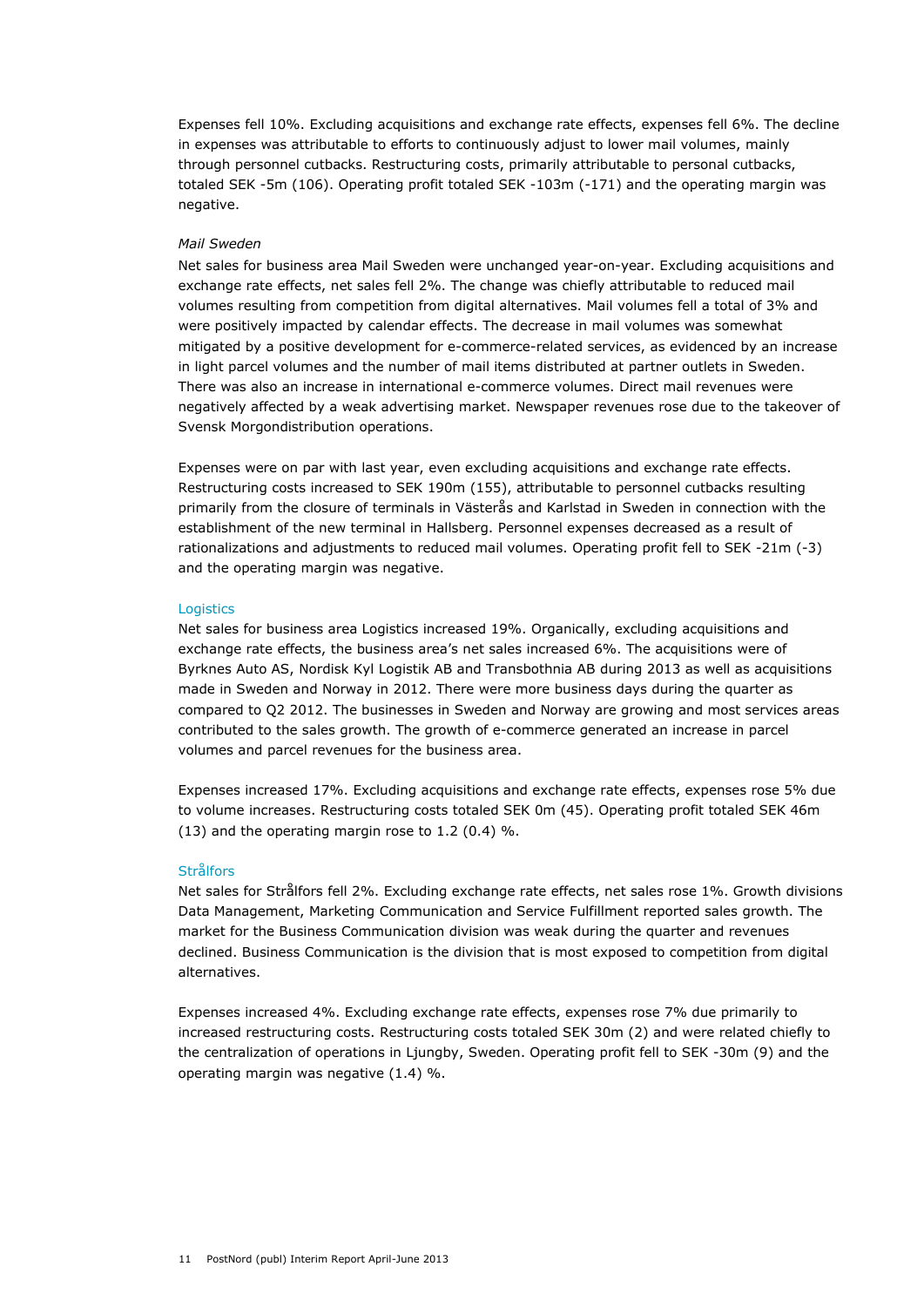# **05 Parent company**

#### **PARENT COMPANY**

The parent company, PostNord AB, ran a very limited inter-company service operation and had only two employees as of June 30, 2013: the CFO and the Head of Group Strategy. No net sales were reported during the period. Operating expenses totaled SEK 9m (16) for the quarter and SEK 20m (28) for the interim period. Financial items totaled SEK 761m (2,475) for the quarter and SEK 747m (2,478) for the interim period. Of financial items, SEK 773m (2,473) were attributable to dividends from subsidiaries during the second quarter. Net profit totaled SEK 759m (2,465) for the quarter and SEK 739m (2,461) for the interim period.

PostNord's Board of Directors and CEO hereby affirm that the Interim Report provides a fair and accurate overview of group and parent company operations, position and financial results and describes significant risks and uncertainty factors facing group companies.

Solna, August 26, 2013 PostNord AB (publ)

> Jens Moberg *Chairman*

Mats Abrahamsson Gunnel Duveblad Christian Ellegaard *Member of the Board Member of the Board Member of the Board*

Sisse Fjelsted Rasmussen Jonas Iversen  *Member of the Board Member of the Board*

Torben Janholt **Anitra Steen**  *Member of the Board Member of the Board*

*Employee representative Employee representative Employee representative*

Lars Chemnitz Alf Mellström Ann-Christin Fällén

 K. B. Pedersen *Acting President and Chief Executive Officer*

This report has not been audited.

PostNord AB (publ) is required to disclose this information under the Security Markets Act. The information was submitted for publication on August 27, 2013 at 8:30 AM CET.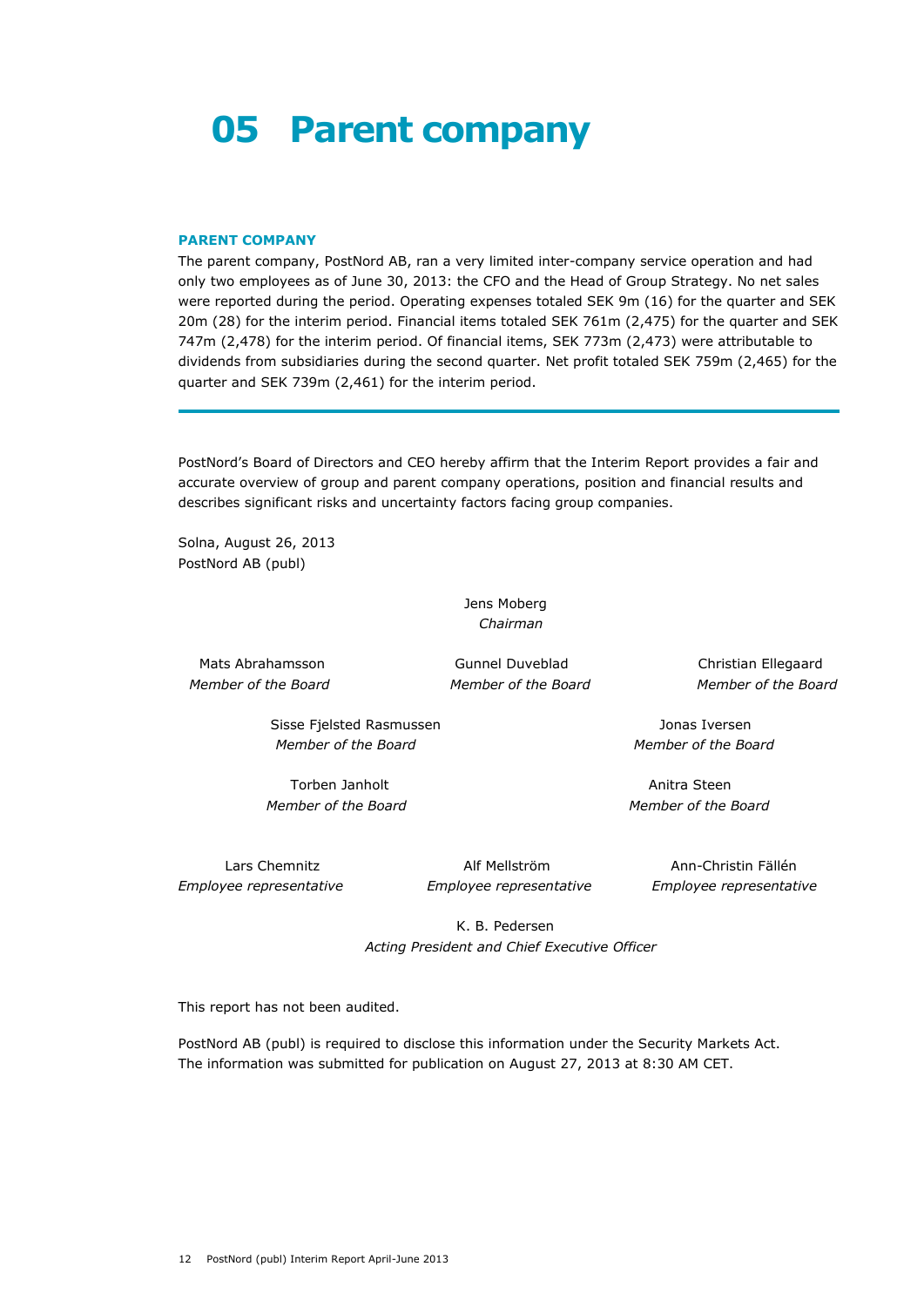# **06 Consolidated financial statements**

### **INCOME STATEMENT**

| <b>INCOME STATEMENT</b>                                |      |                 |                        |        |                 |                        |          |                         |
|--------------------------------------------------------|------|-----------------|------------------------|--------|-----------------|------------------------|----------|-------------------------|
|                                                        |      | Apr-Jun Apr-Jun |                        |        | Jan-Jun Jan-Jun |                        |          | Jan-Dec                 |
| <b>SEKm</b>                                            | Note | 2013            | 2012                   | Δ      | 2013            | 2012                   | Δ        | 2012                    |
|                                                        | 1.2  |                 |                        |        |                 |                        |          |                         |
| Net sales                                              |      | 9,757           | 9,487                  | 3%     | 19,589          | 19,480                 | $1\%$    | 38,920                  |
| Other income                                           |      | 63              | 60                     | 5%     | 108             | 123                    | $-12%$   | 253                     |
| Income                                                 | 3    | 9,820           | 9,547                  | 3%     | 19,697          | 19,603                 | 0%       | 39,173                  |
| Personnel expenses                                     | 4    | $-4,792$        | $-4.788$ <sup>1)</sup> | 0%     | $-9,467$        | $-9,475$ <sup>1)</sup> | 0%       | $-18,338$ <sup>1)</sup> |
| Transport expenses                                     |      | $-2,197$        | $-1,910$               | $-15%$ | $-4,301$        | $-3,879$               | $-11%$   | $-8,084$                |
| Other expenses                                         | 5    | $-2,516$        | $-2,573$               | 2%     | $-4,880$        | $-5,233$               | 7%       | $-10,348$               |
| Depreciation and impairments                           |      | $-402$          | $-418$                 | 4%     | $-807$          | $-829$                 | 3%       | $-1,899$                |
| <b>Expenses</b>                                        |      | $-9,907$        | $-9,689$               | $-2%$  | $-19,455$       | $-19,416$              | 0%       | $-38,669$               |
| Participations in the earnings of associated companies |      | 3               | 0                      | n/a    | $\overline{7}$  | $\mathbf{1}$           | >100%    | $\overline{7}$          |
| <b>OPERATING PROFIT</b>                                |      | $-84$           | $-142$                 | 41%    | 249             | 188                    | 32%      | 511                     |
| Financial income                                       |      | 19              | $47^{11}$              | $-60%$ | 36              | $105^{11}$             | $-66%$   | 238 <sup>1</sup>        |
| <b>Financial expenses</b>                              |      | $-48$           | $-82$ <sup>1)</sup>    | 41%    | $-122$          | $-167$ <sup>1)</sup>   | 27%      | $-382$ <sup>1)</sup>    |
| <b>Net financial items</b>                             |      | $-29$           | $-35$                  | 17%    | $-86$           | $-62$                  | $-39%$   | $-144$                  |
| Profit before tax                                      |      | $-113$          | $-177$                 | 36%    | 163             | 126                    | 29%      | 367                     |
| Tax                                                    |      | 33              | $24^{11}$              | $-38%$ | $-58$           | $-71^{11}$             | Γ<br>18% | $-120$ <sup>1)</sup>    |
| <b>NET PROFIT</b>                                      |      | $-80$           | $-153$                 | $-48%$ | 105             | 55                     | 91%      | 247                     |
| Attributable to                                        |      |                 |                        |        |                 |                        |          |                         |
| Parent company shareholders                            |      | $-81$           | $-155$ <sup>1)</sup>   | $-48%$ | 104             | $53^{11}$              | 96%      | $245$ <sup>1)</sup>     |
| M ino rity interests                                   |      |                 | $\overline{2}$         |        |                 | $\overline{2}$         |          | $\overline{2}$          |
| Earnings per share, SEK                                |      | $-0.04$         | $-0.08$ <sup>1)</sup>  | $-48%$ | 0.05            | $0.03$ <sup>1)</sup>   | 91%      | $0.12$ <sup>1)</sup>    |

## **COMPREHENSIVE INCOME STATEMENT**

|                                                   |       | Apr-Jun Apr-Jun        |       | Jan-Jun Jan-Jun      | Jan-Dec              |
|---------------------------------------------------|-------|------------------------|-------|----------------------|----------------------|
| <b>SEKm</b>                                       | 2013  | 2012                   | 2013  | 2012                 | 2012                 |
| Net profit                                        | $-80$ | $-153$                 | 105   | 55                   | 247                  |
| Other comprehensive income for the period         |       |                        |       |                      |                      |
| Items that will not be reclassified to net profit |       |                        |       |                      |                      |
| Revaluation of pension liabilities                | 204   | $-1.540$               | 124   | $-945$               | $-1232$              |
| Change in deferred tax                            | $-45$ | 404 $1$                | $-27$ | $248$ <sup>1)</sup>  | $271^{11}$           |
| <b>Total revaluation, pension liabilities</b>     | 159   | $-1,136$ <sup>1)</sup> | 97    | $-697$ <sup>1)</sup> | $-961^{11}$          |
|                                                   |       |                        |       |                      |                      |
| Items that may be reclassified to net profit      |       |                        |       |                      |                      |
| Translation differences <sup>2)</sup>             | 261   | $-42$                  | 23    | $-168$               | $-258$               |
| <b>TOTAL OTHER COMPREHENSIVE INCOME</b>           | 420   | $-1,178$ <sup>1)</sup> | 120   | $-865$ <sup>1)</sup> | $-1,219$             |
| <b>COMPREHENSIVE INCOME</b>                       | 340   | $-1,331$ <sup>1)</sup> | 225   | $-810^{-1}$          | $-972$ <sup>1)</sup> |
| Attributable to                                   |       |                        |       |                      |                      |
| Parent company shareholders                       | 339   | $-1,333$               | 224   | $-812$               | $-974$               |
| M ino rity interests                              |       | $\overline{2}$         |       | $\overline{2}$       | $\overline{2}$       |

 $1)$  Restated due to revised IAS 19, Employee Benefits.

 $2)$  Translation differences refer to the translation of group equity in foreign currencies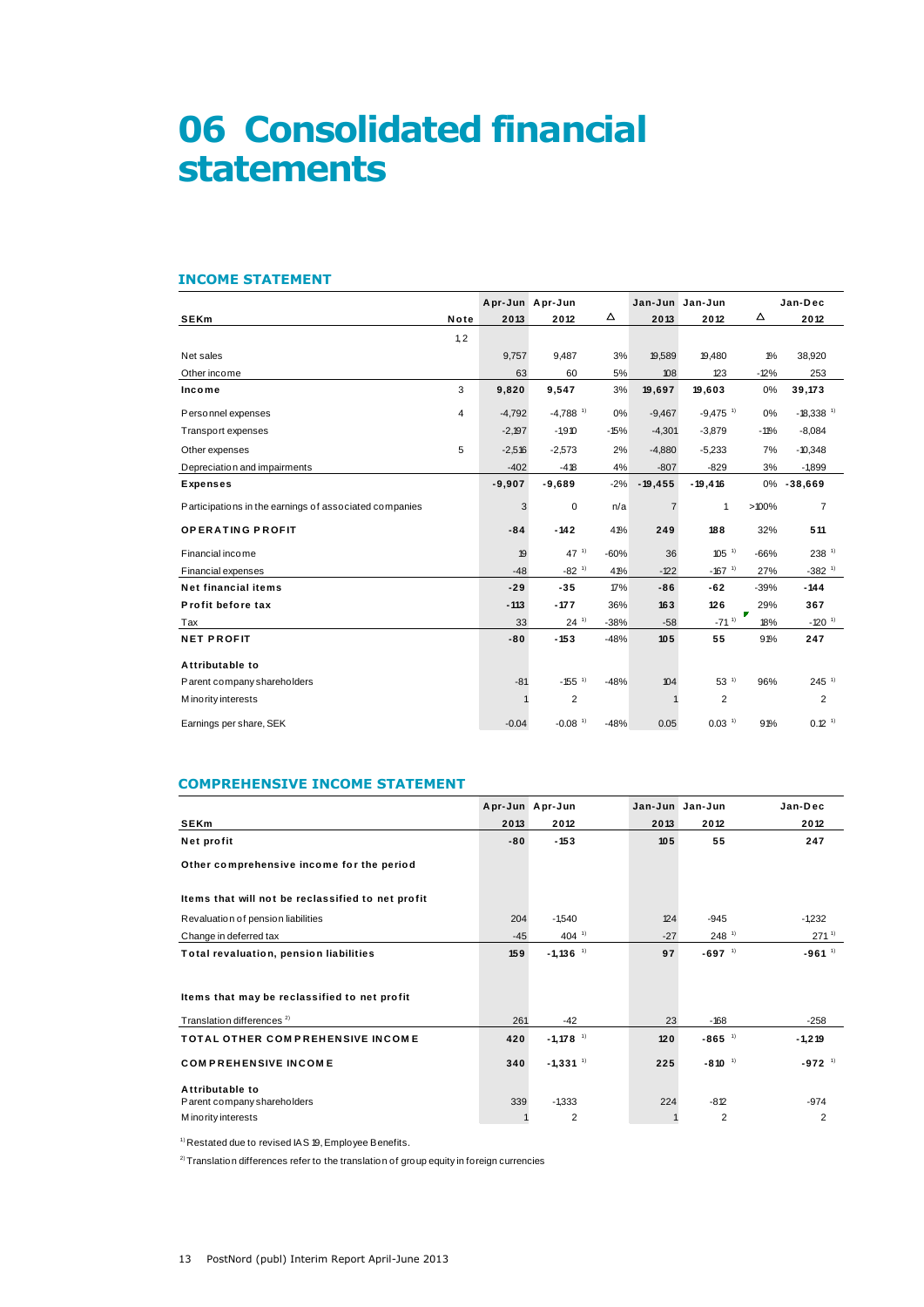# **BALANCE SHEETS**

| <b>BALANCE SHEETS</b>                                     |                |               |                        |                        |
|-----------------------------------------------------------|----------------|---------------|------------------------|------------------------|
|                                                           |                | <b>Jun 30</b> | Jun 30                 | <b>Dec 31</b>          |
| SEKm                                                      | Note           | 2013          | 2012                   | 2012                   |
|                                                           | 1, 2           |               |                        |                        |
| <b>ASSETS</b>                                             |                |               |                        |                        |
| Goodwill                                                  |                | 3,396         | 3,105                  | 3,190                  |
| Other intangible assets                                   |                | 1,549         | 1,679                  | 1,579                  |
| Tangible fixed assets                                     |                | 9,107         | 8,513                  | 8,762                  |
| Participations in associated companies and joint ventures |                | 70            | 75                     | 79                     |
| <b>Financial investments</b>                              | 8              | 187           | 181                    | 216                    |
| Long-term receivables                                     |                | 1,033         | $1,034$ <sup>1)</sup>  | $1,014$ <sup>1)</sup>  |
| Deferred tax assets                                       |                | 544           | $1,393$ <sup>1)</sup>  | $1,413$ <sup>1)</sup>  |
| <b>Total fixed assets</b>                                 |                | 15,886        | 15,980                 | 16,253                 |
| <b>Inventories</b>                                        |                | 203           | 215                    | 193                    |
| <b>Taxassets</b>                                          |                | 476           | 420                    | 278                    |
| Accounts receivable                                       | 8              | 4,746         | 4,290                  | 4,718                  |
| Prepaid expenses and accrued income                       |                | 1,352         | 1,418                  | 1,122                  |
| Other receivables                                         |                | 574           | 688                    | 1,092                  |
| Short-term investments                                    | 8              | $\mathbf{1}$  |                        | 4                      |
| Cash and cash equivalents                                 | 8              | 2,170         | 2,591                  | 3,046                  |
| Assets held for sale                                      |                | 373           | 155                    | 100                    |
| <b>Total current assets</b>                               |                | 9,895         | 9,777                  | 10,553                 |
| <b>TOTAL ASSETS</b>                                       |                | 25,781        | 25,757                 | 26,806                 |
| <b>EQUITY AND LIABILITIES</b>                             |                |               |                        |                        |
| <b>EQUITY</b>                                             |                |               |                        |                        |
| Capital stock                                             |                | 2,000         | 2,000                  | 2,000                  |
| Other contributed equity                                  |                | 9,954         | 9,954                  | 9,954                  |
| Reserves                                                  |                | $-1,787$      | $-1,719$               | $-1,810$               |
| Retained earnings                                         |                | $-2,516$      | $-2,536$ <sup>1)</sup> | $-2,614$ <sup>1)</sup> |
| Total equity attributable to parent company shareholders  |                | 7,651         | 7,699                  | 7,530                  |
| <b>M</b> inority interests                                |                | 4             | 2                      | 3                      |
| <b>TOTAL EQUITY</b>                                       |                | 7,655         | 7,701                  | 7,533                  |
| <b>LIABILITIES</b>                                        |                |               |                        |                        |
| Long-term interest-bearing liabilities                    | 8              | 4,309         | 942                    | 3,845                  |
| Other long-term liabilities                               |                | 56            | 59                     | 37                     |
| Pension provisions                                        |                | 2,467         | $3,182$ <sup>1)</sup>  | $3,033$ <sup>1)</sup>  |
| Other provisions                                          | 6              | 1,589         | $1,642$ <sup>1)</sup>  | $1,585$ <sup>1)</sup>  |
| Deferred tax liabilities                                  |                | 635           | $1,406$ <sup>1)</sup>  | $1,393$ <sup>1)</sup>  |
| <b>Total long-term liabilities</b>                        |                | 9,056         | 7,231                  | 9,893                  |
| Current interest-bearing liabilities                      | 8              | 284           | 2,310                  | 467                    |
| Accounts payable                                          |                | 2,204         | 2,010                  | 2,514                  |
| <b>Tax liabilities</b>                                    |                |               | 58                     | 78                     |
| Other current liabilities                                 |                | 1,687         | 1,544                  | 1,897                  |
| Accrued expenses and prepaid income                       | $\overline{7}$ | 4,472         | 4,551                  | 4,065                  |
| Other provisions                                          | 6              | 423           | 352                    | 359                    |
| <b>Total current liabilities</b>                          |                | 9,070         | 10,825                 | 9,380                  |
| <b>TOTAL LIABILITIES</b>                                  |                | 18,126        | 18,056                 | 19,273                 |
| <b>TOTAL EQUITY AND LIABILITIES</b>                       |                | 25,781        | 25,757                 | 26,806                 |

For information on the group's pledged assets and contingent liabilities, see Note 9.

 $1)$  Restated due to revised IAS 19, Employee Benefits.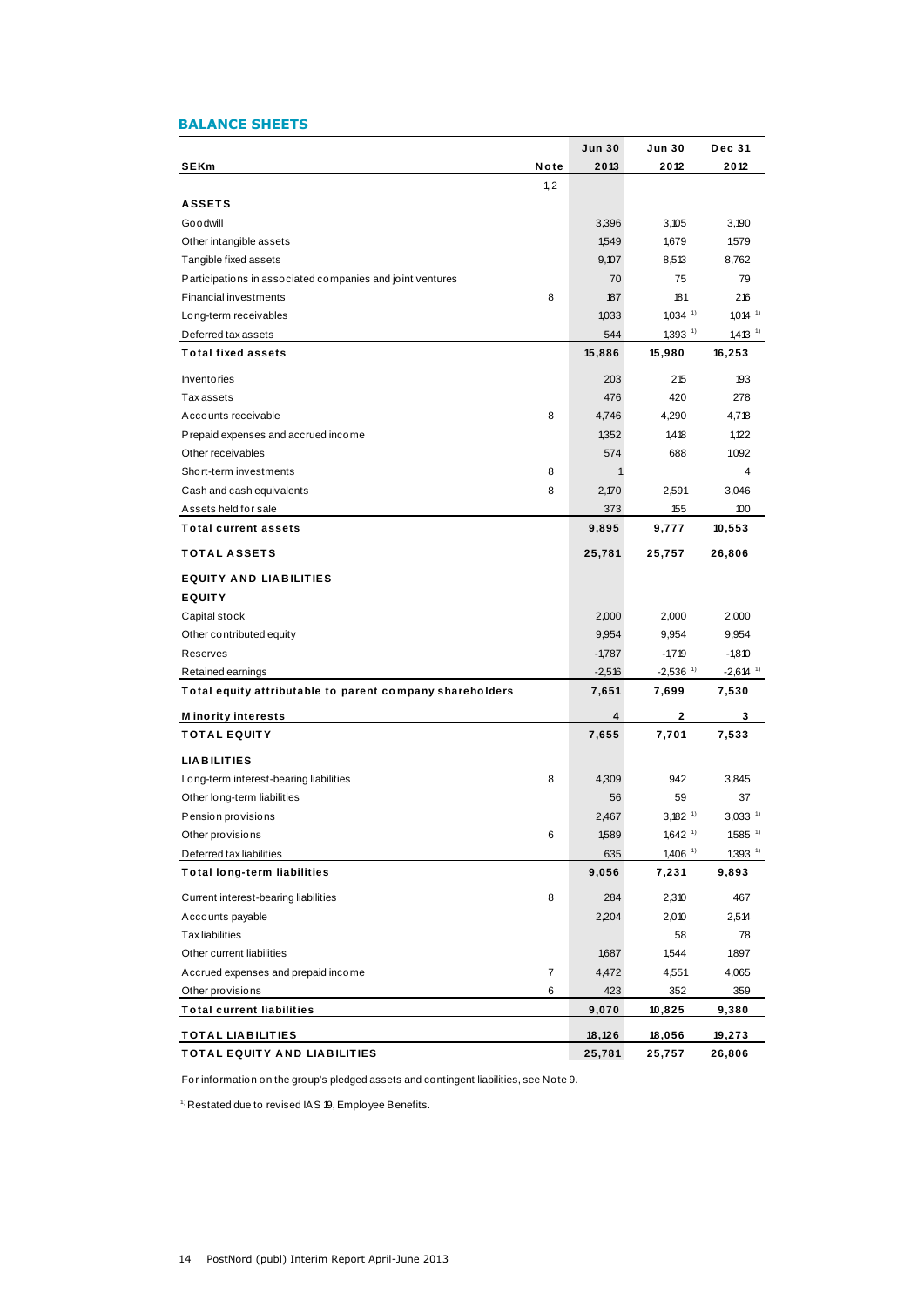# **STATEMENT OF CASH FLOWS**

|                                                                           |                | Apr-Jun Apr-Jun       |                | Jan-Jun Jan-Jun | Jan-Dec         |
|---------------------------------------------------------------------------|----------------|-----------------------|----------------|-----------------|-----------------|
| <b>SEKm</b>                                                               | 2013           | 2012                  | 2013           | 2012            | 2012            |
| <b>OPERATING ACTIVITIES</b>                                               |                |                       |                |                 |                 |
| Profit before tax                                                         | $-113$         | $-177$ <sup>-1)</sup> | 163            | 126             | 1)<br>$367^{1}$ |
| Adjustments for non-cash items:                                           |                |                       |                |                 |                 |
| Reversal of depreciation and impairments                                  | 402            | 418                   | 807            | 829             | 1,899           |
| Profit from sale of subsidiaries                                          | $-1$           |                       | $-1$           | -5              | $-5$            |
| Capital gain/loss on sale of fixed assets                                 | $\overline{7}$ | 19                    | 46             | 42              | $\mathcal T$    |
| Change in pension liability <sup>1)</sup>                                 | 55             | 154                   | 90             | 287             | 597             |
| Other provisions                                                          | 217            | 139                   | 276            | 375             | 579             |
| Other items not affecting liquidity                                       | $-1$           | -3                    | $-4$           | -5              | -8              |
| Pensions paid                                                             | $-267$         | $-270$                | $-537$         | -541            | $-1,081$        |
| Other provisions, liquidity effect                                        | $-97$          | $-78$                 | $-208$         | $-149$          | $-405$          |
| Taxpaid                                                                   | $-220$         | $-142$                | $-245$         | $-266$          | $-184$          |
|                                                                           |                |                       |                |                 |                 |
| Cash flows from operating activities before changes in working<br>capital | - 18           | 60                    | 387            | 693             | 1,776           |
| Cash flows from changes in working capital                                |                |                       |                |                 |                 |
| $Increase(-)/decrease(+)$ in inventories                                  | -6             | 11                    | -9             | $\overline{4}$  | 27              |
| $Increase(-)/decrease(+)$ in accounts receivable                          | $-41$          | 318                   | $-22$          | 213             | $-163$          |
| Increase(-)/decrease(+) in other trade accounts receivable                | $-309$         | $-280$                | 62             | $-259$          | $-395$          |
| Increase(+)/decrease(-) in accounts payable                               | $-243$         | 159                   | $-315$         | $-177$          | 306             |
| Increase(+)/decrease(-) in other operating liabilities                    | 459            | 211                   | 208            | 382             | 230             |
| Other changes in working capital                                          | 141            | $-7$                  | 64             | $-93$           | 44              |
| Changes in working capital                                                | $\mathbf{1}$   | 412                   | $-12$          | 70              | 49              |
| Cash flows from operating activities                                      | $-17$          | 472                   | 375            | 763             | 1,825           |
| <b>INVESTING ACTIVITIES</b>                                               |                |                       |                |                 |                 |
| Purchase of tangible fixed assets                                         | $-378$         | -438                  | $-881$         | $-798$          | $-1,994$        |
| Sale of tangible fixed assets                                             | 3              | 58                    | 19             | 78              | 201             |
| Capitalized development expenditures                                      | -69            | $-93$                 | $-113$         | $-138$          | $-301$          |
| Purchase of other intangible assets                                       | $-86$          | $-7$                  | $-100$         | $-14$           | $-36$           |
| Acquisition of subsidiaries, net liquidity effect                         | -146           | $-1,213$              | $-356$         | $-1,213$        | $-1,420$        |
| Sale of subsidiaries, net liquidity effect                                |                |                       |                | 46              | 46              |
| Change in financial assets                                                | 66             | 14                    | 64             | 13              | $-29$           |
| Cash flows from investing activities                                      | $-610$         | $-1,679$              | $-1,367$       | $-2,026$        | $-3,533$        |
| <b>FINANCING ACTIVITIES</b>                                               |                |                       |                |                 |                 |
| Amortized loans                                                           | $-100$         |                       | $-150$         | $-7$            | $-2,137$        |
| New loans raised                                                          | 400            | 2,227                 | 400            | 2,227           | 5,419           |
| Change in finance leasing liabilities                                     | 40             | $-13$                 | 24             | $-23$           | $-25$           |
| Dividend paid to parent company owners                                    | $-103$         | $-368$                | $-103$         | $-368$          | $-368$          |
| Dividend paid to mino rity interests                                      |                | $-2$                  |                | $-2$            | $-2$            |
| Change in value of pension benefits <sup>1)</sup>                         | -80            | $-20$                 | -68            | -40             | $-200$          |
| Increase(+)/decrease(-) in other interest-bearing liabilities             | 61             | $-2$                  | 11             | $-38$           | $-33$           |
| Cash flows from financing activities                                      | 218            | 1,822                 | 114            | 1,749           | 2,654           |
| <b>CASH FLOWS FOR THE PERIOD</b>                                          | -409           | 615                   | $-878$         | 486             | 946             |
| Cash and cash equivalents, beginning of period                            | 2,571          | 1,976                 | 3,046          | 2,107           | 2,107           |
| Translation difference in cash and cash equivalents                       | 8              | 0                     | $\overline{c}$ | $-2$            | $-7$            |
| Cash and cash equivalents, end of period                                  | 2,170          | 2,591                 | 2,170          | 2,591           | 3,046           |

 $1)$  Restated due to revised IAS 19, Employee Benefits.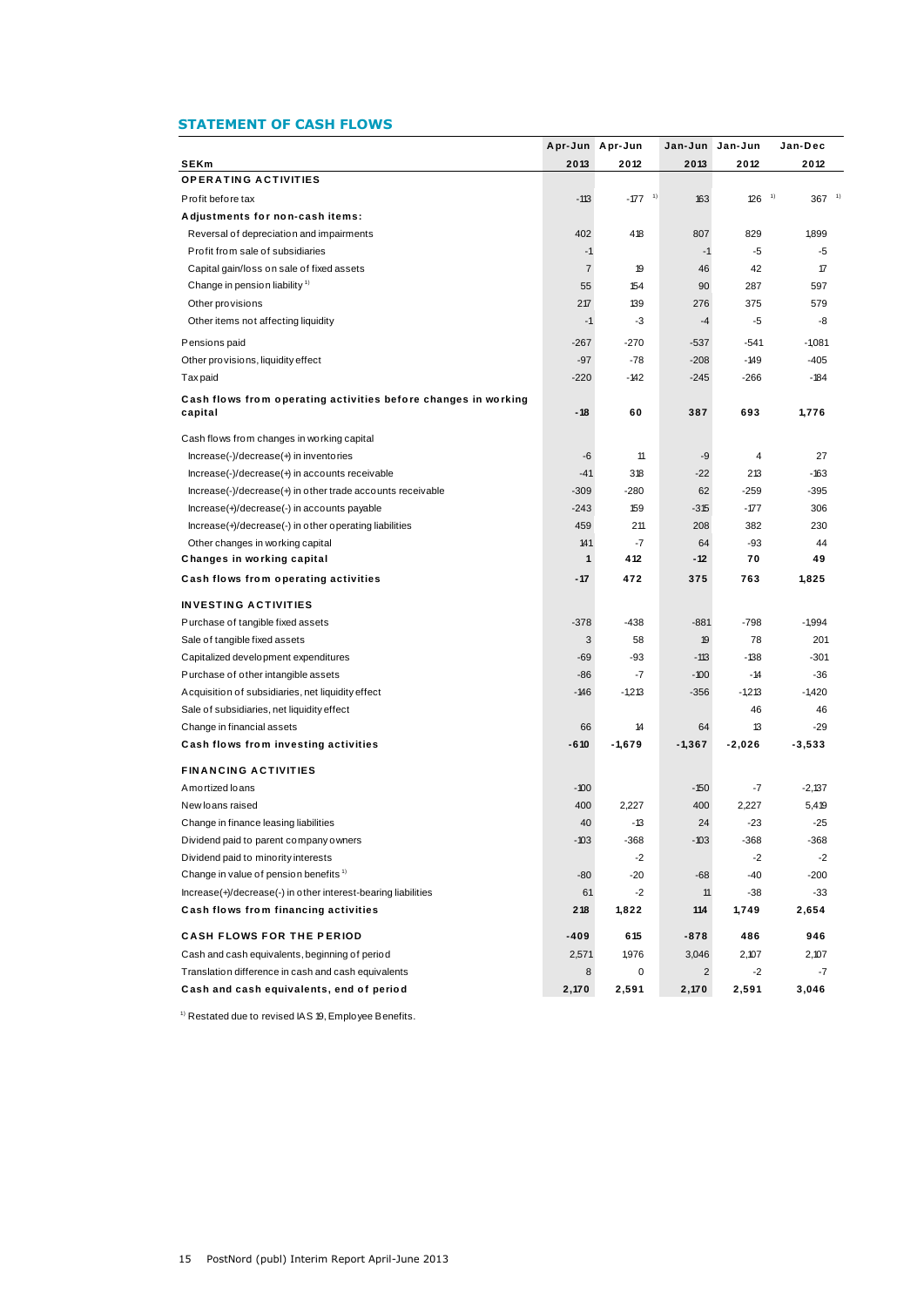#### **STATEMENT OF CHANGES IN EQUITY**

|                                                            | Equity attributable to parent company shareholders |                       |                                         |                        |    |               |                               |                 |
|------------------------------------------------------------|----------------------------------------------------|-----------------------|-----------------------------------------|------------------------|----|---------------|-------------------------------|-----------------|
| <b>SEKm</b>                                                | Capital<br>stock <sup>1)</sup>                     | Contributed<br>equity | Translation<br>differences<br>in equity | Retained<br>earnings   |    | Total         | <b>M</b> inority<br>interests | Total<br>equity |
| Beginning balance as of 01-01-2012                         | 2,000                                              | 9,954                 | $-1,552$                                | 1.525                  |    | 11,927        | 3                             | 11,930          |
| Change to BB due to IAS 19                                 |                                                    |                       |                                         | $-3,055$ <sup>2)</sup> |    | $-3,055$      |                               | $-3,055$        |
| New beginning balance as of 01-01-2012                     | 2,000                                              | 9.954                 | $-1.552$                                | $-1,530$               |    | 8,872         | 3                             | 8,875           |
| Revaluation that will not be reclassified to<br>net profit |                                                    |                       |                                         |                        |    |               |                               |                 |
| Revaluation of pension liabilities                         |                                                    |                       |                                         | -939                   | 2) | $-939$        |                               | $-939$          |
| Deferred tax                                               |                                                    |                       |                                         | 248                    | 2) | 248           |                               | 248             |
| Items that have been or may be                             |                                                    |                       |                                         |                        |    |               |                               |                 |
| reclassified to net profit                                 |                                                    |                       |                                         |                        |    |               |                               |                 |
| Other translation differences <sup>3)</sup>                |                                                    |                       | $-167$                                  |                        |    | $-167$        | $-1$                          | $-168$          |
| Total other comprehensive income                           | $\mathbf{0}$                                       | $\mathbf 0$           | $-167$                                  | $-691$ <sup>2)</sup>   |    | $-858$        | $-1$                          | -859            |
| Net profit                                                 |                                                    |                       |                                         | $53^{2}$               |    | 53            | $\overline{2}$                | 55              |
| Dividend <sup>4)</sup>                                     |                                                    |                       |                                         | $-368$                 |    | $-368$        | $-2$                          | $-370$          |
| Ending balance as of 06-30-2012                            | 2,000                                              | 9,954                 | $-1,719$                                | $-2,536$ <sup>2)</sup> |    | 7,699         | $\overline{2}$                | 7,701           |
| Revaluation that will not be reclassified to<br>net profit |                                                    |                       |                                         |                        |    |               |                               |                 |
| Revaluation of pension liabilities                         |                                                    |                       |                                         | $-292$ <sup>2)</sup>   |    | $-292$        |                               | $-292$          |
| Deferred tax                                               |                                                    |                       |                                         | $23^{2}$               |    | 23            |                               | 23              |
| Items that have been or may be                             |                                                    |                       |                                         |                        |    |               |                               |                 |
| reclassified to net profit                                 |                                                    |                       |                                         |                        |    |               |                               |                 |
| Other translation differences <sup>3)</sup>                |                                                    |                       | $-91$                                   |                        |    | $-91$         |                               | -91             |
| Total other comprehensive income                           | $\mathbf 0$                                        | 0                     | -91                                     | $-269$                 | 2) | $-360$        | 0                             | $-360$          |
| Net profit                                                 |                                                    |                       |                                         | $191^{2}$              |    | 191           | 1                             | 192             |
| Ending balance as of 12-31-2012                            | 2,000                                              | 9,954                 | $-1.810$                                | $-2,614$               | 2) | 7,530         | 3                             | 7,533           |
| Revaluation that will not be reclassified to<br>net profit |                                                    |                       |                                         |                        |    |               |                               |                 |
| Revaluation of pension liabilities                         |                                                    |                       |                                         | $124^{2}$              |    | 124           |                               | 124             |
| Deferred tax                                               |                                                    |                       |                                         | $-27$ <sup>2)</sup>    |    | $-27$         |                               | $-27$           |
| Items that have been or may be                             |                                                    |                       |                                         |                        |    |               |                               |                 |
| reclassified to net profit                                 |                                                    |                       |                                         |                        |    |               |                               |                 |
| Other translation differences <sup>3)</sup>                |                                                    |                       | 23                                      |                        |    | 23            |                               | 23              |
| Total other comprehensive income                           | $\mathbf 0$                                        | 0                     | 23                                      | 97                     | 2) | 120           | 0                             | 120             |
| Net profit                                                 |                                                    |                       |                                         | $104^{2}$<br>$-103$    |    | 104<br>$-103$ | $\mathbf{1}$                  | 105<br>-103     |
| Dividend <sup>4)</sup>                                     |                                                    |                       |                                         |                        |    |               |                               |                 |

 $1)$  Number of shares is 2,000,000,001 1,524,905,971 ordinary shares and 475,094,030 series B shares.

<sup>2)</sup> Restated due to revised IAS 19, Employee Benefits.

<sup>3)</sup> Refers to translation differences in group equity.

4) A dividend of SEK 103m (368), representing SEK 0.05 (0.18) per share, was distributed by the parent company to the owners. Svensk Adressändring AB and Adresspoint AB distributed a dividend of SEK -m (2) to minority interests.

### **NOTES**

### Note 1 Accounting principles

### *Compliance with legislation and regulations*

The consolidated financial statements were prepared in accordance with International Financial Reporting Standards (IFRS), issued by the International Accounting Standards Board (IASB), together with interpretation statements from the International Financial Reporting Interpretations Committee (IFRIC), to the extent that they have been approved by the European Commission for application within the European Union. In addition to IFRS, additional rules from the Swedish Annual Accounts Act and the Swedish Financial Reporting Board's RFR 1, Supplemental Financial Statements for Groups, were also applied.

# *Consolidated financial statements*

The group's interim report is prepared in accordance with IAS 34, Interim Financial Reporting, and with additional rules from the Annual Accounts Act. The same accounting principles and methods of calculation were used in this interim report as in the 2012 Annual Report, except as otherwise specified below with respect to changes in accounting principles.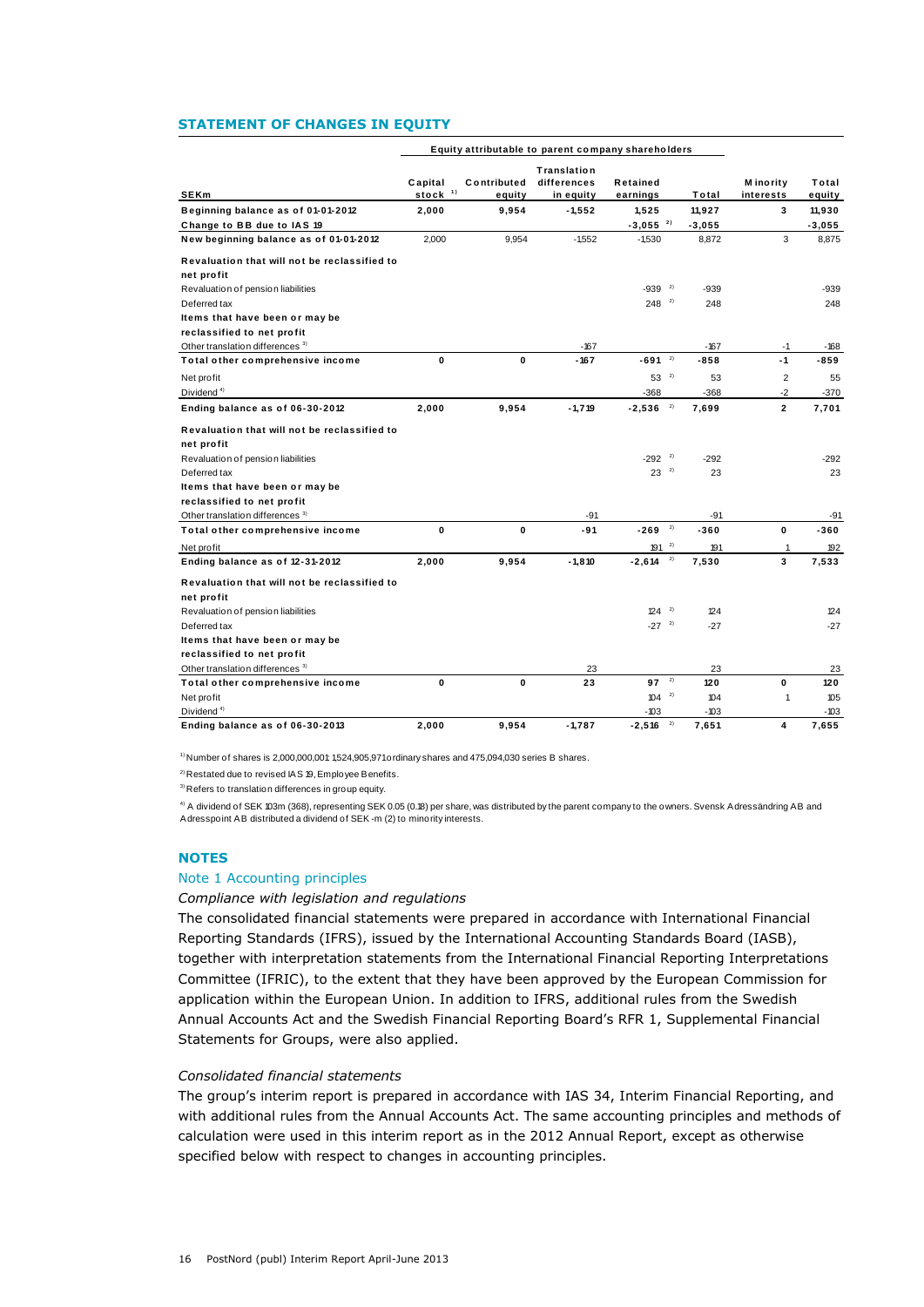*Changes in accounting principles that came into effect as of 1/1/2013 or later have been applied as follows:*

IAS 19 revised, Employee Benefits. The "corridor method" has been removed under the amendment of the principle. Actuarial gains and losses are reported in "other comprehensive income". The new regulations also stipulate that reporting of return on assets under management for pension benefits shall be based on the discount rate used to calculate pension commitments. The difference between actual return and estimated return shall be reported in "other comprehensive income". The change affects the group's "operating profit" (EBIT), as amortization of actuarial gains and losses are no longer reported as part of personnel expenses but are, rather, reported in "other comprehensive income". Net financial items are adversely affected as compared to previous reporting, as the presumed return is and has been 1 percentage point over the discount rate. The impact on equity and other comprehensive income may produce major fluctuations due primarily to varying discount rates between reporting periods.

The consolidated financial statements were adjusted to the new accounting principles as of January 1, 2013. Comparative figures have been restated with the exception of balance sheet values prior to December 31, 2011, since pension commitments and pension assets for 2011 were not recalculated from 2010 values. Accordingly, key ratios based on balance sheet values from these years have not been calculated.

|                                     | <b>Dec 31</b> |            | <b>IAS 19</b> | <b>Dec 31</b> |            | <b>IAS 19</b> | <b>Jun 30</b> |            | <b>IAS 19</b> |
|-------------------------------------|---------------|------------|---------------|---------------|------------|---------------|---------------|------------|---------------|
| <b>Balance sheets, SEKm</b>         | 2011          | Adjustment | revised       | 2012          | Adjustment | revised       | 2012          | Adjustment | revised       |
| Financial receivables, pensions     | 3.967         | $-2.972$   | 995           | 4.894         | $-3.931$   | 963           | 4.319         | $-3.304$   | 1,015         |
| Deferred tax assets                 |               | 1.042      | 1.042         | 134           | 1.279      | 1.413         | 102           | 1.291      | 1.393         |
| Other assets                        | 21.443        |            | 21443         | 24.430        |            | 24.430        | 23,349        |            | 23,349        |
| <b>Total assets</b>                 | 25,410        | $-1,930$   | 23,480        | 29,458        | $-2,652$   | 26.806        | 27,770        | $-2,013$   | 25,757        |
| Equity                              | 11,930        | $-3,055$   | 8,875         | 11,559        | $-4,026$   | 7,533         | 11.451        | $-3.750$   | 7,701         |
| Pension liabilities                 | 2,590         | 944        | 3,534         | 2.772         | 1.231      | 4.003         | 2.720         | 1.557      | 4.277         |
| Deferred tax liabilities            |               | 181        | 181           | 1.250         | 143        | 1.393         | 1.226         | 180        | 1.406         |
| Other liabilities                   | 10.890        |            | 10,890        | 13,877        |            | 13.877        | 12,373        |            | 12,373        |
| <b>Total liabilities and equity</b> | 25,410        | $-1,930$   | 23,480        | 29,458        | $-2,652$   | 26,806        | 27,770        | $-2,013$   | 25,757        |

| <b>Total Habilities and equity</b><br>25,410 | -1,930 | 23,480 29,458 |                    |               | $-2,652$ $26,806$ $21,110$ | -2,013             | 25,757        |
|----------------------------------------------|--------|---------------|--------------------|---------------|----------------------------|--------------------|---------------|
|                                              |        |               |                    |               |                            |                    |               |
|                                              |        | Jan-Dec       |                    | <b>IAS 19</b> | Jan-Jun                    |                    | <b>IAS 19</b> |
| Income statement, SEKm                       |        | 2012          | Adjustment revised |               | 2012                       | Adjustment revised |               |
| Income                                       |        | 39.173        |                    | 39,173        | 19,603                     |                    | 19,603        |
| Expenses                                     |        | $-38.816$     | 147                | $-38,669$     | $-19.490$                  | 74                 | $-19,416$     |
| of which, pension expenses                   |        | $-555$        | 147                | $-408$        | $-278$                     | 74                 | $-204$        |
| Participations in associated companies       |        | 7             |                    | 7             |                            |                    | 1             |
| Posten's operating profit                    |        | 364           | 147                | 511           | 114                        | 74                 | 188           |
| Net financial items                          |        | 16            | $-160$             | $-144$        | 18                         | -80                | $-62$         |
| of which, pensions                           |        | 72            | $-160$             | $-87$         | 36                         | -80                | $-44$         |
| Tax                                          |        | $-123$        | 3                  | $-120$        | $-73$                      | 2                  | $-71$         |
| Net profit                                   |        | 257           | $-10$              | 247           | 59                         | $-4$               | 55            |
| Comprehensive income statement, SEKm         |        |               |                    |               |                            |                    |               |
| Revaluation of net pension liabilities       |        |               |                    |               |                            |                    |               |
| Change in assets                             |        |               | $-383$             | $-383$        |                            | $-131$             | $-131$        |
| Change in liabilities                        |        |               | $-849$             | $-849$        |                            | $-814$             | $-814$        |
| Change in deferred tax                       |        |               | 271                | 271           |                            | 248                | 248           |
| Total revaluation, pension liabilities       |        |               | $-961$             | $-961$        |                            | $-697$             | $-697$        |
| <b>Translation differences</b>               |        | $-258$        |                    | $-258$        | $-168$                     |                    | $-168$        |
| Comprehensive income                         |        | $-1$          | $-971$             | $-972$        | $-109$                     | $-701$             | $-810$        |
|                                              |        |               |                    |               |                            |                    |               |

| Comprehensive income           | $-1$    | $-971$             | -972          | $-109$   | $-701$             | $-810$        |
|--------------------------------|---------|--------------------|---------------|----------|--------------------|---------------|
|                                |         |                    |               |          |                    |               |
|                                | Jan-Dec |                    | <b>IAS 19</b> | lJan-Jun |                    | <b>IAS 19</b> |
| Statement of cash flows, SEKm  | 2012    | Adiustment revised |               | 2012     | Adiustment revised |               |
| <b>OPERATING ACTIVITIES</b>    |         |                    |               |          |                    |               |
| Profit before tax              | 380     | $-13$              | 367           | 132      | -6                 | 126           |
| Adjustments for non-cash items |         |                    |               |          |                    |               |
| Pension provisions             | 506     | 13                 | 5191          | 241      |                    | 247           |

IFRS 13, Fair Value Measurement, is a new standard to establish uniform principles for ways in which fair values measurements should be conducted. It clarifies and describes the valuation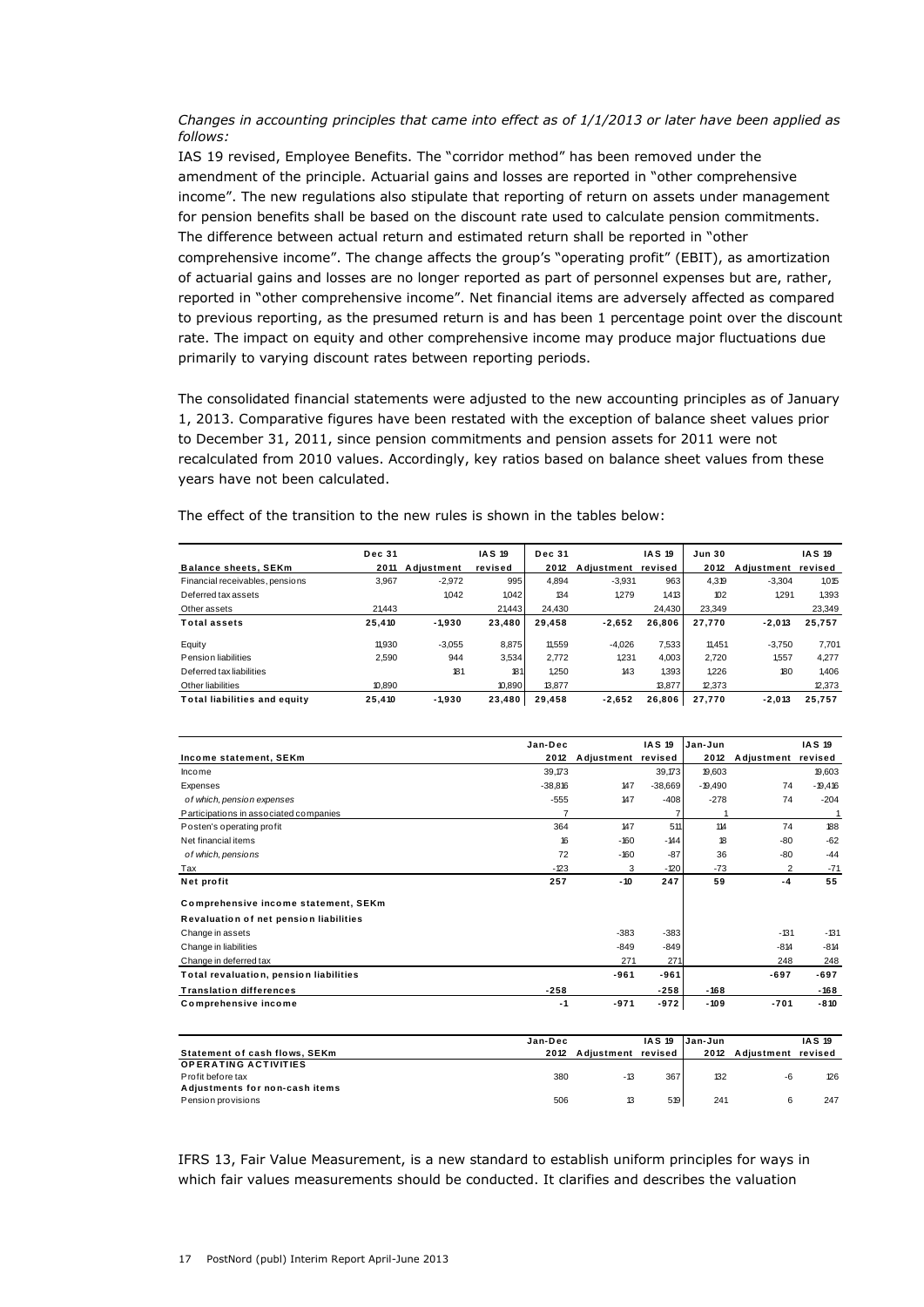methods' precedence and validity for fair value. The standard has not had any effect on PostNord's accounting.

IAS 1, Presentation of Financial Statements. Amended so that "other comprehensive income" items are divided into two categories: Items that can be reclassified as net profit and items that cannot be reclassified. Items that can be reclassified include translation differences and gains and losses for cash flow hedges, while items such as actuarial gains and losses and application of revaluation methods for intangible and tangible assets cannot be reclassified.

#### Note 2 Estimates and assessments

In preparing these financial reports, group management has made assessments, estimates and assumptions that affect the group's reported accounts. These estimates and assumptions are based on what is known at the time the financial reports are presented, as well as historical experience and assumptions that group management considers reasonable under the current circumstances. The conclusions drawn by group management form the basis for the reported values in the accounts. Actual future values, estimates and assessments in future financial reports may differ from those in this report, due to changing environmental factors and new knowledge and experience. The most significant estimates and assessments for PostNord have been made in the areas described below.

#### *Provision for stamps sold but unutilized, SEK 405m (401)*

PostNord's postal obligation is calculated for stamps which have been sold but not used. Assumptions used in calculating the postal obligation affect the size of the obligation. Assumptions are based on the number of stamps sold but not used in Sweden and Denmark. Investigations are conducted in Sweden and Denmark to ensure that the assumptions are reasonable. The size of the obligation may be affected in cases where investigations show changes in the behavior of the population or where a sample group is not representative of the population.

### *Intangible assets, SEK 4,945m (4,784)*

Assumptions are made about future conditions in order to calculate future cash flows that determine the recoverable value of goodwill, brand and customer relations. The recoverable value is compared with the reported value for these assets and forms the basis for possible impairment or reversals. The assumptions that affect the recoverable value most are future sales volume development, profit margin development, the discount rate and estimated useful life of the asset. If future environmental factors and circumstances change, these assumptions may be affected so that the reported values of intangible assets are changed.

### *Pension commitments, SEK 1458m (2,166)*

In the actuarial calculations of PostNord's pension commitments, a number of estimates are made in order to set reasonable assumptions. The most significant are the assumption of the discount rate, future expected return on assets under management, wage trends and inflation. Modifications of the assumptions due to changing environmental factors may influence PostNord's operating profit, net financial items and other comprehensive income as well as financial receivables and pension liabilities reported in the balance sheets. Modified assumptions affect forecasted expenses for the coming year

#### *Transition regulation provisions SEK, 1,002m (1,049)*

In its conversion into a corporation in Sweden in 1994, PostNord assumed a contingent liability (transition regulations) such that certain categories of the workforce may choose to retire early, at the age of 60 or 63. The contingent liability is reported as a provision in the statement of financial position and is calculated based on previous experience of the proportion of persons who have chosen to exercise their right to early retirement in accordance with these provisions. If the number of those who choose this option should change, the liability will change accordingly. A change of 5 percentage points to the rate of utilization of this option leads to an impact on operating of SEK +/- 10m.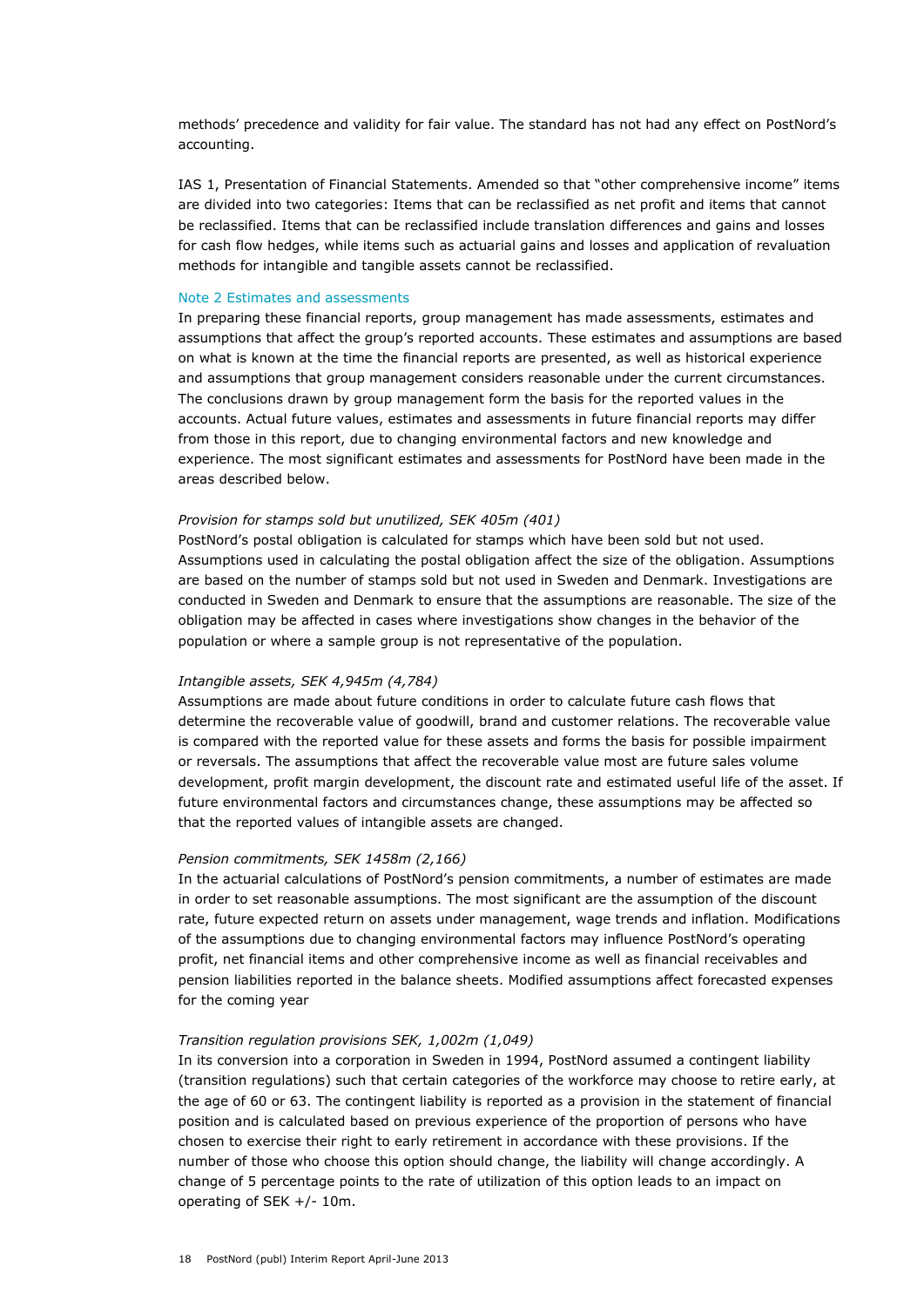#### *Deferred tax assets, SEK 544m (1,393)*

The capitalization of tax loss carry-forwards has been assessed based on business plans and estimates of future taxable profits that can utilize tax loss carry-forwards. Estimates have been made of non-deductible costs and nontaxable income in accordance with current tax regulations. Furthermore, consideration has been taken of the next six years' financial results in order to evaluate the reported tax claim at the currently applicable tax rate. Changes to tax legislation in Sweden and other countries where PostNord operates and changes in interpretation and application of applicable legislation may influence the size of the reported tax assets. Changed circumstances that impact the assumptions will also influence net profit for the year.

#### Note 3 Segment reporting

PostNord's organization into business units is based on the manner in which PostNord is governed and activities are reported to management. Market pricing applies to internal dealings between PostNord business units. There is no latitude for making external purchases where the service in question is available internally. In PostNord's operational structure, though not in its legal structure, cost distribution of corporate shared service functions is at cost price with full allocation of costs.

An organizational change to the group's parcel operations in Denmark was implemented as of January 1, 2013 to facilitate additional streamlining efforts and improve competitiveness for parcel distribution in the Danish market. Due to the reorganization, profit for the Danish parcel operations is reported in Mail and Mail Denmark. Comparative figures for Mail Denmark and Logistics have been restated.

*Mail Denmark* is the leading supplier of distribution solutions in the Danish communication market, with a nationwide distribution network. The business area offers physical and digital letter, direct mail and newspaper services, as well as facility management and parcel services.

*Mail Sweden* is the leading supplier of distribution solutions in the Swedish communication market, with a nationwide distribution network. The business area offers physical and digital letter, direct mail and newspaper services as well as drop-off and collection of parcels.

*Logistics* is a leader in the Nordic logistics market in the areas of parcels, mixed cargo, messaging and express, consignment freight, sea freight, air cargo and third-party logistics. Logistics has a comprehensive offering and distribution network for businesses and individual customers in the Nordic market. Parcel services in Denmark are handled by business area Mail Denmark.

*Strålfors* runs the group's information logistics business. The company develops and offers communication solutions that create stronger, more personal customer relationships for companies that have large customer bases. Strålfors is a Nordic leader in its field and has operations in the Nordic region and several other European countries.

*Other* comprises shared services and corporate functions including the parent company, the Swedish Cashier Service, provisions for changes in group functions in Sweden and Denmark and group adjustments. The adjustments are IFRS adjustments regarding pensions in accordance with IAS 19, Employee Benefits, and finance leasing in accordance with IAS 17, Lease Agreements. From Other, service costs for shared services and corporate functions are allocated to the business areas. Cost allocations are taken up as income in Other under Other Income, Internal. Within the business areas, cost allocations are recognized in Other Expenses.

*Eliminations* comprises the elimination of internal transactions.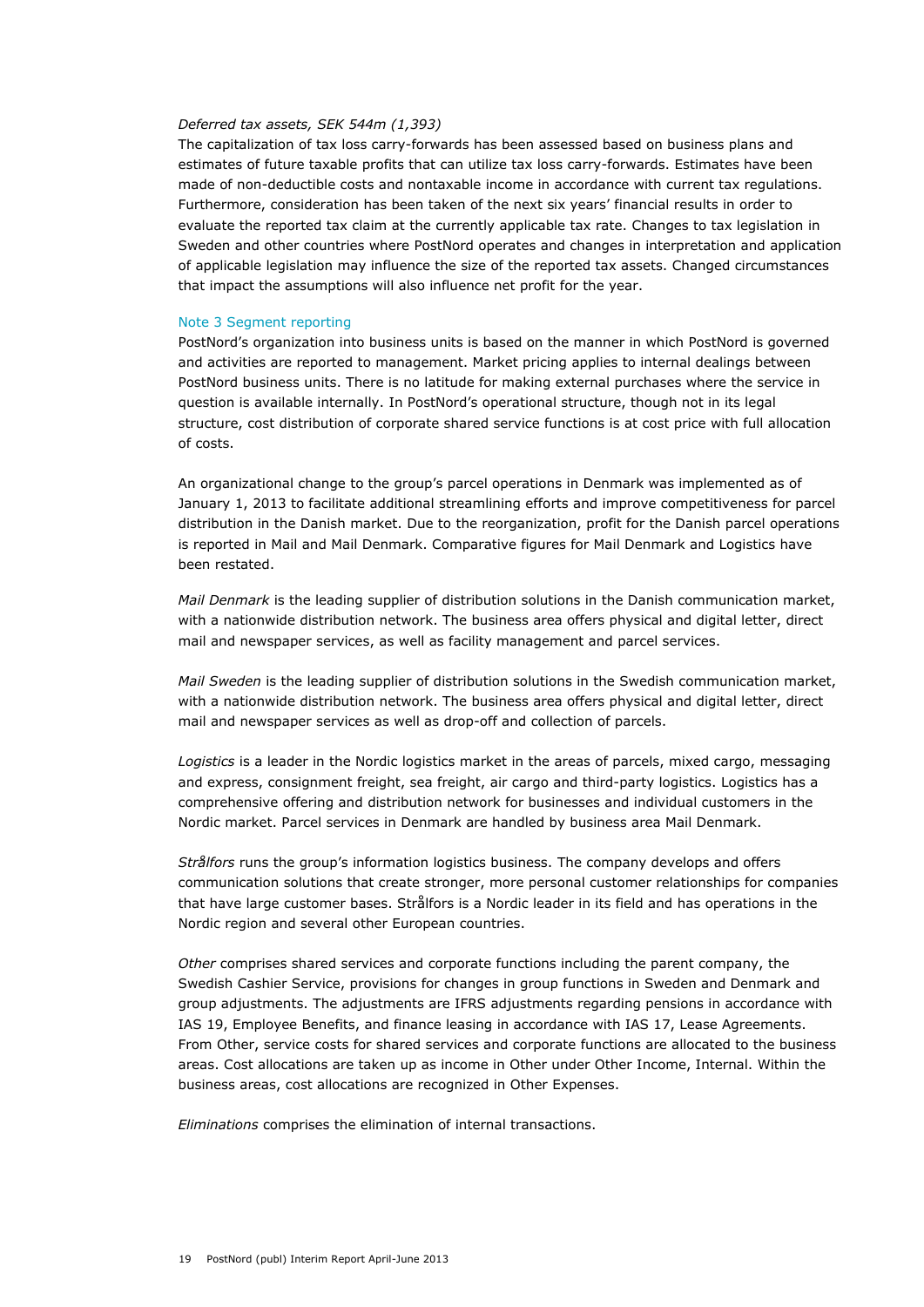|                                                            | M ail    |          |           |                  |        |                           |          |
|------------------------------------------------------------|----------|----------|-----------|------------------|--------|---------------------------|----------|
|                                                            | Mail     | Mail     |           |                  |        |                           | PostNord |
| 2013 Apr-Jun, SEKm                                         | Denmark  | Sweden   | Logistics | <b>Strålfors</b> |        | <b>Other Eliminations</b> | Group    |
| Net sales, external                                        | 2,185    | 3,651    | 3,306     | 617              | $-2$   | $\Omega$                  | 9,757    |
| Net sales, internal                                        | 99       | 32       | 66        | 28               |        | $-226$                    | 0        |
| <b>Total net sales</b>                                     | 2,284    | 3,683    | 3,372     | 645              | $-1$   | $-226$                    | 9.757    |
| Other income, external                                     | 12       | 27       | 11        | 5                | 8      | $\Omega$                  | 63       |
| Other income, internal                                     | 24       | 198      | 304       | $\mathbf 0$      | 807    | $-1,333$                  | 0        |
| <b>Total income</b>                                        | 2,320    | 3,908    | 3.687     | 650              | 814    | $-1,559$                  | 9,820    |
| Personnel expenses                                         | $-1.448$ | $-1974$  | $-983$    | $-215$           | $-181$ | 9                         | $-4,792$ |
| Transport expenses                                         | $-191$   | $-623$   | $-1,682$  | $-34$            | $-2$   | 335                       | $-2,197$ |
| Other expenses                                             | $-691$   | $-1236$  | $-878$    | $-381$           | $-545$ | 1.215                     | $-2.516$ |
| Depreciation and impairments                               | $-96$    | -96      | $-98$     | $-50$            | $-62$  | $\Omega$                  | $-402$   |
| <b>Total expenses</b>                                      | $-2,426$ | $-3,929$ | $-3,641$  | $-680$           | $-790$ | 1,559                     | $-9,907$ |
| Participations in the earnings of associated companies and |          |          |           |                  |        |                           |          |
| joint ventures                                             | 3        |          |           |                  |        |                           | 3        |
| <b>OPERATING PROFIT</b>                                    | $-103$   | $-21$    | 46        | $-30$            | 24     | 0                         | $-84$    |
| Net financial items                                        |          |          |           |                  |        |                           | $-29$    |
| Profit before tax                                          |          |          |           |                  |        |                           | $-113$   |
| Tax                                                        |          |          |           |                  |        |                           | 33       |
| Net profit                                                 |          |          |           |                  |        |                           | -80      |
| Capital employed                                           | 3.244    | 1.171    | 5.524     | 1492             | 353    | 157                       | 11,941   |
| Investments in tangible and intangible fixed assets        | 86       | 224      | 122       | 37               | 64     |                           | 533      |

|                                                                                                       | Mail                   |                 |                        |                  |                           |                        |                        |
|-------------------------------------------------------------------------------------------------------|------------------------|-----------------|------------------------|------------------|---------------------------|------------------------|------------------------|
| 2012 Apr-Jun, SEKm                                                                                    | Mail<br>Denmark        | M ail<br>Sweden | Logistics              | <b>Strålfors</b> | <b>Other Eliminations</b> |                        | PostNord<br>Group      |
| Net sales, external                                                                                   | $2,414^{2}$            | 3,669           | $2,762^{2}$            | 641              | 1                         | 0                      | 9,487                  |
| Net sales, internal                                                                                   | $103^{2}$              | 26              | $70^{2}$               | 14               | $\overline{2}$            | $-215^{2}$             | 0                      |
| <b>Total net sales</b>                                                                                | 2,517                  | 3,695           | 2,832                  | 655              | 3                         | $-215$                 | 9,487                  |
| Other income, external                                                                                | $\overline{2}$         | 29              | 12                     | $\overline{7}$   | 10                        | 0                      | 60                     |
| Other income, internal                                                                                | $8^{2}$                | 173             | $278^{2}$              | 0                | 1.020                     | $-1,479$ <sup>2)</sup> | 0                      |
| <b>Total income</b>                                                                                   | 2.527                  | 3.897           | 3.122                  | 662              | 1.033                     | $-1.694$               | 9,547                  |
| Personnel expenses                                                                                    | $-1.517$ <sup>2)</sup> | $-2.016$        | $-848^{2}$             | $-210$           | $-210^{-1}$               | $13^{2}$               | $-4.788$ <sup>1)</sup> |
| Transport expenses                                                                                    | $-160^{2}$             | $-616$          | $-1,416$ <sup>2)</sup> | $-15$            | -5                        | $302^{2}$              | $-1,910$               |
| Other expenses                                                                                        | $-916^{2}$             | $-1.177$        | $-763$ <sup>2)</sup>   | $-372$           | $-724$                    | $1.379^{2}$            | $-2,573$               |
| Depreciation and impairments                                                                          | $-105$ <sup>2)</sup>   | $-91$           | $-82^{2}$              | -56              | $-84$                     | 0                      | $-418$                 |
| <b>Total expenses</b><br>Participations in the earnings of associated companies and<br>joint ventures | $-2,698$<br>0          | $-3,900$        | $-3,109$               | $-653$           | $-1.023$                  | 1.694                  | $-9,689$<br>$\Omega$   |
| <b>OPERATING PROFIT</b>                                                                               | $-171$                 | $-3$            | 13                     | 9                | 10                        | $\mathbf 0$            | $-142$                 |
| Net financial items                                                                                   |                        |                 |                        |                  |                           |                        | $-35$ <sup>1)</sup>    |
| Profit before tax                                                                                     |                        |                 |                        |                  |                           |                        | $-177$                 |
| Tax                                                                                                   |                        |                 |                        |                  |                           |                        | $24^{11}$              |
| Net profit                                                                                            |                        |                 |                        |                  |                           |                        | $-153$                 |
| Capital employed                                                                                      | 3.279                  | 211             | 5.292                  | 1.733            | 503                       | $\mathbf 0$            | 11.018                 |
| Investments in tangible and intangible fixed assets                                                   | 56                     | 154             | 112                    | 24               | 192                       | $\Omega$               | 538                    |

 $1)$  Restated due to revised IAS 19, Employee Benefits.

 $^{2)}$  Restated due to the changed organization of the parcel business in Denmark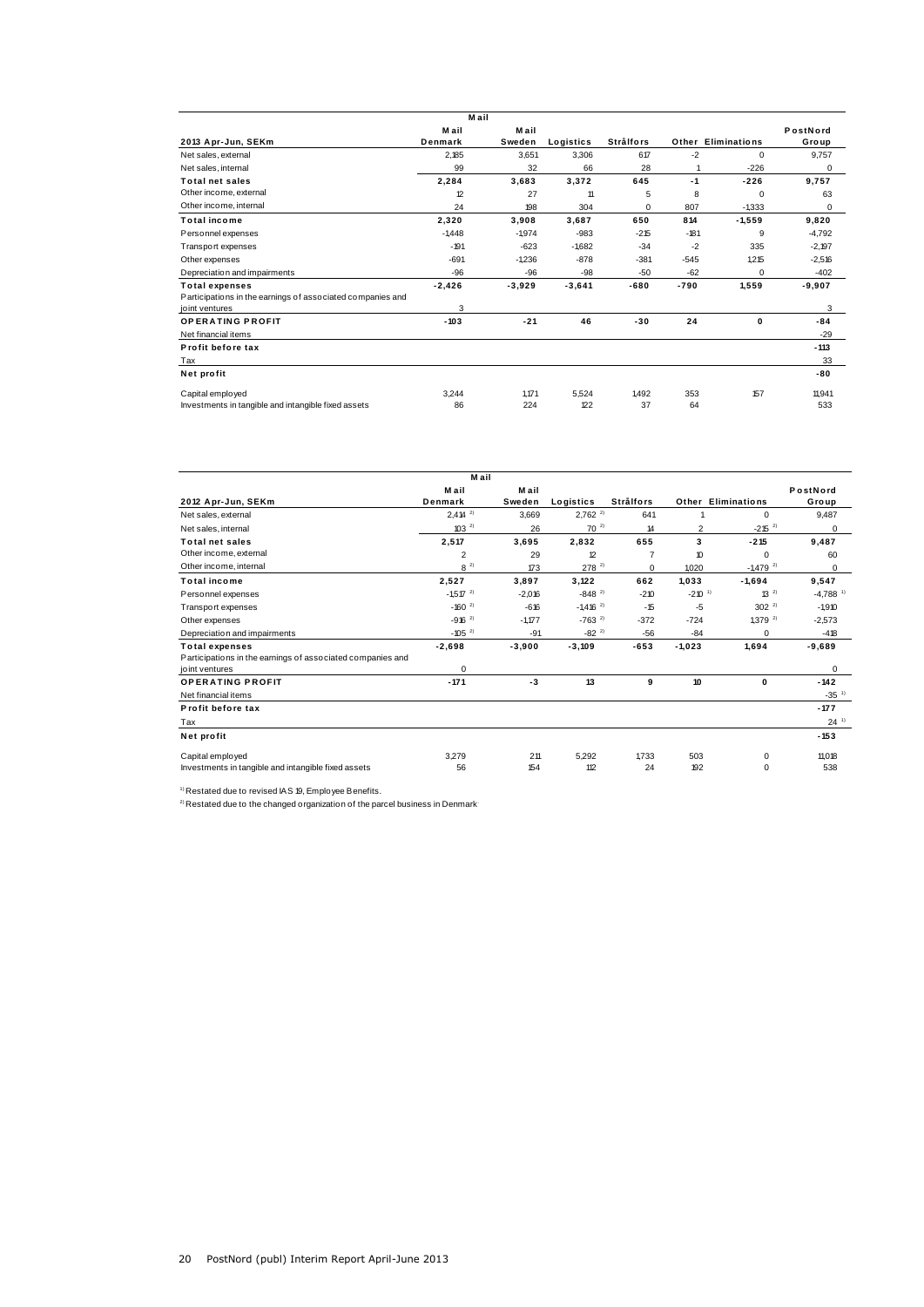|                                                            | Mail           |          |           |                  |          |                           |                |
|------------------------------------------------------------|----------------|----------|-----------|------------------|----------|---------------------------|----------------|
|                                                            | M ail          | M ail    |           |                  |          |                           | PostNord       |
| 2013 Jan-Jun, SEKm                                         | Denmark        | Sweden   | Logistics | <b>Strålfors</b> |          | <b>Other Eliminations</b> | Group          |
| Net sales, external                                        | 4.446          | 7,473    | 6,401     | 1.271            | $-2$     |                           | 19,589         |
| Net sales, internal                                        | 209            | 62       | 132       | 56               | 2        | $-461^{11}$               | 0              |
| <b>Total net sales</b>                                     | 4.655          | 7.535    | 6.533     | 1.327            | 0        | $-461$                    | 19.589         |
| Other income, external                                     | 11             | 39       | 21        | $\overline{7}$   | 30       |                           | 108            |
| Other income, internal                                     | 35             | 386      | 619       |                  | 1.569    | $-2.609$ <sup>1)</sup>    | 0              |
| <b>Total income</b>                                        | 4.701          | 7,960    | 7,173     | 1,334            | 1,599    | $-3,070$                  | 19,697         |
| Personnel expenses                                         | $-2,852$       | $-3,930$ | $-1.895$  | $-430$           | $-369$   | 9 <sup>1</sup>            | $-9,467$       |
| <b>Transport expenses</b>                                  | $-393$         | $-1.258$ | $-3,274$  | $-48$            | $-4$     | 676 1)                    | $-4,301$       |
| Other expenses                                             | $-1,376$       | $-2,336$ | $-1,698$  | $-766$           | $-1089$  | $2,385$ <sup>1)</sup>     | $-4,880$       |
| Depreciation and impairments                               | $-199$         | $-189$   | $-194$    | $-102$           | $-123$   |                           | $-807$         |
| <b>Total expenses</b>                                      | $-4,820$       | $-7,713$ | $-7,061$  | $-1,346$         | $-1,585$ | 3,070                     | $-19, 455$     |
| Participations in the earnings of associated companies and |                |          |           |                  |          |                           |                |
| joint ventures                                             | $\overline{7}$ |          |           |                  |          |                           | $\overline{7}$ |
| <b>OPERATING PROFIT</b>                                    | $-112$         | 247      | 112       | $-12$            | 14       | 0                         | 249            |
| Net financial items                                        |                |          |           |                  |          |                           | $-86$          |
| Profit before tax                                          |                |          |           |                  |          |                           | 163            |
| Tax                                                        |                |          |           |                  |          |                           | $-58$          |
| Net profit                                                 |                |          |           |                  |          |                           | 105            |
| Capital employed                                           | 3.244          | 1.171    | 5,524     | 1.492            | 353      | 157                       | 11,941         |
| Investments in tangible and intangible fixed assets        | 137            | 525      | 253       | 54               | 125      |                           | 1,094          |

|                                                                                                       | M ail                  |                 |                        |                  |                      |                           |                        |
|-------------------------------------------------------------------------------------------------------|------------------------|-----------------|------------------------|------------------|----------------------|---------------------------|------------------------|
| 2012 Jan-Jun, SEKm                                                                                    | Mail<br>Denmark        | M ail<br>Sweden | Logistics              | <b>Strålfors</b> |                      | <b>Other Eliminations</b> | PostNord<br>Group      |
| Net sales, external                                                                                   | $5.116^{2}$            | 7.544           | $5,477^{2}$            | 1.342            |                      |                           | 19,480                 |
| Net sales, internal                                                                                   | $201^{2}$              | 59              | $100^{2}$              | 30               | $\overline{2}$       | $-392^{2}$                | 0                      |
| <b>Total net sales</b>                                                                                | 5,317                  | 7,603           | 5,577                  | 1,372            | 3                    | $-392$                    | 19,480                 |
| Other income, external                                                                                |                        | 40              | 29                     | 14               | 40                   |                           | 123                    |
| Other income, internal                                                                                | $20^{-2}$              | 348             | $627^{2}$              |                  | 2.026                | $-3,021^{2}$              | 0                      |
| <b>Total income</b>                                                                                   | 5,337                  | 7,991           | 6.233                  | 1.386            | 2,069                | $-3, 413$                 | 19,603                 |
| Personnel expenses                                                                                    | $-3.023$ <sup>2)</sup> | $-3.970$        | $-1,661^{2}$           | $-424$           | $-439$ <sup>1)</sup> | $42^{2}$                  | $-9,475$ <sup>1)</sup> |
| Transport expenses                                                                                    | $-392^{2}$             | $-1.282$        | $-2,839^{2}$           | $-38$            | $-10$                | $682^{2}$                 | $-3,879$               |
| Other expenses                                                                                        | $-1,799$ <sup>2)</sup> | $-2.311$        | $-1,503$ <sup>2)</sup> | $-861$           | $-1.448$             | $2,689^{2}$               | $-5,233$               |
| Depreciation and impairments                                                                          | $-208$ <sup>2)</sup>   | $-181$          | $-159^{2}$             | $-112$           | $-169$               |                           | $-829$                 |
| <b>Total expenses</b><br>Participations in the earnings of associated companies and<br>joint ventures | $-5,422$<br>1          | $-7.744$        | $-6,162$               | $-1,435$         | $-2,066$             | 3,413                     | $-19,416$              |
| <b>OPERATING PROFIT</b>                                                                               | $-84$                  | 247             | 71                     | $-49$            | 3                    | $\mathbf 0$               | 188                    |
| Net financial items                                                                                   |                        |                 |                        |                  |                      |                           | $-62$ <sup>1)</sup>    |
| Profit before tax                                                                                     |                        |                 |                        |                  |                      |                           | 126                    |
| Tax                                                                                                   |                        |                 |                        |                  |                      |                           | $-71^{11}$             |
| Net profit                                                                                            |                        |                 |                        |                  |                      |                           | 55                     |
| Capital employed                                                                                      | 3,279                  | 211             | 5,292                  | 1.733            | 503                  |                           | 11,018                 |
| Investments in tangible and intangible fixed assets                                                   | 210                    | 248             | 140                    | 42               | 310                  |                           | 950                    |

 $1)$  Restated due to revised IAS 19, Employee Benefits.

 ${}^{2)}$  Restated due to the changed organization of the parcel business in Denmark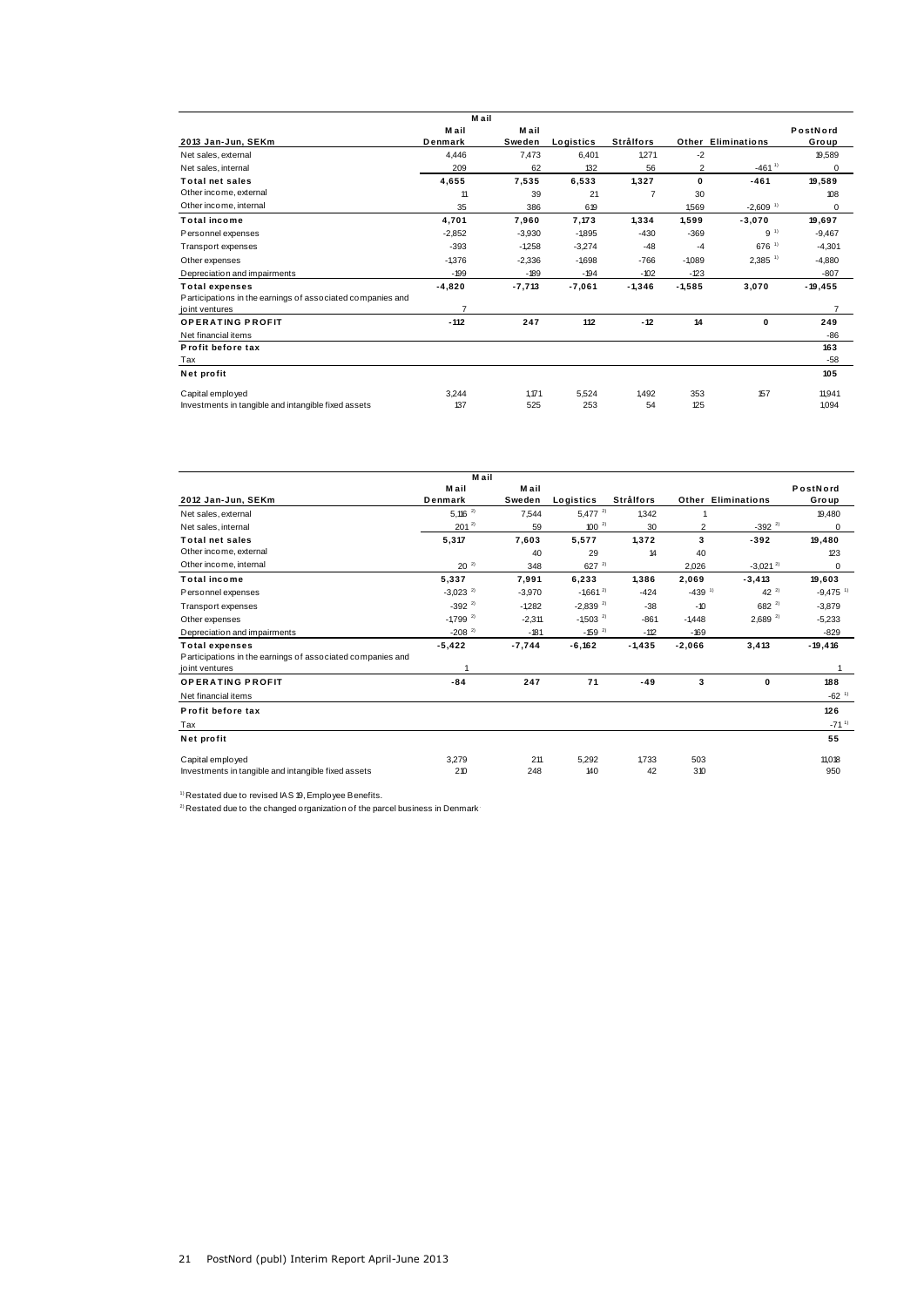|                                                            | Mail                   |            |                        |                  |                        |                     |                         |
|------------------------------------------------------------|------------------------|------------|------------------------|------------------|------------------------|---------------------|-------------------------|
|                                                            | M ail                  | Mail       |                        |                  |                        |                     | PostNord                |
| 2012 Jan-Dec, SEKm                                         | Denmark                | Sweden     | Logistics              | <b>Strålfors</b> |                        | Other Eliminations  | Group                   |
| Net sales, external                                        | $9.769^{2}$            | 15.020     | 11,552 $^{2}$          | 2.576            | 3                      |                     | 38,920                  |
| Net sales, internal                                        | $396^{2}$              | 117        | $210^{-2}$             | 89               | 6                      | $-818^{2}$          | 0                       |
| <b>Total net sales</b>                                     | 10,165                 | 15,137     | 11.762                 | 2,665            | 9                      | $-818$              | 38,920                  |
| Other income, external                                     |                        | 75         | 50                     | 17               | 111                    |                     | 253                     |
| Other income, internal                                     | $55^{2}$               | 712        | $1,280^{2}$            |                  | 4,094                  | $-6.141^{2}$        | 0                       |
| <b>Total income</b>                                        | 10,220                 | 15.924     | 13,092                 | 2,682            | 4,214                  | $-6,959$            | 39,173                  |
| Personnel expenses                                         | $-5,730^{2}$           | $-7.532$   | $-3,303^{2}$           | $-821$           | $-1,009$ <sup>1)</sup> | $57^{2}$            | $-18,338$ <sup>1)</sup> |
| Transport expenses                                         | $-822^{2}$             | $-2,608$   | $-5,934^{2}$           | $-67$            | $-16$                  | $1,363^{2}$         | $-8,084$                |
| Other expenses                                             | $-3.443$ <sup>2)</sup> | $-4.628$   | $-3.223$ <sup>2)</sup> | $-1.593$         | $-3.000$               | 5,539 <sup>2)</sup> | $-10,348$               |
| Depreciation and impairments                               | $-409^{2}$             | $-363$     | $-360^{2}$             | $-226$           | $-541$                 |                     | $-1899$                 |
| <b>Total expenses</b>                                      | $-10, 404$             | $-15, 131$ | $-12,820$              | $-2,707$         | $-4,566$               | 6,959               | $-38,669$               |
| Participations in the earnings of associated companies and |                        |            |                        |                  |                        |                     |                         |
| joint ventures                                             | $\overline{7}$         |            |                        |                  |                        |                     | $\overline{7}$          |
| <b>OPERATING PROFIT</b>                                    | $-177$                 | 793        | 272                    | $-25$            | $-352$                 | $\mathbf 0$         | 511                     |
| Net financial items                                        |                        |            |                        |                  |                        |                     | $-144$ <sup>1)</sup>    |
| Profit before tax                                          |                        |            |                        |                  |                        |                     | 367                     |
| Tax                                                        |                        |            |                        |                  |                        |                     | $-120$ <sup>1)</sup>    |
| Net profit                                                 |                        |            |                        |                  |                        |                     | 247                     |
| Capital employed                                           | 2.815                  | 1.208      | 5.635                  | 1.563            | 191                    | 114                 | 11.526                  |
| Investments in tangible and intangible fixed assets        | 463                    | 1.066      | 401                    | 89               | 312                    |                     | 2,331                   |

 $1)$  Restated due to revised IAS 19, Employee Benefits.

 $^{2)}$  Restated due to the changed organization of the parcel business in Denmark

# Note 4 Personnel expenses

| Note 4 Personnel expenses                         |        |                 |        |                 |                             |
|---------------------------------------------------|--------|-----------------|--------|-----------------|-----------------------------|
|                                                   |        | Apr-Jun Apr-Jun |        | Jan-Jun Jan-Jun | Jan-Dec                     |
| <b>SEKm</b>                                       | 2013   | 2012            | 2013   | 2012            | 2012                        |
| <b>Personnel expenses</b>                         |        |                 |        |                 |                             |
| Wages, salaries and other compensation            | 3,620  | 3,657           | 7,173  | 7,224           | 14,082                      |
| Statutory social security contributions           | 711    | 671             | 1,410  | 1,347           | 2,628                       |
| Pension expenses                                  | 402    | 1)<br>408       | 754    | 803             | 1)<br>$1,551$ <sup>1)</sup> |
| Other personnel expenses                          | 59     | 52              | 130    | 101             | 77                          |
| Total                                             | 4,792  | 4,788           | 9,467  | 9,475           | 18,338                      |
| Specification of pension expenses                 |        |                 |        |                 |                             |
| Cost of retirement pensions                       | 328    | 1)<br>376       | 658    | $743^{11}$      | $1,438$ <sup>1)</sup>       |
| Net cost of early retirement pensions             | 74     | 32              | 96     | 60              | 113                         |
| of which, gross cost of early retirement pensions | 40     | 87              | 73     | 149             | 255                         |
| of which, utilized for early retirement pensions  | 34     | -55             | 23     | -89             | -142                        |
| Total                                             | 402    | 408             | 754    | 803             | 1,551                       |
| Average number of employees                       | 39,551 | 39,085          | 39,133 | 38,938          | 39,713                      |

1) Restated due to revised IAS 19, Employee Benefits.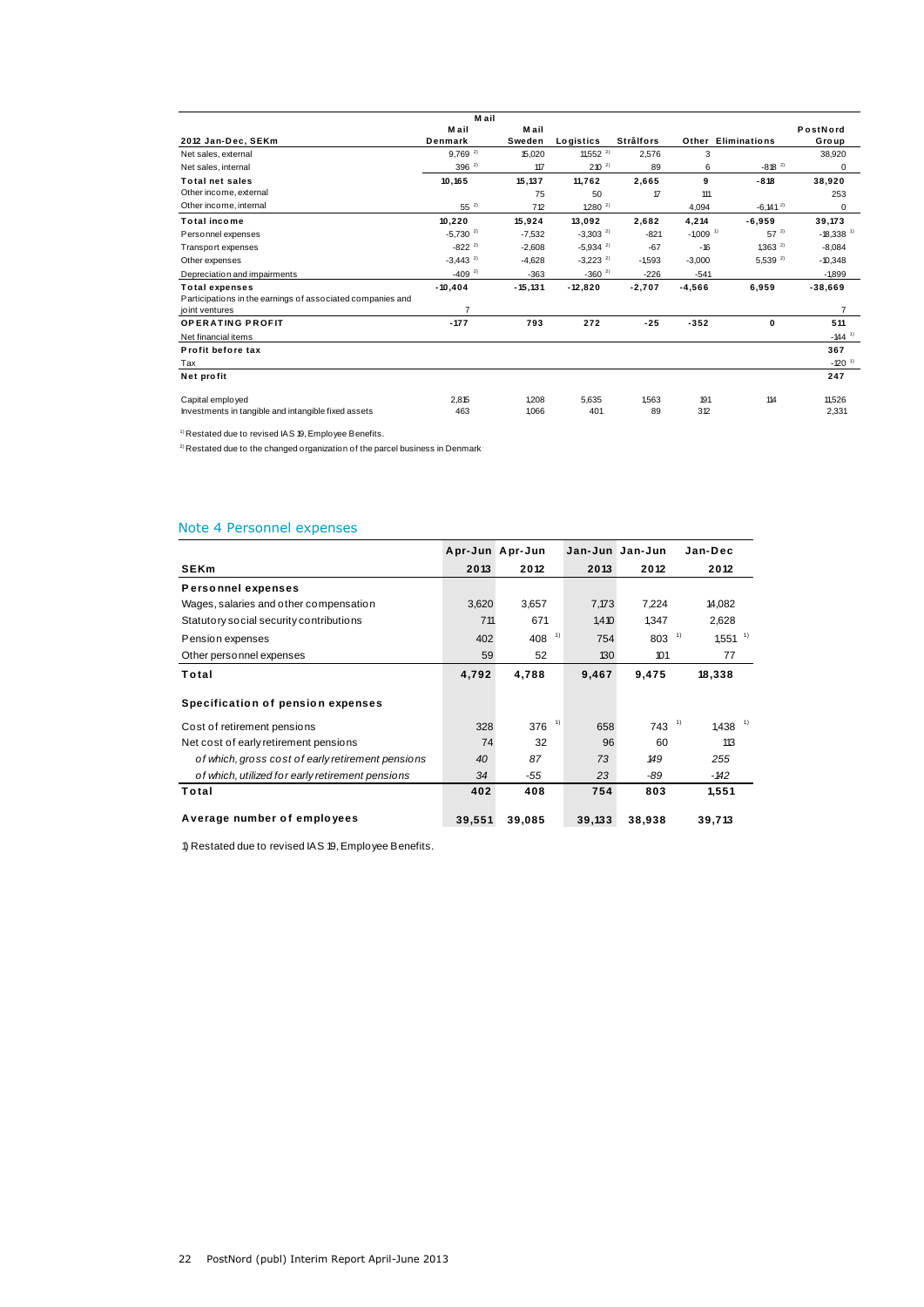#### Note 5 Other expenses

| Note 5 Other expenses                                                   |                |                                         |        |        |        |
|-------------------------------------------------------------------------|----------------|-----------------------------------------|--------|--------|--------|
|                                                                         |                | Apr-Jun Apr-Jun Jan-Jun Jan-Jun Jan-Dec |        |        |        |
| <b>SEKm</b>                                                             | 2013           | 2012                                    | 2013   | 2012   | 1212   |
| Cost of premises                                                        | 546            | 512                                     | 1.102  | 1.061  | 2,158  |
| Provisions and reversals re: restructuring measures                     | 169            | 223                                     | 238    | 511    | 898    |
| <b>Terminal fees</b>                                                    | 235            | 271                                     | 473    | 558    | 1,031  |
| Cost of goods and materials                                             | 286            | 281                                     | 577    | 597    | 1,177  |
| Purchased IT resources                                                  | 367            | 371                                     | 746    | 733    | 1,481  |
| Work performed on own account and recognized under assets, IT           | 38             | $-110$                                  | $-137$ | $-138$ | $-242$ |
| Other                                                                   | 875            | 1.025                                   | 1,881  | 1,911  | 3,845  |
| Total                                                                   | 2,516          | 2,573                                   | 4,880  | 5,233  | 10,348 |
|                                                                         |                |                                         |        |        |        |
| Specification of provisions and reversals re:<br>restructuring measures |                |                                         |        |        |        |
| Mail Denmark                                                            | 8              | 36                                      | 69     | 112    | 187    |
| M ail Sweden                                                            | 132            | 41                                      | 137    | 85     | 101    |
| Logistics                                                               |                | 12                                      | $-1$   | 30     | 74     |
| <b>Strålfors</b>                                                        | 27             |                                         | 27     | 70     | 83     |
| Other and eliminations                                                  | $\overline{2}$ | 134                                     | 6      | 214    | 453    |
| Total                                                                   | 169            | 223                                     | 238    | 511    | 898    |

Available volumes in the printing and inserting market are decreasing due to the substitution to digital alternatives. Strålfors's production capacity in Sweden for printing and inserting is therefore concentrated in Ljungby. The business currently operating in Tomteboda is being closed down, and a provision of SEK 27m was made during the second quarter.

Business area Mail Sweden made a provision of SEK 113m for the closure of the terminals in Västerås and Karlstad in connection with the establishment of the new terminal in Hallsberg.

Provisions within the business areas are mainly attributable to personnel expenses related to PostNord's cost reduction program and the continuing adaptation of production.

Within the Other and Eliminations segments, provisions were primarily attributable to early retirement pensions and to admittance to agencies that handle redundant personnel.

|                                                     | <b>Beginning</b> |                   |           |                     | Translation | Ending  |
|-----------------------------------------------------|------------------|-------------------|-----------|---------------------|-------------|---------|
| 2013 Jan-Jun, SEKm                                  | balance          | <b>Provisions</b> | Reversals | <b>Utilizations</b> | effects     | balance |
| <b>Restructuring activities</b>                     |                  |                   |           |                     |             |         |
| Personnel reductions                                | 720              | 260               | $-34$     | $-216$              | 5           | 735     |
| Other closure costs                                 | 19               | 6                 |           | $-4$                |             | 21      |
| Future conditional pension benefits <sup>1)</sup>   |                  |                   |           |                     |             |         |
| Payroll tax                                         | 189              | $\overline{7}$    |           |                     |             | 196     |
| Future conditional pension benefits under IAS 19    | 781              | 25                |           |                     |             | 806     |
| Other                                               |                  |                   |           |                     |             |         |
| Job-related injuries                                | 43               | 6                 |           | $-4$                |             | 45      |
| Pension adjustments in relation to the Danish state | 40               | 10                |           | $-1$                |             | 49      |
| Provision, commemorative awards                     | 141              |                   |           | -8                  | 3           | 143     |
| Other provisions                                    | 11               | 6                 |           | $-1$                |             | 17      |
| Total                                               | 1,944            | 327               | $-34$     | $-234$              | 9           | 2,012   |
| Of which, current provisions                        | 359              |                   |           |                     |             | 423     |
| Of which, long-term provisions                      | 1,585            |                   |           |                     |             | 1,589   |

#### Note 6 Other provisions

<sup>1)</sup> Restated due to revised IAS 19, Employee Benefits.

Restructuring provisions include expenses that are estimated to arise in future years as a consequence of the group's streamlining efforts. Amounts are calculated based on corporate management's best estimates. Provisions are reviewed at each reporting period and adjusted to reflect the current best estimate. If it is no longer probable that an outflow of resources will be required to settle the obligation, the provision is reversed.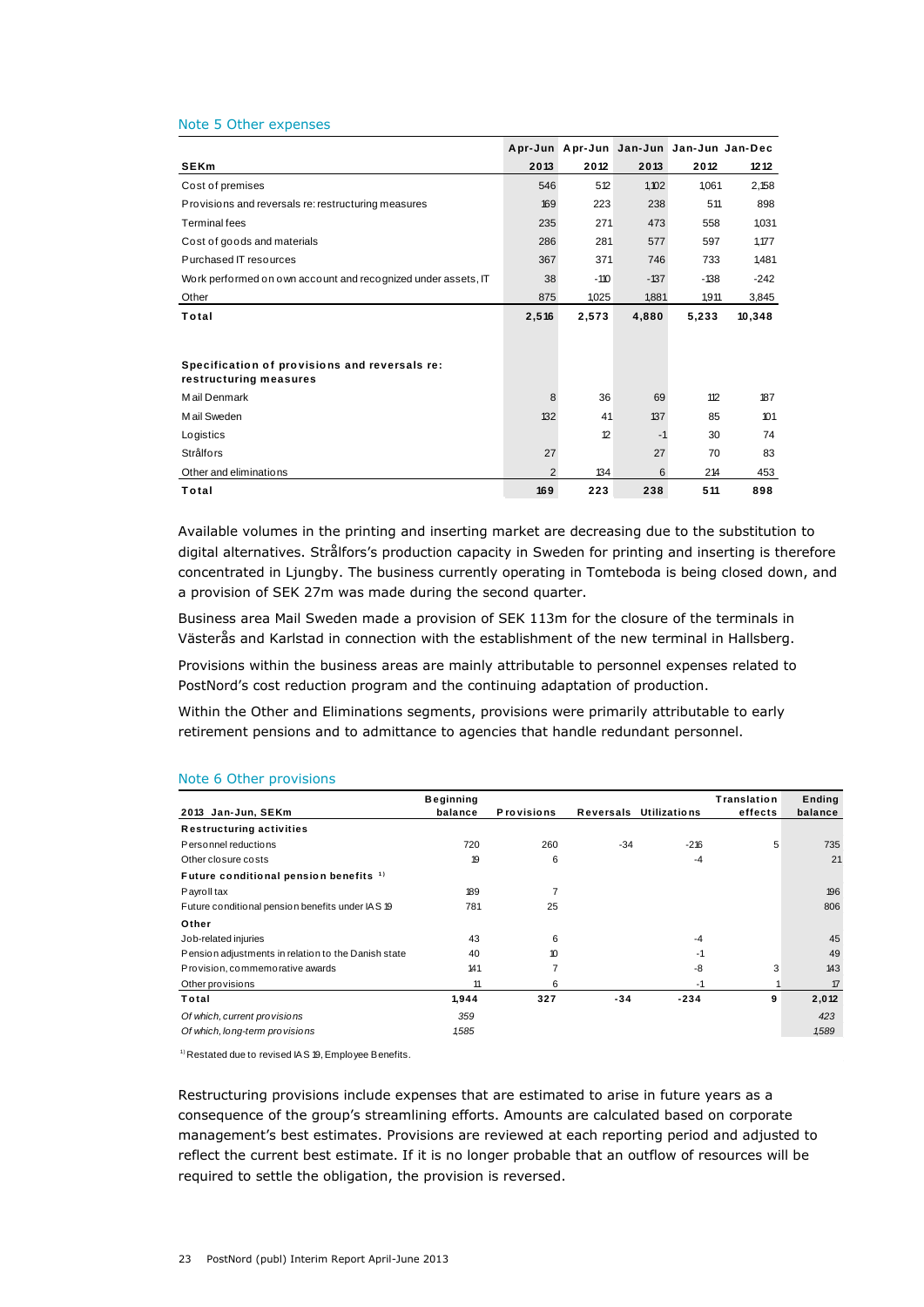During the quarter, provisions and reversals for restructuring measures with an earnings impact on other costs totaled SEK 169m; see also Note 5, Other Costs. The effect of provisions related to future conditional pension commitments, the reversal of pension payments to the Danish state and commemorative awards is reported as personnel expense.

The utilization of provisions totaled SEK 106m during the quarter, of which SEK 104m were payments of personnel expenses. The net change in job-related injuries, SEK 2m, was not reported in the income statement. The discount effect is reported in the income statement's financial items.

|                                                     | <b>Beginning</b> |                   |           |                     | Translation | Ending  |
|-----------------------------------------------------|------------------|-------------------|-----------|---------------------|-------------|---------|
| 2012 Jan-Jun, SEKm                                  | balance          | <b>Provisions</b> | Reversals | <b>Utilizations</b> | effects     | balance |
| <b>Restructuring activities</b>                     |                  |                   |           |                     |             |         |
| Personnel reductions                                | 435              | 505               | $-4$      | $-310$              | $-2$        | 624     |
| Other closure costs                                 | 35               | 10                |           | -9                  |             | 36      |
| Future conditional pension benefits <sup>1)</sup>   |                  |                   |           |                     |             |         |
| Payroll tax                                         | 196              | 6                 |           |                     | 3           | 205     |
| Future conditional pension benefits under IAS 19    | 807              | 25                |           |                     | 12          | 844     |
| Other                                               |                  |                   |           |                     |             |         |
| Job-related injuries                                | 48               | $\overline{2}$    |           | $-4$                |             | 46      |
| Pension adjustments in relation to the Danish state | 49               | 23                |           | $-11$               | $-1$        | 60      |
| Provision, commemorative awards                     | 171              | $\overline{7}$    |           | $-11$               |             | 168     |
| Other provisions                                    | 13               |                   |           |                     | $-2$        | 11      |
| Total                                               | 1,754            | 578               | -4        | $-345$              | 11          | 1,994   |
| Of which, current provisions                        | 351              |                   |           |                     |             | 352     |
| Of which, long-term provisions                      | 1,403            |                   |           |                     |             | 1642    |

1) Restated due to revised IAS 19, Employee Benefits.

#### Note 7 Accrued expenses and deferred income

| Note 7 Accrued expenses and deferred income |                |               |               |
|---------------------------------------------|----------------|---------------|---------------|
|                                             | <b>Jun 30</b>  | <b>Jun 30</b> | <b>Dec 31</b> |
| <b>SEKm</b>                                 | 2013           | 2012          | 2012          |
| Provision for sold, unutilized stamps       | 405            | 401           | 398           |
| Accrued payroll expenses                    | 497            | 518           | 507           |
| Vacation pay liability                      | 1,480          | 1,769         | 1,563         |
| Special payroll tax, pension expenses       | 88             | 168           | 10            |
| Social security contributions               | 484            | 596           | 555           |
| Accrued interest charges                    |                | 2             | 1             |
| Terminal fees                               | 437            | 527           | 429           |
| Severance pay, other structural expenses    | $\overline{2}$ |               |               |
| Tax on returns                              | 3              | 3             |               |
| Forward currency contracts                  | 11             | 16            | 16            |
| Other items                                 | 1,065          | 551           | 586           |
| Total                                       | 4,472          | 4,551         | 4,065         |

#### Note 8 Financial instruments

#### *Accounting treatment and fair value valuation of financial instruments*

The fair value of loans is calculated as the discount value of future cash flows as regards repayment of principal and interest. Value is discounted to actual lending rate. For accounts receivable and accounts payable with a remaining credit period of less than one year, the book value is considered to constitute fair value. Accounts receivable and accounts payable with a remaining useful life of more than one year are discounted when the fair value is ascertained. Some of the group's financial instruments are reported at fair value and valuation is determined in accordance with the three levels set forth in IFRS 7, described below.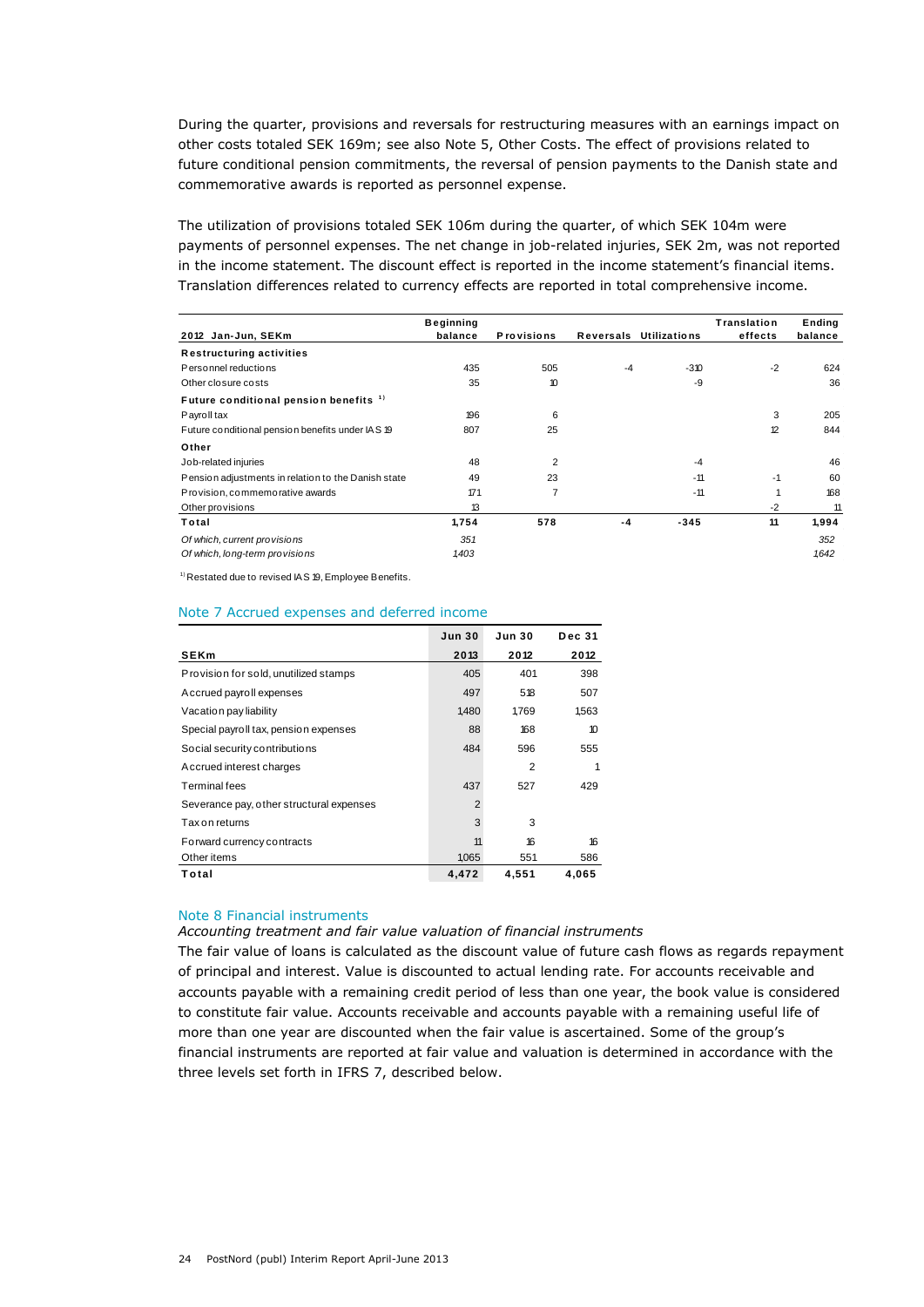|                                                                               | <b>Jun 30</b>         | <b>Jun 30</b>         | <b>Dec 31</b>         |
|-------------------------------------------------------------------------------|-----------------------|-----------------------|-----------------------|
|                                                                               | 2013                  | 2012                  | 2012                  |
| Reported and fair value of financial assets and                               |                       |                       |                       |
| liabilities, SEKm                                                             | <b>Reported value</b> | <b>Reported value</b> | <b>Reported value</b> |
| <b>Financial investments</b>                                                  |                       |                       |                       |
| Endowment insurance policies at fair value via income statement               | 143                   | 134                   | 143                   |
| Other financial investments                                                   | 44                    | 47                    | 73                    |
| Other financial assets                                                        |                       |                       |                       |
| Currency derivatives at fair value via income statement                       | $\overline{7}$        | 5                     | 5                     |
| Accounts receivable                                                           |                       |                       |                       |
| Accounts receivable                                                           | 4,746                 | 4,290                 | 4,718                 |
| Other receivables                                                             |                       |                       |                       |
| Terminal settlements at fair value via income statement                       | 574                   | 260                   | 282                   |
| <b>Short-term investments</b>                                                 |                       |                       |                       |
| Interest-bearing receivables                                                  |                       | 0                     | 4                     |
| Cash and cash equivalents                                                     |                       |                       |                       |
| Commercial paper at fair value via income statement                           | 1,072                 | 991                   | 1,046                 |
| Cash and bank balances                                                        | 1.098                 | 1,600                 | 2.000                 |
| <b>Total financial assets</b>                                                 | 7,685                 | 7,327                 | 8,271                 |
| Long-term interest-bearing liabilities                                        |                       |                       |                       |
| Financial liabilities at amortized cost                                       | 4,309                 | 942                   | 3.845                 |
|                                                                               |                       |                       |                       |
| Other long-term liabilities<br>Financial liabilities at amortized cost        |                       |                       |                       |
|                                                                               | 56                    | 59                    | 37                    |
| <b>Current interest-bearing liabilities</b>                                   |                       |                       |                       |
| Financial liabilities at amortized cost                                       | 284                   | 2,310                 | 467                   |
| Accounts payable                                                              |                       |                       |                       |
| Financial liabilities at amortized cost                                       | 2,204                 | 1.800                 | 2,514                 |
| Other current liabilities                                                     |                       |                       |                       |
| Terminal fees at fair value via income statement                              | 623                   | 527                   | 429                   |
| Currency derivatives at fair value via income statement                       | 11                    | 16                    | 16                    |
| Financial liabilities at amortized cost<br><b>Total financial liabilities</b> | 1,934                 | 2,694                 | 2,293                 |
|                                                                               | 9,421                 | 8,348                 | 9,601                 |

In the above table, reported value essentially corresponds to fair value with the exception of non-derivative liabilitiy financial liabilities, which have book value totaling SEK 8,787m (7,804) and fair value totaling SEK 8,829m (7,806).

|                                                  | <b>Jun 30</b> | <b>Jun 30</b>                                   | <b>Dec 31</b>           |
|--------------------------------------------------|---------------|-------------------------------------------------|-------------------------|
|                                                  | 2013          | 2012                                            | 2012                    |
| Financial assets and liabilities per level, SEKm |               | Level 1 Level 2 Level 3 Level 1 Level 2 Level 3 | Level 1 Level 2 Level 3 |
| <b>Financial assets</b>                          |               |                                                 |                         |
| Endowment insurance policies                     | 143           | 134                                             | 143                     |
| Currency derivatives                             |               | 5                                               | 5                       |
| Terminal settlements                             | 574           | 260                                             | 282                     |
| Governments and municipalities                   |               | 501                                             | 298                     |
| Commercial paper                                 | 1,072         | 490                                             | 748                     |
| <b>Total financial assets</b>                    | 1,796         | 1,390                                           | 1,476                   |
| <b>Financial liabilities</b>                     |               |                                                 |                         |
| Currency derivatives                             | 11            | 16                                              | 16                      |
| Terminal settlements                             | 623           | 527                                             | 429                     |
| <b>Total financial liabilities</b>               | 634           | 543                                             | 445                     |

Level 1 - The fair value of financial instruments is determined based on listed market prices on balance sheet date without deducting transaction costs. Level 1 essentially includes treasury bills and standardized derivatives for which the listed price is used in valuation. PostNord currently has no financial assets or liabilities based on this valuation level.

Level 2 - The fair value of financial instruments is determined based on valuation models that are based on other observable market data. Examples of level 2 observable data are market rates of interest and yield curves. In cases where listed price is unavailable, straight interpolation is applied.

Level 3 - The fair value of financial instruments is determined based on valuation models under which considerable input is derived from non-observable market data. PostNord currently has no financial assets of liabilities based on this valuation level.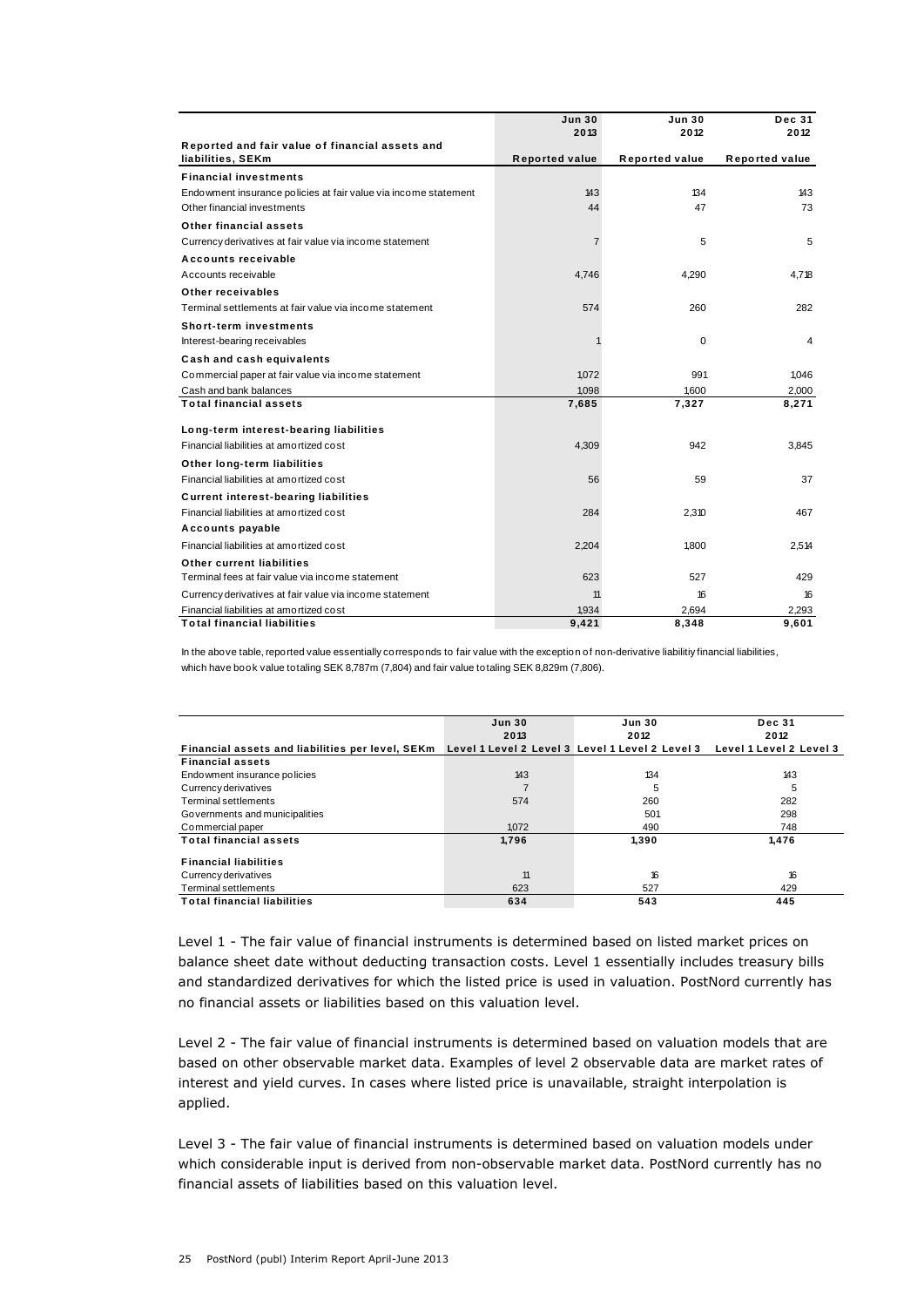#### *Net borrowing*

The group's net borrowing totaled SEK 2,291m (561). The table below shows the way in which PostNord calculates the group's net borrowing. Loans and cash and cash equivalents are reported here.

| ייכו כ.                                                                                                                                       |               |                       |               |                       |                       |
|-----------------------------------------------------------------------------------------------------------------------------------------------|---------------|-----------------------|---------------|-----------------------|-----------------------|
| Net borrowings, SEKm                                                                                                                          |               | <b>Jun 30</b><br>2013 |               | <b>Jun 30</b><br>2012 | <b>Dec 31</b><br>2012 |
| Commercial paper                                                                                                                              |               |                       | 249           | 1,191                 | 397                   |
| Credit institution financing                                                                                                                  |               |                       |               | 1,000                 |                       |
| Credit line                                                                                                                                   |               |                       |               | 63                    | 18                    |
| <b>Total current liabilities</b>                                                                                                              |               |                       | 249           | 2,254                 | 415                   |
| Real estate credit<br>MTN                                                                                                                     | 2,937         | 1,164                 | 782           | 1,146<br>2,531        |                       |
| <b>Total long-term liabilities</b>                                                                                                            | 4,101         |                       | 782           | 3,677                 |                       |
| <b>Total financial liabilities</b>                                                                                                            |               | 4,350                 |               | 3,036                 | 4,092                 |
| Investments with maturities up to 3 months<br>Cash and bank balances, excl. cash in hand                                                      |               |                       | 1,072<br>987  | 991<br>1,484          | 1,046<br>1,885        |
| Cash and cash equivalents, excl. cash in hand                                                                                                 |               | 2,059                 |               | 2,475                 | 2,931                 |
| Net borrowings $1$<br>$\rm{^{1}}$ Credit facilities of SEK 2,000m are not included in net borrowing and can be used for short-                |               | 2,291                 |               | 561                   | 1,161                 |
| and long-term borrowing.<br>Note 9 Pledged assets and contingent liabilities                                                                  |               |                       |               |                       |                       |
|                                                                                                                                               | <b>Jun 30</b> | Jun 30                | <b>Dec 31</b> |                       |                       |
| <b>SEKm</b>                                                                                                                                   | 2013          | 2012                  | 2012          |                       |                       |
| Assets pledged for own liabilities<br>Real estatae mortgages <sup>1)</sup>                                                                    | 1,172         | 784                   | 1,153         |                       |                       |
| Assets pledged as securities <sup>2)</sup>                                                                                                    | 22            | 8                     | 20            |                       |                       |
| Total                                                                                                                                         | 1,194         | 792                   | 1,173         |                       |                       |
| <b>Contingent liabilities</b>                                                                                                                 |               |                       |               |                       |                       |
| Warranty, PRI                                                                                                                                 | 91            | 90                    | 89            |                       |                       |
| Other warranties                                                                                                                              | 155           | 47                    | 31            |                       |                       |
| Other                                                                                                                                         | 23            |                       |               |                       |                       |
| Total                                                                                                                                         | 269           | 137                   | 120           |                       |                       |
| <sup>1)</sup> Security for portion of long-term interest bearing liabilities.<br><sup>2)</sup> Security for portion of long-term receivables. |               |                       |               |                       |                       |
| <b>Disputes</b>                                                                                                                               |               |                       |               |                       |                       |
| PostNord operates extensive national and international businesses and is involv                                                               |               |                       |               |                       |                       |
| lawsuits from time to time arising from its business operations. It is not anticip                                                            |               |                       |               |                       |                       |
| disputes and lawsuits, either individually or collectively, will have a materially a                                                          |               |                       |               |                       |                       |
| PostNord's earnings, profitability or financial position.                                                                                     |               |                       |               |                       |                       |
| Note 10 Related party transactions                                                                                                            |               |                       |               |                       |                       |
| Swedish state                                                                                                                                 |               |                       |               |                       |                       |
| Posten AB paid SEK 4m (3) for the quarter and SEK 8m (6) for the interim peri-                                                                |               |                       |               |                       |                       |
| Telecom Agency (PTS) for permits to run postal operations, and Posten Meddel                                                                  |               |                       |               |                       |                       |
| 2m (2) and SEK 5m (5), respectively, for handling dead letters. Posten Meddela                                                                |               |                       |               |                       |                       |
| disability compensation of SEK 6m (6) for the quarter and SEK 12m (12) for th                                                                 |               |                       |               |                       |                       |
| from PTS for provision of postal services for disabled persons and elderly perso                                                              |               |                       |               |                       |                       |
| populated areas.                                                                                                                              |               |                       |               |                       |                       |
|                                                                                                                                               |               |                       |               |                       |                       |
| Danish state                                                                                                                                  |               |                       |               |                       |                       |
| During the period, Post Danmark A/S paid premiums of SEK 87m (98) for the c                                                                   |               |                       |               |                       |                       |
| 131m (147) for the interim period to the Danish state for the group of civil serv                                                             |               |                       |               |                       |                       |
| to the date of incorporation. A further SEK 22m (34) is reserved in the balance                                                               |               |                       |               |                       |                       |
| 2013 for any additional obligations to the same group of employees.                                                                           |               |                       |               |                       |                       |

| Note 9 Pledged assets and contingent liabilities |                                |      |       |  |  |  |  |  |
|--------------------------------------------------|--------------------------------|------|-------|--|--|--|--|--|
|                                                  | <b>Jun 30</b><br><b>Jun 30</b> |      |       |  |  |  |  |  |
| <b>SEKm</b>                                      | 2013                           | 2012 | 2012  |  |  |  |  |  |
| Assets pledged for own liabilities               |                                |      |       |  |  |  |  |  |
| Real estatae mortgages <sup>1)</sup>             | 1.172                          | 784  | 1,153 |  |  |  |  |  |
| Assets pledged as securities <sup>2)</sup>       | 22                             | 8    | 20    |  |  |  |  |  |
| Total                                            | 1,194                          | 792  | 1,173 |  |  |  |  |  |
| <b>Contingent liabilities</b>                    |                                |      |       |  |  |  |  |  |
| Warranty, PRI                                    | 91                             | 90   | 89    |  |  |  |  |  |
| Other warranties                                 | 155                            | 47   | 31    |  |  |  |  |  |
| Other                                            | 23                             |      |       |  |  |  |  |  |
| Total                                            | 269                            | 137  | 120   |  |  |  |  |  |

#### *Disputes*

PostNord operates extensive national and international businesses and is involved in disputes and lawsuits from time to time arising from its business operations. It is not anticipated that these disputes and lawsuits, either individually or collectively, will have a materially adverse effect on PostNord's earnings, profitability or financial position.

#### Note 10 Related party transactions

#### *Swedish state*

Posten AB paid SEK 4m (3) for the quarter and SEK 8m (6) for the interim period to the Post and Telecom Agency (PTS) for permits to run postal operations, and Posten Meddelande AB paid SEK 2m (2) and SEK 5m (5), respectively, for handling dead letters. Posten Meddelande AB received disability compensation of SEK 6m (6) for the quarter and SEK 12m (12) for the interim period from PTS for provision of postal services for disabled persons and elderly persons in sparsely populated areas.

#### *Danish state*

During the period, Post Danmark A/S paid premiums of SEK 87m (98) for the quarter and SEK 131m (147) for the interim period to the Danish state for the group of civil servants employed prior to the date of incorporation. A further SEK 22m (34) is reserved in the balance sheet as of June 30,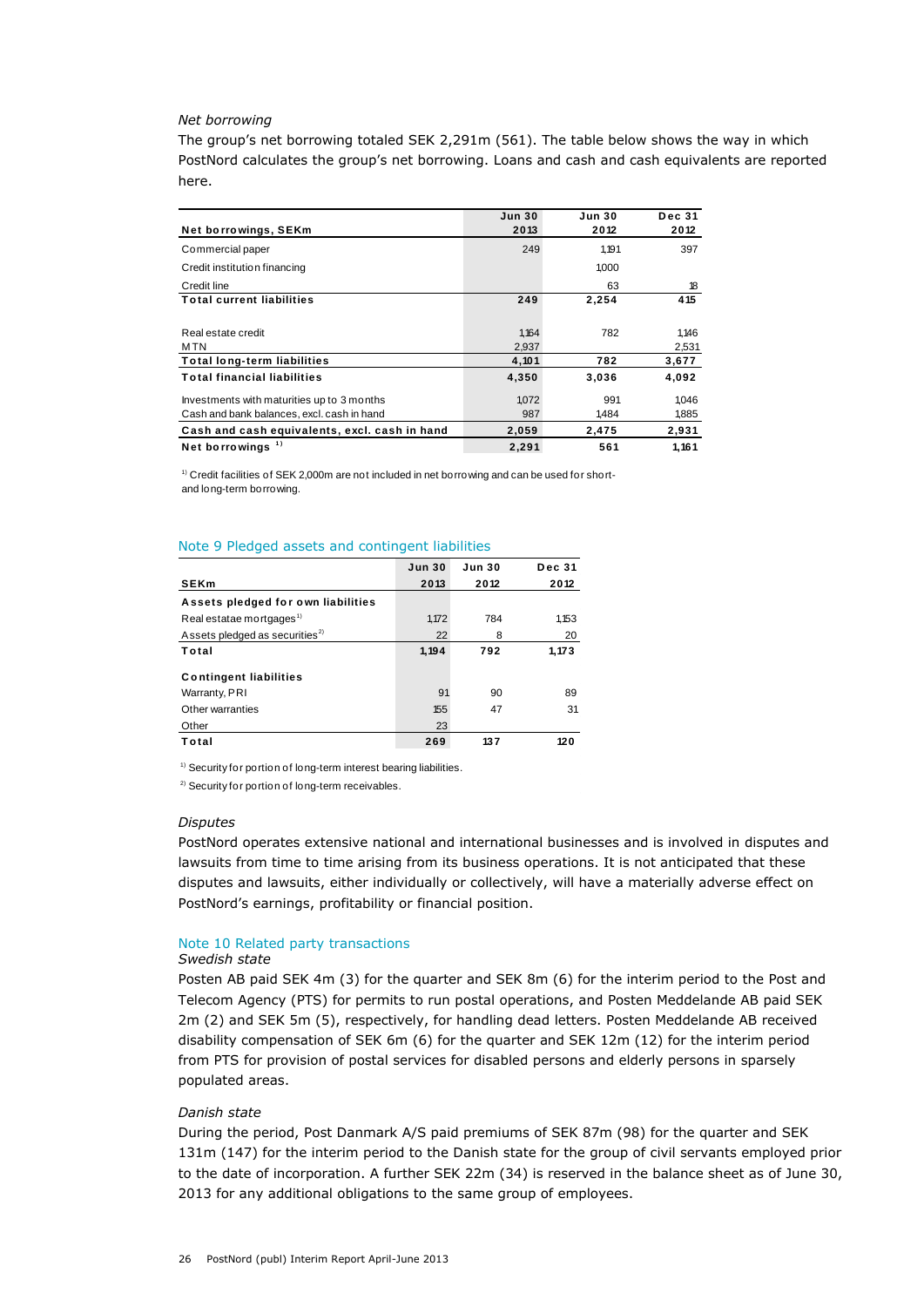#### *Other organizations*

Posten's insurance association insures group commitments in Sweden for employee disability and family pensions based on ITP-P. The group's Swedish companies paid premiums of SEK 28m (31) and SEK 4m (4), respectively, during the period. Other payments from the insurance association are paid directly to policy holders.

Posten's Pension Fund manages pension funds for Posten AB, Posten Meddelande AB and Posten Logistik AB. The companies transfer cash for new pension commitments in the fund and receive compensation for pensions paid. No pension commitments were transferred to the pension fund during the quarter, SEK 0m (73), or the interim period, SEK 0m (215). Nor was any compensation for pension payments received during the quarter, SEK 0m (73), or the interim period, SEK 0m (215).

#### Note 11 Investment commitments

As of June 30, 2013, PostNord Group had entered into agreements for the acquisition of fixed assets totaling SEK 621m (626), mainly for sorting equipment and vehicles. SEK 421m (309) is related to the establishment of Mail Sweden's new terminal structure.

### Note 12 Acquisitions and divestments

#### *Acquisition of subsidiaries*

On January 2, 2013 Post Danmark A/S acquired 100 percent of the shares in Distribution Services A/S. The company has been included in PostNord's financial statements since January 1, 2013. Distribution Services A/S, a Post Danmark subcontractor since 2003, specializes in the packaging and handling of unaddressed mail. The company became part of business area Mail Denmark as of January 1, 2013. The purchase price totaled SEK 174m. According to the preliminary acquisition analysis, the acquisition gave rise to goodwill comprised of synergy effects, result improvement potential and skills and knowledge to develop the business unit. As Post Danmark A/S was the company's only customer prior to the acquisition, the transaction has caused any change to PostNord's net sales.

On April 25, 2013 PostNord signed an agreement for the cash acquisition of 100 percent of the shares in Bilfrakt Bothnia AB's subsidiaries Nordisk Kyl AB and Transbothnia AB, with operations in northern Sweden. Through the acquisition, PostNord is broadening the scope of its logistics business in Sweden within mixed cargo, consignment goods and thermal transports. In 2012 the acquired businesses had combined sales of around SEK 1 billion and 285 employees. The purchase price totaled SEK 122m. The companies became part of business area Logistics as of June 1, 2013.

Net sales for Nordisk Kyl Logistik AB totaled SEK 44m during the 2013 holding period. The acquisition contributed SEK -4m to operating profit during the 2013 holding period. If the acquisition had been made as of January 1, 2013 under corresponding conditions, group net sales would have increased an additional SEK 74m and operating profit would have decreased an additional SEK -1m.

Net sales for Transbothnia AB totaled SEK 36m during the 2013 holding period. The acquisition contributed SEK 1m to operating profit during 2013. If the acquisition had been made as of January 1, 2013 under corresponding conditions, group net sales would have increased an additional SEK 93m and operating profit would have decreased an additional SEK 2m. According to the preliminary acquisition analysis, the acquisition gave rise to goodwill comprised of synergy effects, result improvement and market positioning potential.

#### *Other changes during 2013*

Refers to the acquisition of Eek Transport AS with conditional purchase consideration of SEK 15m. Eek Transport AS was merged with Tollpost Globe AS during 2013.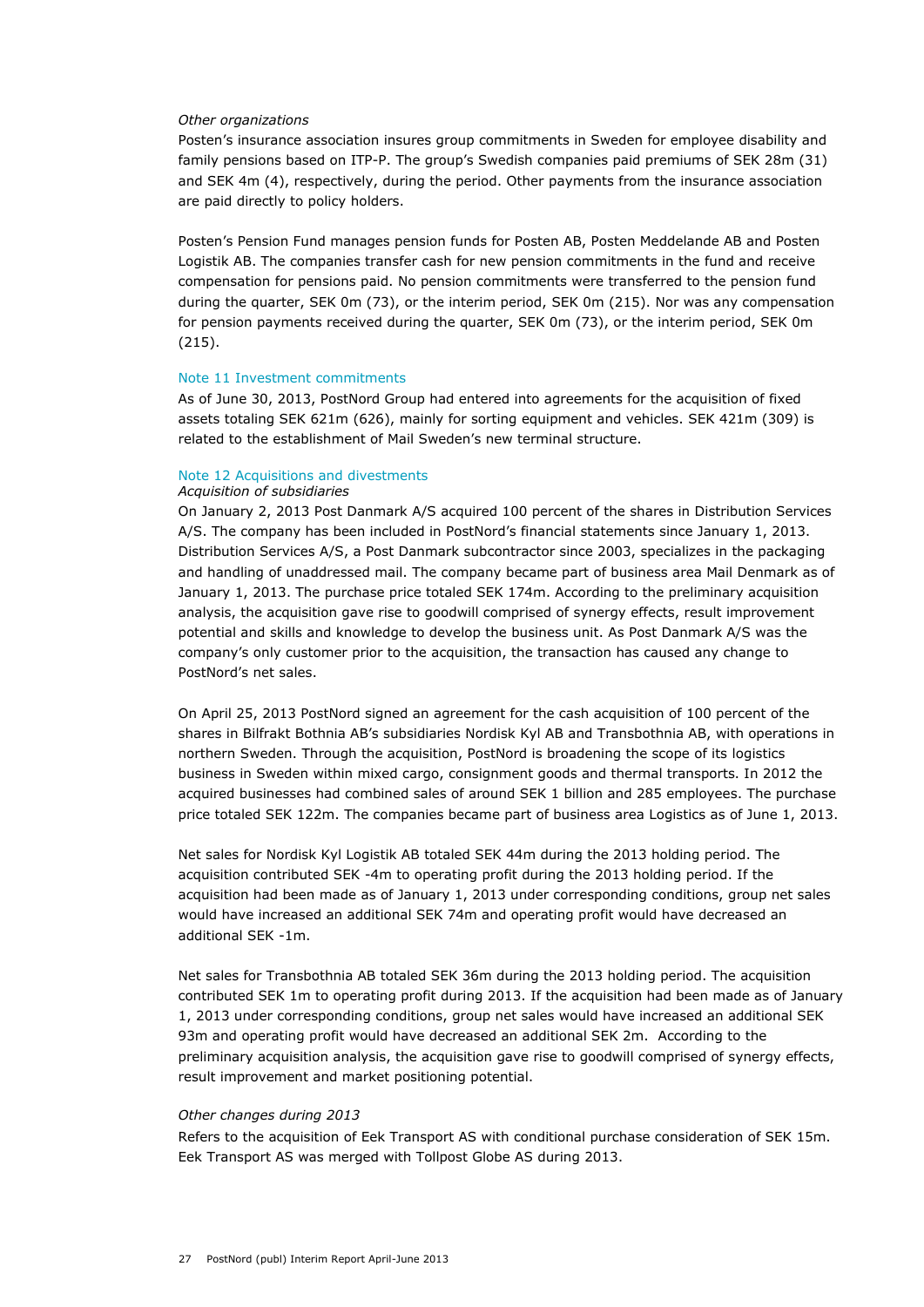| Effect of acquisitions and divestments on                  |                                 | $2013$ Jan-Jun |        | 2012 Jan-Jun                          |        |          |  |
|------------------------------------------------------------|---------------------------------|----------------|--------|---------------------------------------|--------|----------|--|
| assets and liabilities, SEKm                               | <b>Acquisitions Divestments</b> |                |        | <b>Total Acquisitions Divestments</b> | Total  |          |  |
| Goodwill                                                   | 209                             |                | 209    | 331                                   | $-44$  | 287      |  |
| Other intangible fixed assets                              |                                 |                |        | 227                                   | -9     | 218      |  |
| Other fixed assets                                         | 116                             |                | 116    | 672                                   | $-46$  | 626      |  |
| <b>Total fixed assets</b>                                  | 325                             |                | 325    | 1,230                                 | -99    | 1,131    |  |
| Current assets                                             | 21                              |                | 21     | 227                                   | $-36$  | 191      |  |
| <b>TOTAL ASSETS</b>                                        | 346                             |                | 346    | 1,457                                 | $-135$ | 1,322    |  |
| <b>TOTAL LIABILITIES</b>                                   | $-35$                           | $-1$           | $-36$  | $-755$                                | 121    | $-634$   |  |
| <b>NET ASSETS</b>                                          | 311                             | $-1$           | 310    | 702                                   | $-14$  | 688      |  |
| Capital gain from divested businesses/affiliated companies |                                 | $-1$           | $-1$   |                                       | $-5$   | $-5$     |  |
| Other items affecting cash flow                            | $-58$                           |                | $-58$  | $-551$                                | 39     | $-512$   |  |
| Purchase sums paid/received                                | $-311$                          |                | $-311$ | $-702$                                | 19     | $-683$   |  |
| Cash and cash equivalents (acquired/divested)              | 13                              |                | 13     | 40                                    | $-12$  | 28       |  |
| Net effect on cash and cash equivalents                    | $-356$                          |                | $-356$ | $-1,213$                              | 46     | $-1,167$ |  |

|                                              |          | Other      |             |         |             |        |
|----------------------------------------------|----------|------------|-------------|---------|-------------|--------|
|                                              |          | intangible | Other fixed | Current |             | Net    |
| 2013 Jan-Jun, SEKm                           | Goodwill | assets     | assets      | assets  | Liabilities | assets |
| Acquired                                     |          |            |             |         |             |        |
| Distribution Service A/S                     | 95       |            | 93          | 21      | $-35$       | 174    |
| Nordisk Kyl Logistik AB                      | 54       |            | 13          |         |             | 67     |
| Transbothnia AB                              | 45       |            | 10          |         |             | 55     |
| Tollpost Globe AS, additional purchase price | 15       |            |             |         |             | 15     |
| <b>Total acquired</b>                        | 209      |            | 116         | 21      | $-35$       | 311    |
| <b>Divested</b>                              |          |            |             |         |             |        |
| <b>Tidningstorget AB</b>                     |          |            |             |         | $-1$        | $-1$   |
| <b>Total divested</b>                        |          |            |             |         | $-1$        | $-1$   |

|                                                                          |          | Other<br>intangible | Other fixed | Current |             | Net    |
|--------------------------------------------------------------------------|----------|---------------------|-------------|---------|-------------|--------|
| 2012 Jan-Jun, SEKm                                                       | Goodwill | assets              | assets      | assets  | Liabilities | assets |
| Acquired                                                                 |          |                     |             |         |             |        |
| Green Cargo Logistics AB (incl. subsidiary<br>Green Cargo Logistics A/S) | 331      | 227                 | 70          | 212     | $-319$      | 521    |
| Kardinalmärket 1AB                                                       |          |                     | 317         | 3       | $-205$      | 115    |
| Kommanditbolaget Sveterm                                                 |          |                     | 285         | 12      | $-231$      | 66     |
| <b>Total acquired</b>                                                    | 331      | 227                 | 672         | 227     | $-755$      | 702    |
| <b>Divested</b>                                                          |          |                     |             |         |             |        |
| Hit Starintex B.V.                                                       | 39       |                     | 1           | 25      | $-55$       | 10     |
| EBT Property B.V.                                                        |          |                     | 45          | 5       | $-45$       | 5      |
| Hit Belgium S.A                                                          | 5        | 9                   |             | 5       | $-21$       | $-2$   |
| SPOT A/S                                                                 |          |                     |             | 1       |             | 1      |
| <b>Total divested</b>                                                    | 44       | 9                   | 46          | 36      | $-121$      | 14     |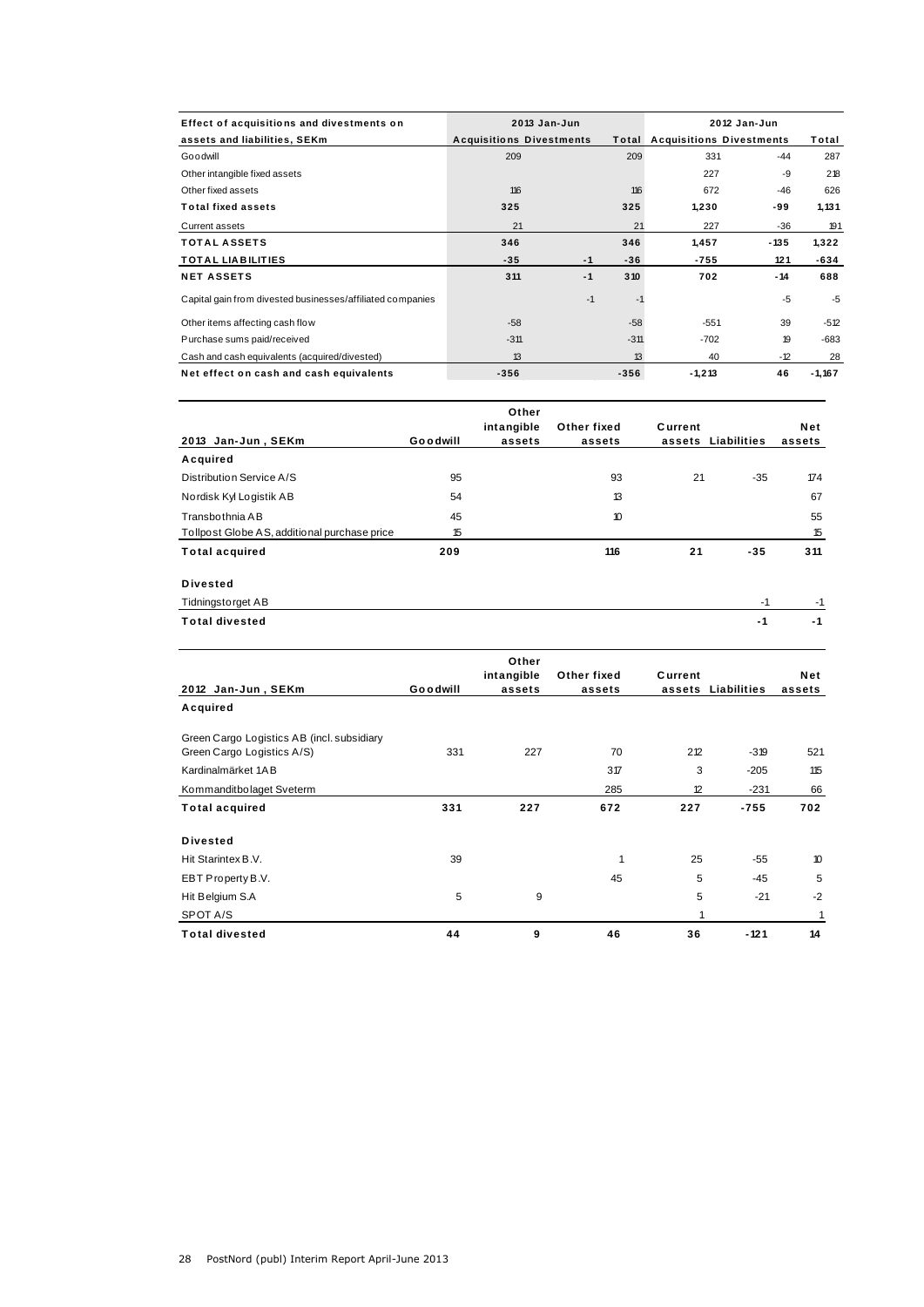# **07 Parent company financial statements**

#### **INCOME STATEMENT**

| <b>INCOME STATEMENT</b>                       |      |                |       |       |                                         |       |
|-----------------------------------------------|------|----------------|-------|-------|-----------------------------------------|-------|
|                                               |      |                |       |       | Apr-Jun Apr-Jun Jan-Jun Jan-Jun Jan-Dec |       |
| <b>SEKm</b>                                   | Note | 2013           | 2012  | 2013  | 2012                                    | 2012  |
|                                               |      |                |       |       |                                         |       |
| Other income                                  |      | $\overline{7}$ | 6     | 12    | 11                                      | 23    |
| Income                                        |      | $\overline{7}$ | 6     | 12    | 11                                      | 23    |
| Personnel expenses                            |      | $-4$           | $-7$  | $-12$ | -13                                     | $-28$ |
| Other expenses                                |      | $-5$           | -9    | -8    | $-15$                                   | -26   |
| <b>Operating expenses</b>                     |      | -9             | $-16$ | $-20$ | $-28$                                   | -54   |
| <b>OPERATING PROFIT</b>                       |      | $-2$           | - 10  | -8    | $-17$                                   | $-31$ |
| Income from participations in group companies |      | 773            | 2,473 | 773   | 2,473                                   | 2,473 |
| Interest income and similar income items      |      | 9              | 10    | 18    | 14                                      | 44    |
| Interest expense and similar expense items    |      | $-21$          | -8    | $-44$ | -9                                      | $-57$ |
| <b>Financial items</b>                        |      | 761            | 2,475 | 747   | 2,478                                   | 2,460 |
| Profit after financial items                  |      | 759            | 2,465 | 739   | 2,461                                   | 2,429 |
| Balance sheet appropriations                  |      |                |       |       |                                         | 46    |
| Profit before tax                             |      | 759            | 2,465 | 739   | 2,461                                   | 2,475 |
| Tax                                           |      |                |       |       |                                         |       |
| <b>NET PROFIT</b>                             |      | 759            | 2,465 | 739   | 2,461                                   | 2,475 |

### **COMPREHENSIVE INCOME STATEMENT**

| <b>COMPREHENSIVE INCOME STATEMENT</b>     |      |       |      |                                         |       |  |  |
|-------------------------------------------|------|-------|------|-----------------------------------------|-------|--|--|
|                                           |      |       |      | Apr-Jun Apr-Jun Jan-Jun Jan-Jun Jan-Dec |       |  |  |
| <b>SEKm</b>                               | 2013 | 2012  | 2013 | 2012                                    | 2012  |  |  |
| Net profit                                | 759  | 2.465 | 739  | 2.461                                   | 2.475 |  |  |
| Other comprehensive profit for the period |      |       |      |                                         |       |  |  |
| <b>COMPREHENSIVE PROFIT</b>               | 759  | 2.465 | 739  | 2.461                                   | 2.475 |  |  |

#### **BALANCE SHEETS**

| <b>BALANCE SHEETS</b>                              |                |                   |               |               |
|----------------------------------------------------|----------------|-------------------|---------------|---------------|
|                                                    |                | Jun <sub>30</sub> | <b>Jun 30</b> | <b>Dec 31</b> |
| <b>SEKm</b>                                        | Note           | 2013              | 2012          | 2012          |
|                                                    | 1              |                   |               |               |
| <b>ASSETS</b>                                      |                |                   |               |               |
| <b>Financial assets</b>                            | $\overline{2}$ | 12,482            | 12,478        | 12,480        |
| <b>Total fixed assets</b>                          |                | 12,482            | 12,478        | 12,480        |
| Current receivables                                |                | 7,458             | 5,558         | 6,313         |
| <b>Total current assets</b>                        |                | 7,458             | 5,558         | 6,313         |
| <b>TOTAL ASSETS</b>                                |                | 19,940            | 18,036        | 18,793        |
| <b>EQUITY AND LIABILITIES</b>                      |                |                   |               |               |
| Equity                                             |                | 16,477            | 15,827        | 15,841        |
| Long-term liabilities                              |                | 3,179             | 3             | 2,536         |
| <b>Current liabilities</b>                         |                | 284               | 2,206         | 416           |
| <b>TOTAL EQUITY AND LIABILITIES</b>                |                | 19,940            | 18,036        | 18,793        |
|                                                    |                |                   |               |               |
| <b>CONTINGENT LIABILITIES</b>                      |                |                   |               |               |
| Warranty, PRI                                      |                | 136               | 574           | 103           |
| Guarantees on behalf of subsidiaries <sup>1)</sup> |                | 236               | $232^{2}$     | 256           |
| <b>Total contingent liabilities</b>                |                | 372               | 806           | 359           |

 $1)$  PostNord AB took over essentially all of Posten AB's subsidiary guarantees during the first quarter of 2013.

 $^{2)}$  As of June 30, 2012, PostNord AB's subsidiary Posten AB had pledged a total of SEK 105m on behalf of wholly-owned subsidiaries.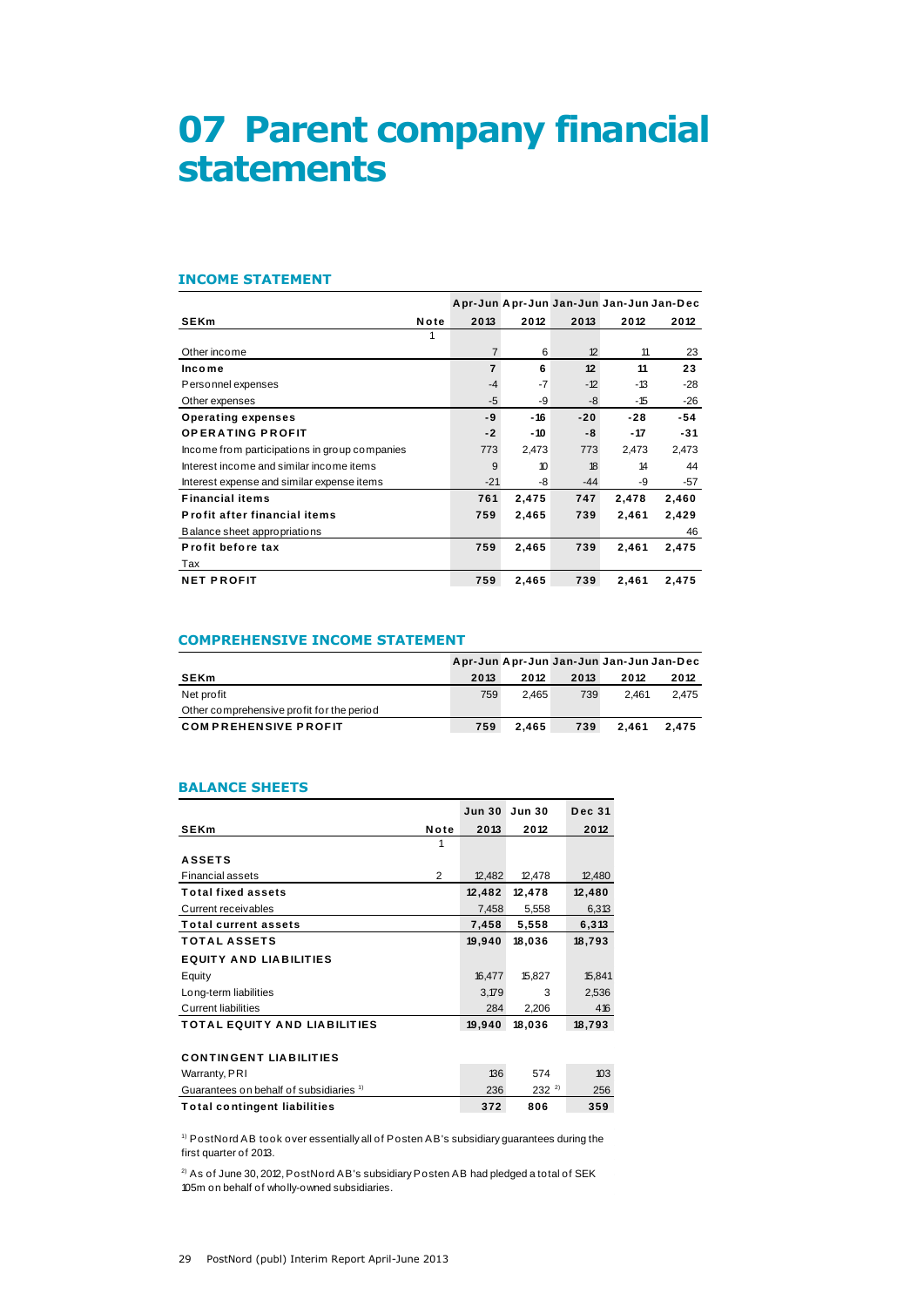### **NOTES**

# Note 1 Accounting principles

The parent company essentially applies the same accounting principles as the group does, and thus applies RFR 2, Reporting of Legal Entities. The differences between the parent company's and the group's accounting principles result from the parent company's limitations in applying International Financial Reporting Standards (IFRS) as a consequence of the Swedish Annual Accounts Act and the Law on Safeguarding of Pension Commitments, and are to some extent also based on tax considerations. The same accounting principles and methods of calculation were used in this interim report as in the 2012 Annual Report.

#### Note 2 Financial assets

Financial assets totaled SEK 12,482m (12,476) and were primarily comprised of shares in subsidiaries. The shares are held in subsidiaries Posten AB, book value SEK 7,089m, and Post Danmark A/S, book value SEK 5,387m.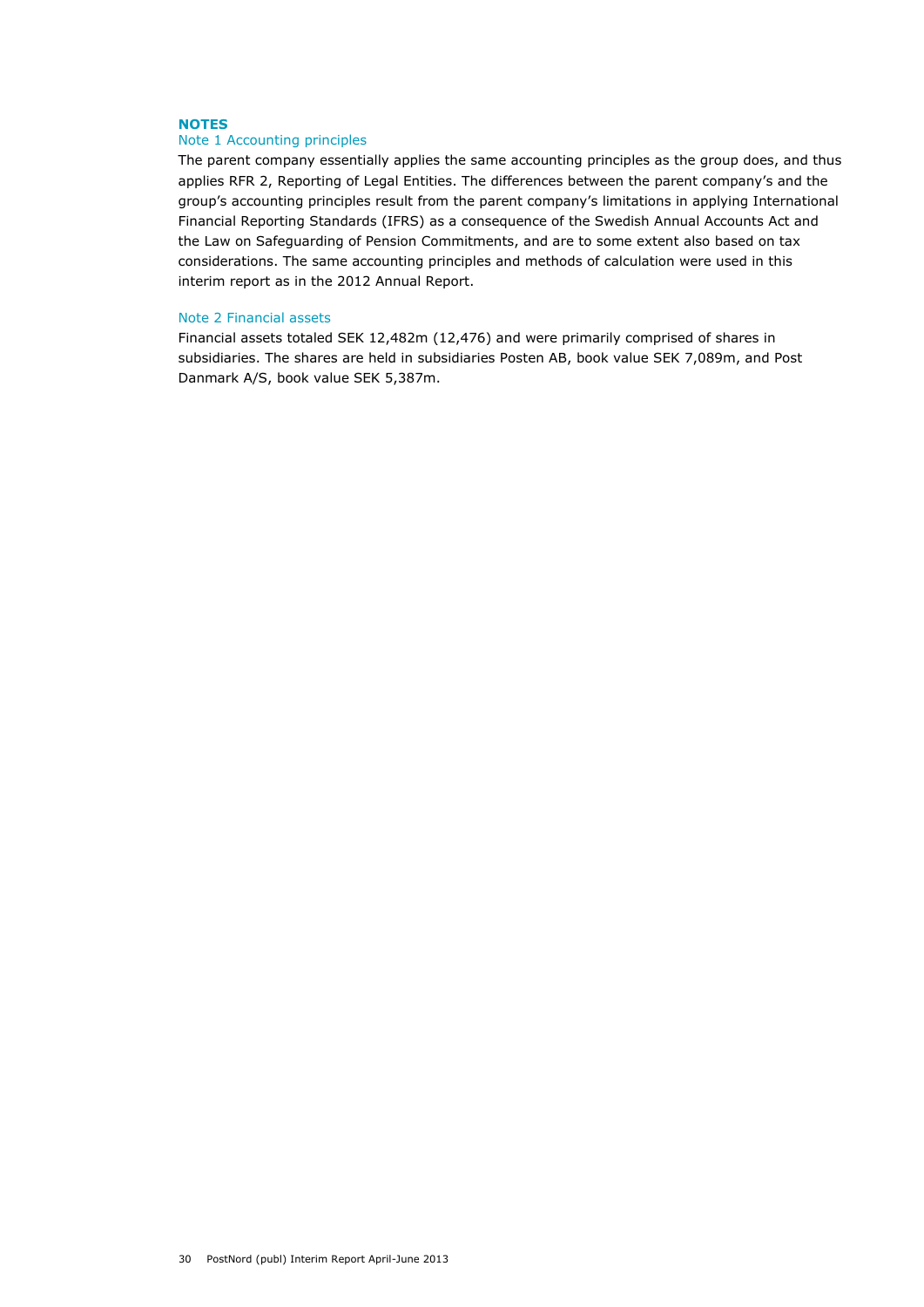# **08 Quarterly data**

|                                                    |              |              | Jul-Sep Oct-Dec Jan-Mar Apr-Jun Jul-Sep Oct-Dec Jan-Mar |                         |        |                |                         | Apr-Jun      |
|----------------------------------------------------|--------------|--------------|---------------------------------------------------------|-------------------------|--------|----------------|-------------------------|--------------|
| SEKm, unless otherwise specified                   | 2011         | 2011         | 2012                                                    | 2012                    | 2012   | 2012           | 2013                    | 2013         |
| PostNord Group <sup>1)</sup>                       |              |              |                                                         |                         |        |                |                         |              |
| Net sales                                          | 9,195        | 10,528       | 9,993                                                   | 9,487                   | 8,959  | 10,481         | 9,832                   | 9,757        |
| Other income                                       | 110          | 68           | 63                                                      | 60                      | 68     | 62             | 45                      | 63           |
| Expenses                                           | 9,015        | 9,954        | 9,727                                                   | 9,689                   | 8,866  | 10,386         | 9,548                   | 9,907        |
| Operating profit (EBITDA)                          | 706          | 1,068        | 741                                                     | 276                     | 583    | 811            | 738                     | 318          |
| Operating profit (EBIT)                            | 291          | 641          | 330                                                     | $-142$                  | 165    | 159            | 333                     | $-84$        |
| Profit before tax                                  | 280          | 608          | 303                                                     | $-177$                  | 119    | 123            | 276                     | $-113$       |
| Net profit                                         | 253          | 408          | 208                                                     | $-153$                  | 124    | 70             | 185                     | $-80$        |
| Operating margin (EBITDA), %                       | 7.6          | 10.1         | 7.4                                                     | 2.9                     | 6.5    | 7.7            | 7.5                     | 3.2          |
| Operating margin (EBIT), %                         | 3.1          | 6.0          | 3.3                                                     | neg                     | 1.8    | 1.5            | 3.4                     | neg          |
| Cash flows from operating activities               | n/a          | n/a          | 291                                                     | 472                     | $-334$ | 1,154          | 362                     | $-17$        |
| Net debt                                           | n/a          | n/a          | 1,112                                                   | 3,843                   | n/a    | 4,299          | 4,413                   | 4,890        |
| Return on equity, rolling 12-month, %              | n/a          | n/a          | n/a                                                     | n/a                     | n/a    | 2              | 2                       | 4            |
| Equity-Assets ratio, close of period, %            | n/a          | n/a          | 40                                                      | 30                      | n/a    | 28             | 29                      | 30           |
| Average number of employees                        | 42,654       | 40,370       | 38,791                                                  | 39,085                  | 41,047 | 39,929         | 38,715                  | 39,551       |
| Mail Denmark <sup>2)</sup>                         |              |              |                                                         |                         |        |                |                         |              |
| Net sales                                          | 2,717        | 2,994        | 2,800                                                   | 2,517                   | 2,213  | 2,636          | 2,371                   | 2,284        |
| Letters                                            | 1487         | 1,703        | 1631                                                    | 1,423                   | 1,221  | 1457           | 1,385                   | 1,297        |
| Advertisements and Newspapers                      | 461          | 485          | 434                                                     | 392                     | 367    | 390            | 326                     | 337          |
| Parcels                                            | 545          | 621          | 548                                                     | 513                     | 468    | 570            | 501                     | 490          |
| Other                                              | 224          | 185          | 187                                                     | 189                     | 157    | 219            | 159                     | 160          |
| Other income                                       | 5            | 4            | 10                                                      | 10                      | 28     | $\overline{7}$ | 10                      | 36           |
| Operating profit (EBIT)                            | 76           | 116          | 87                                                      | $-171$                  | -76    | $-18$          | -9                      | $-103$       |
| Operating margin, %                                | 2.8          | 3.9          | 3.1                                                     | neg                     | neg    | neg            | neg                     | neg          |
| Average number of employees                        | 13,919       | 13,252       | 12,984                                                  | 12,530                  | 12,833 | 12,673         | 12,358                  | 12,674       |
|                                                    |              |              |                                                         |                         |        |                |                         |              |
| Volumes, millions of units produced                |              |              |                                                         |                         |        |                |                         |              |
| Priority mail                                      | 87           | 88           | 88                                                      | 77                      | 72     | 83             | 75                      | 70           |
| Non-priority and business mail                     | 91           | 111          | 105                                                     | 87                      | 79     | 94             | 94                      | 80           |
| Parcels                                            | 10           | 11           | 10                                                      | 9                       | 9      | 11             | 10                      | 10           |
| <b>Mail Sweden</b>                                 |              |              |                                                         |                         |        |                |                         |              |
| Net sales                                          | 3,434        | 4,130        | 3,908                                                   | 3,695                   | 3,440  | 4,094          | 3,852                   | 3,683        |
| Letters                                            | 1742         | 2,257        | 2,098                                                   | 1,906                   | 1,681  | 2,26           | 1,991                   | 1,863        |
| Advertisements and Newspapers                      | 1,108        | 1,234        | 1,176                                                   | 1,160                   | 1,154  | 1296           | 1,225                   | 1,186        |
| Other                                              | 584          | 639          | 634                                                     | 629                     | 605    | 672            | 640                     | 634          |
| Other income                                       | 177          | 197          | 186                                                     | 202                     | 197    | 202            | 200                     | 225          |
| Operating profit (EBIT)                            | 76           | 384          | 250                                                     | -3                      | 169    | 377            | 268                     | $-21$        |
| Operating margin, %                                | 2.1          | 8.9          | 6.1                                                     | neg                     | 4.6    | 8.8            | 6.6                     | neg          |
| Average number of employees                        | 19,202       | 17,798       | 16,778                                                  | 17,364                  | 18,715 | 17,905         | $17,025$ <sup>3)</sup>  | 17,167       |
| Volumes, millions of units produced                |              |              |                                                         |                         |        |                |                         |              |
| Priority mail                                      | 224          | 259          | 242                                                     | 230                     | 211    | 242            | 232                     | 226          |
| Non-priority mail                                  | 274          | 336          | 344                                                     | 276                     | 260    | 318            | 326                     | 266          |
|                                                    |              |              |                                                         |                         |        |                |                         |              |
| Logistics <sup>2)</sup>                            |              |              |                                                         |                         |        |                |                         |              |
| Net sales                                          | 2,561        | 2,866        | 2,745                                                   | 2,832                   | 2,885  | 3,300          | 3,161                   | 3,372        |
| Parcels                                            | 1056         | 1,252        | 1,175                                                   | 1,150                   | 1,107  | 1,328          | 1,207                   | 1,204        |
| Solutions (heavy freight and integrated solutions) | 681          | 817          | 726                                                     | 837                     | 1,003  | 1099           | 1,146                   | 1,295        |
| Other logistics services (mixed cargo, etc.)       | 824          | 797          | 844                                                     | 845                     | 775    | 873            | 808                     | 873          |
| Other income                                       | 363          | 381          | 366                                                     | 290                     | 330    | 344            | 325                     | 315          |
| Operating profit (EBIT)                            | 119          | 162          | 58                                                      | 13                      | 109    | 93             | 66                      | 46           |
| Operating margin, %                                | 4.1          | 5.0          | 1.9                                                     | 0.4                     | 3.4    | 2.6            | 1.9                     | 1.2          |
| Average number of employees                        | 6,320        | 6,328        | 6,156                                                   | 6,397                   | 6,687  | 6,695          | 6,828                   | 7,304        |
| Volumes, millions of units produced<br>Parcels     | 16           | 18           | 18                                                      | 18                      | 17     | 20             | 19                      | 19           |
| Strålfors                                          |              |              |                                                         |                         |        |                |                         |              |
| Net sales                                          |              | 714          | 717                                                     | 655                     | 611    | 682            | 682                     |              |
|                                                    | 675<br>$-10$ |              | $\overline{7}$                                          | $\overline{\mathbf{7}}$ | 5      |                | $\overline{\mathbf{c}}$ | 645          |
| Other income<br>Operating profit (EBIT)            | $-31$        | 18<br>-3     | $-58$                                                   | 9                       | 15     | -2<br>9        | 18                      | 5<br>$-30$   |
| Operating margin, %                                |              |              |                                                         | 1.4                     | 2.4    | 1.3            | 2.6                     |              |
| Average number of employees                        | neg<br>2,000 | neg<br>1,684 | neg<br>1,521                                            | 1,520                   | 1,515  | 1,491          | 1,468                   | neg<br>1,456 |
|                                                    |              |              |                                                         |                         |        |                |                         |              |

 $1)$  Restated due to revised IAS 19, Employee Benefits.

<sup>1)</sup> Restated due to revised IAS 19, Employee Benefits.<br><sup>2)</sup> Restated due to reorganization of the group's parcel operations in Denmark. <sup>2)</sup> Restated due to reorganization of the group's parcel of all all previously reported quarterly data has been adjusted.<br><sup>3)</sup> Previously reported quarterly data has been adjusted.